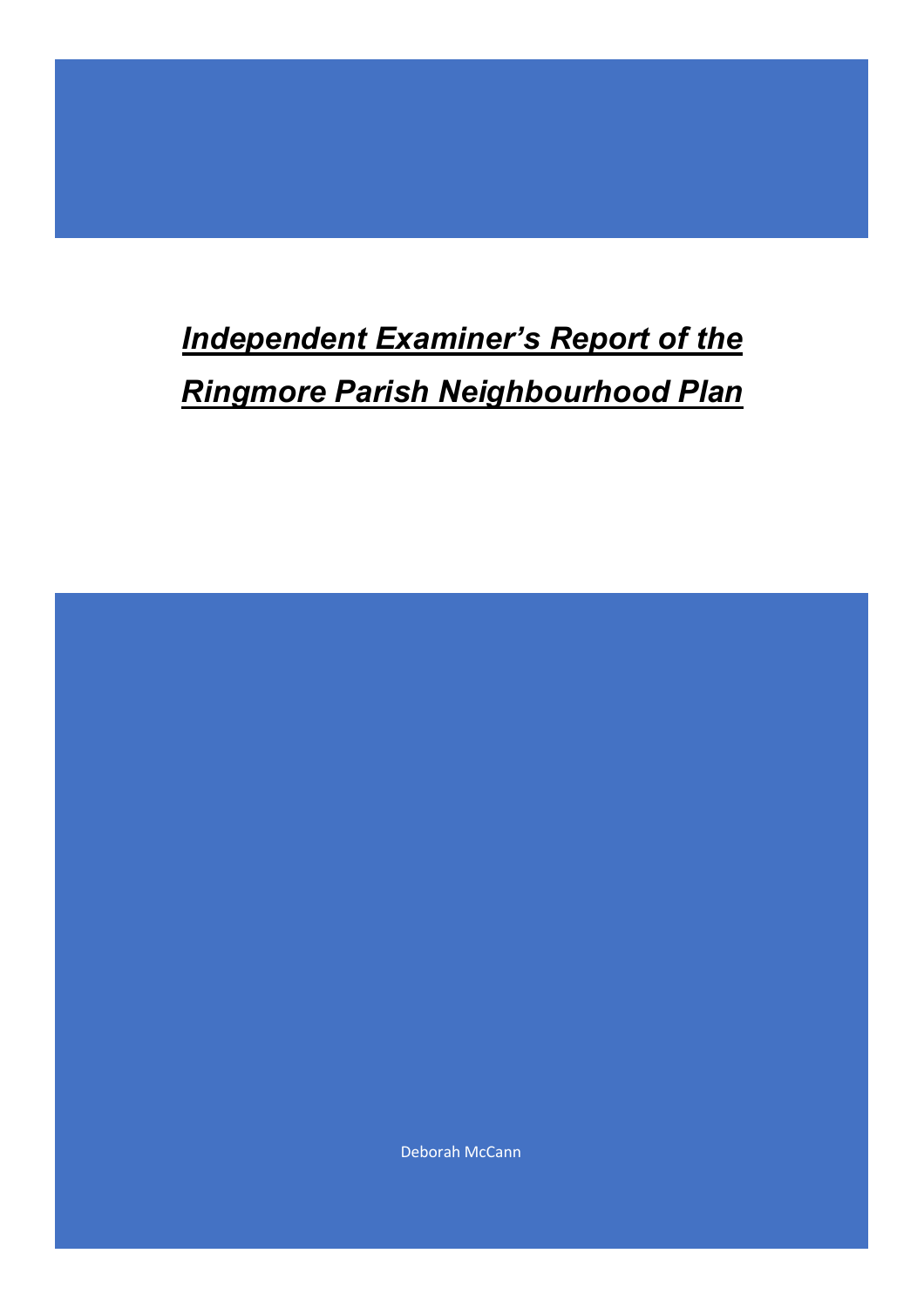#### *Author*

*Deborah McCann BSc MRICS MRTPI Dip Arch Con Dip LD*

*Planning Consultant*

*NPIERS Examiner*

*CEDR accredited mediator*

*10th November 2021*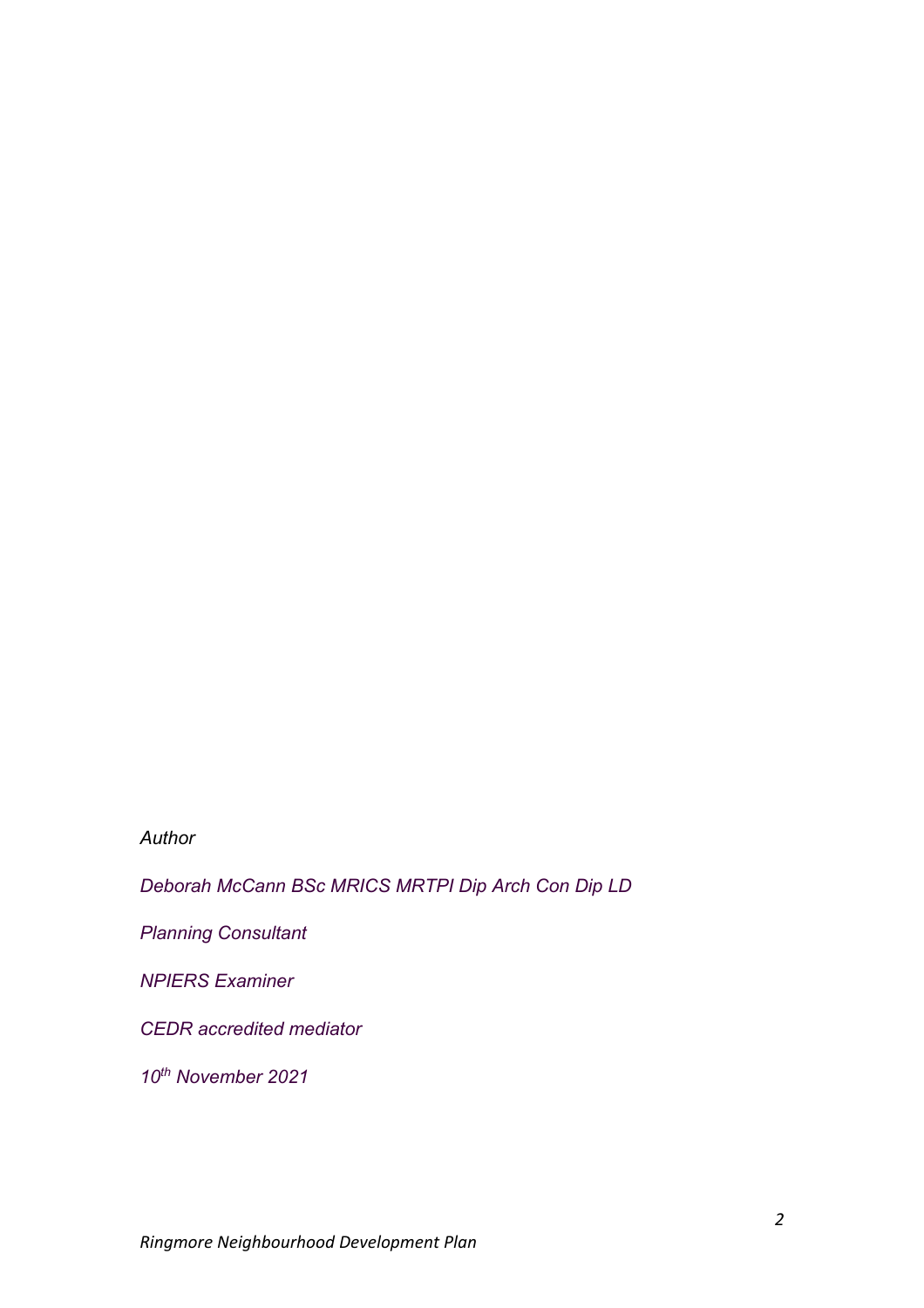## *SECTION 1 Contents*

## *CONTENTS*

# *Section 1*

| <b>Section 2</b> |  |
|------------------|--|
|                  |  |
| <b>Section 3</b> |  |
|                  |  |
| <b>Section 4</b> |  |
| The              |  |
|                  |  |
|                  |  |
|                  |  |

| 5. South Hams District Council Regulation 15 assessment of the plan9 |  |
|----------------------------------------------------------------------|--|
|                                                                      |  |
|                                                                      |  |
| 8. Regulation 16 Consultation and Comment on Responses9              |  |
|                                                                      |  |
|                                                                      |  |
|                                                                      |  |
| 12. Ringmore Parish Neighbourhood Plan Policies14-48                 |  |

## *Section 5*

|--|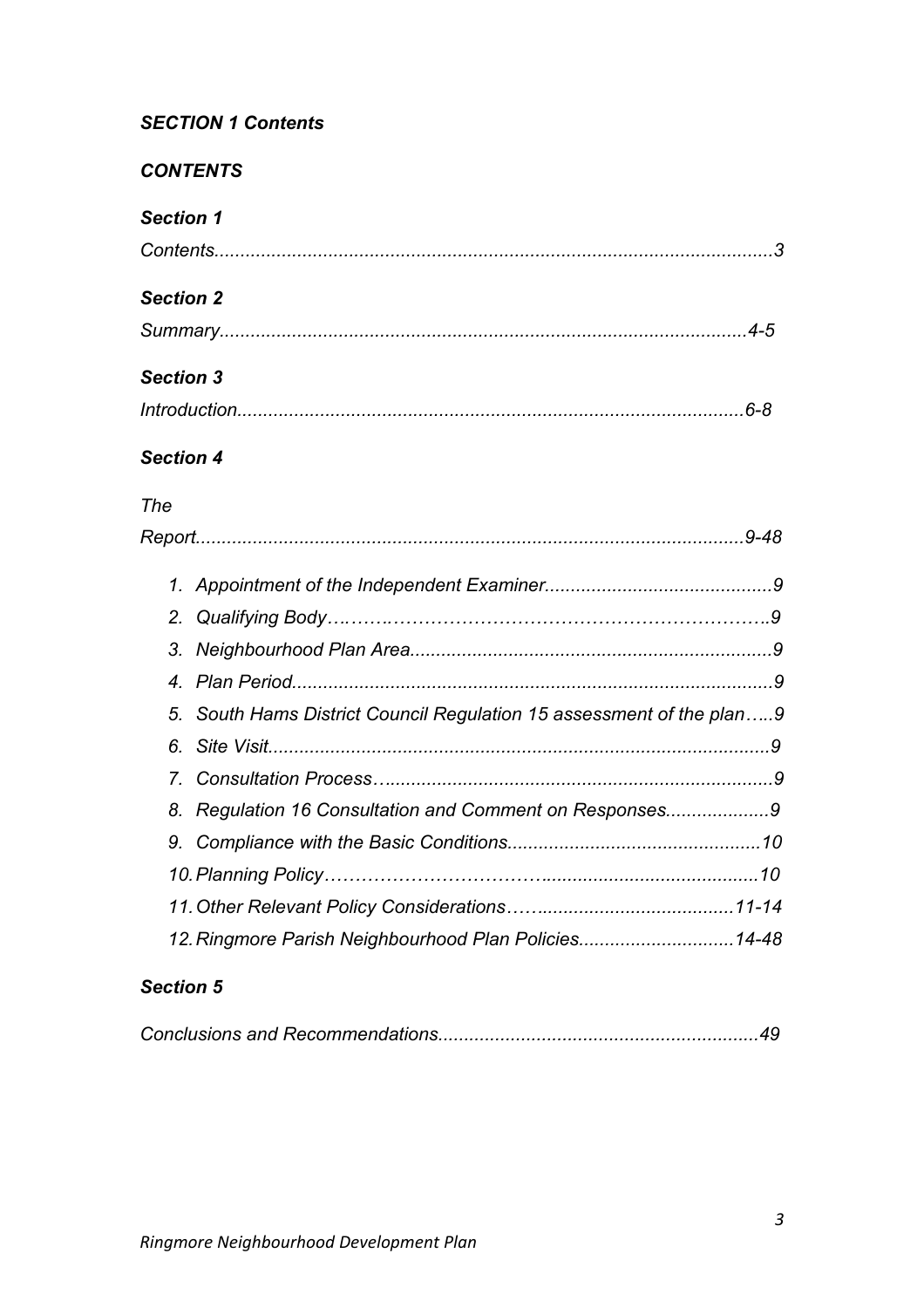#### *SECTION 2*

#### *Summary*

*As the Independent Examiner appointed by South Hams District Council to examine the Ringmore Parish Neighbourhood Plan, I can summarise my findings as follows:*

- *1. I find the Ringmore Parish Neighbourhood Plan and the policies within it, subject to the recommended modifications does meet the Basic Conditions.*
- *2. I am satisfied that the Referendum Area should be the same as the Plan Area, should the Ringmore Parish Neighbourhood Plan go to Referendum.*
- *3. I have read the Ringmore Consultation Statement and the representations made in connection with this subject I consider that the consultation process was robust and that the Neighbourhood Plan and its policies reflect the outcome of the consultation process including recording representations and tracking the changes made as a result of those representations.*
- *4. I find that the Ringmore Parish Neighbourhood Plan can, subject to the recommended modifications proceed to Referendum.*
- *5. The Ringmore Parish Neighbourhood Plan Area is within the area covered by South Hams District Council. The development plan for the area is the Plymouth and South West Devon Joint Local Plan (the JLP), adopted in March 2019.*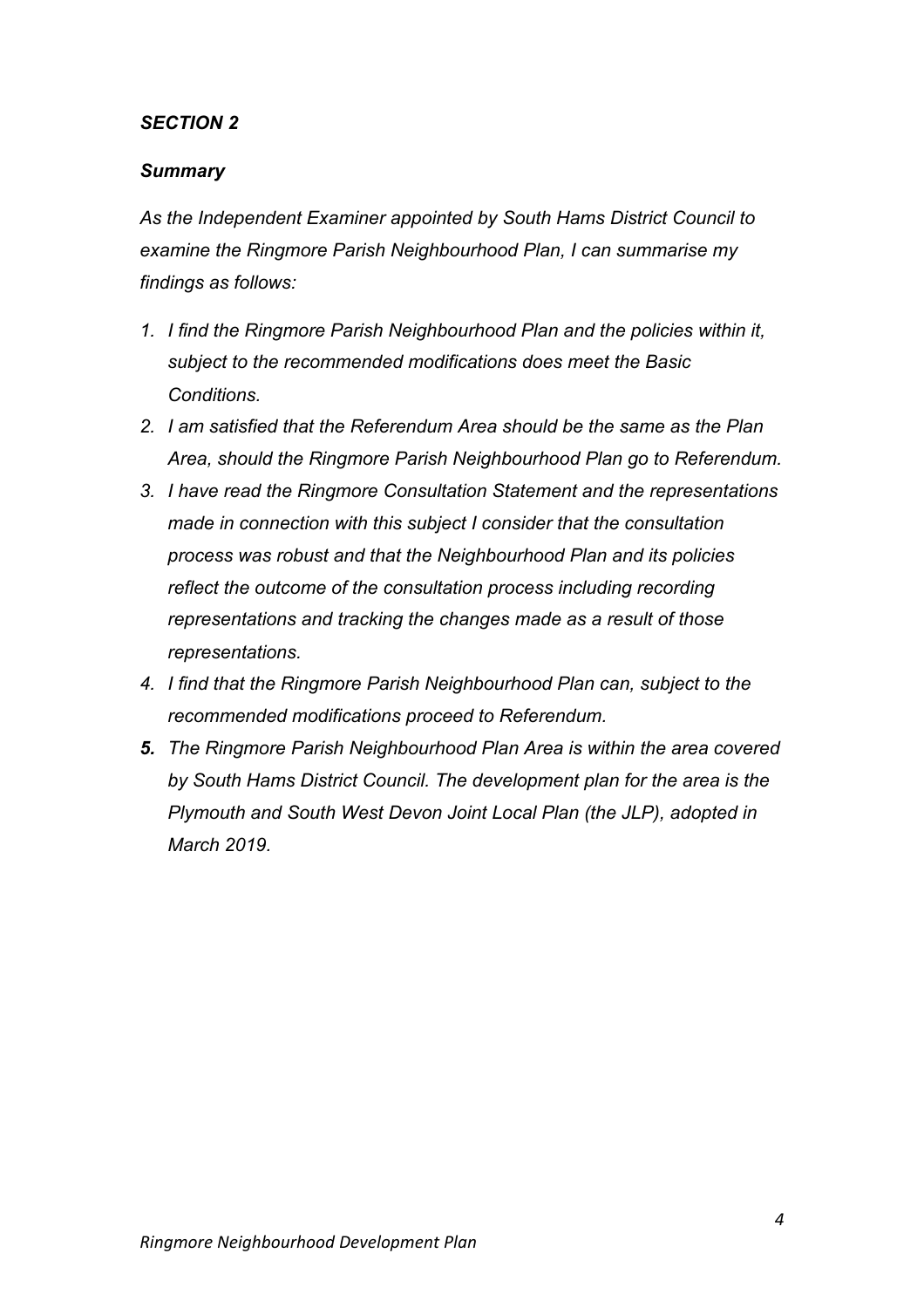#### *SECTION 3*

#### *Introduction*

#### *1. Neighbourhood Plan Examination.*

*My name is Deborah McCann and I am the Independent Examiner appointed to examine the Ringmore Parish Neighbourhood Plan.*

*I am independent of the qualifying body, I do not have any interest in the land in the plan area, and I have appropriate qualifications and experience, including experience in public, private and community sectors.*

*My role is to consider whether the submitted Ringmore Parish Neighbourhood Plan meets the Basic Conditions and has taken into account human rights; and to recommend whether the Ringmore Parish Neighbourhood Plan should proceed to Referendum. My role is as set out in more detail below under the section covering the Examiner's Role. My recommendation is given in summary in Section 2 and in full under Section 5 of this document.*

*The Ringmore Parish Neighbourhood Plan has to be independently examined following processes set out in the Town and County Planning Act 1990 (as amended by the Localism Act 2011) and the subsequent Neighbourhood Planning (General) Regulations 2012.*

*The expectation is that the examination of the issues by the examiner is to take the form of the consideration of the written representations. However, there are two circumstances when an examiner may consider it necessary to hold a hearing. These are where the examiner considers that it is necessary to ensure adequate examination of an issue or to ensure a person has a fair chance to put a case. Having read the plan and considered the representations I concluded that it was not necessary to hold a Hearing.* 

*2. The Role of Examiner including the examination process and legislative background.*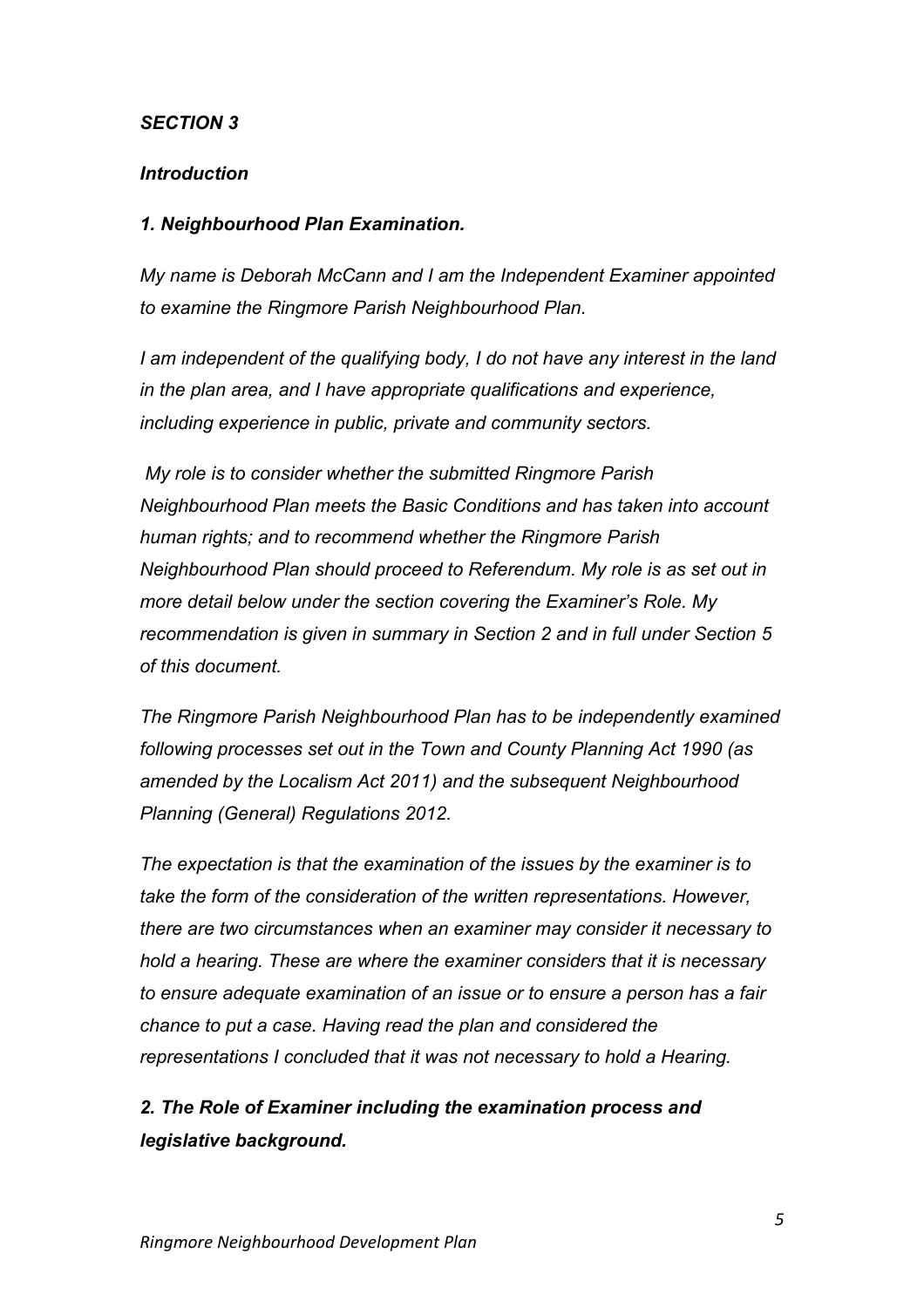*The examiner is required to check whether the neighbourhood plan:* 

- *Has been prepared and submitted for examination by a qualifying body*
- *Has been prepared for an area that has been properly designated for such plan preparation*
- *Meets the requirements to*
	- *i) specify the period to which it has effect;*
	- *ii) not include provision about excluded development; and*
	- *iii) not relate to more than one neighbourhood area and that*
- *Its policies relate to the development and use of land for a designated neighbourhood area.*

*The examiner must assess whether a neighbourhood plan meets the basic conditions and other matters set out in paragraph 8 of Schedule 4B of the Town and Country Planning Act 1990 (as amended).* 

*As an independent Examiner, having examined the Plan, I am required to make one of the following recommendations:*

- *1.The Plan can proceed to a Referendum*
- *2.The Plan with recommended modifications can proceed to a Referendum*

*Where a policy does not meet the Basic Conditions or other legal requirement I may, on occasion, need to delete wording, including potentially an entire plan policy and/or section of text, although I will first consider modifying the policy rather than deleting it. Where a policy concerns a non-land use matter, advice in the Planning Practice Guidance states "Wider community aspirations than those relating to development and use of land can be included in a neighbourhood plan, but actions dealing with non-land use matters should be clearly identifiable. For example, set out in a companion document or annex." As such, when considering the deletion of any non-land use matters from the plan, I will consider if I can make a modification to place the relevant proposed actions in a non-statutory annex to the plan, dealing with 'Wider Community Aspirations'. I will not generally refer back to parties on these detailed revisions. I will make modification either in order to meet the*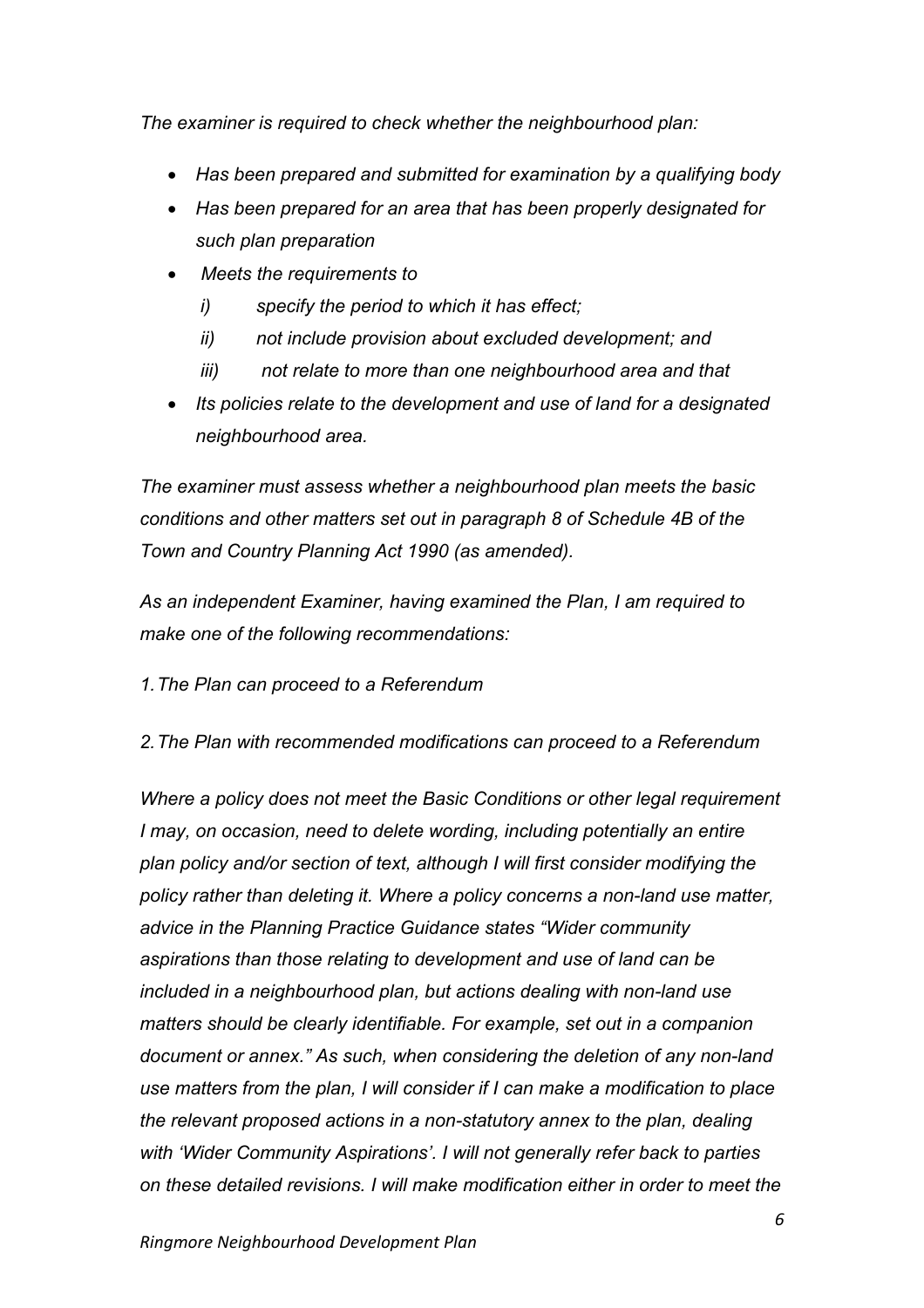*Basic Conditions, to correct errors or provide clarification. However, the focus of my examination, as set out in legislation is relatively narrow, I must focus on compliance with the Basic Conditions. The main purpose of a neighbourhood plan is to provide a framework for the determination of planning applications, policies in a plan which have elements which either seek to control things which fall outside the scope of the planning system or introduce requirements which are indiscriminate in terms of the size of development or are overly onerous and would not meet the Basic Conditions. In these circumstances it will be necessary to make modifications to the plan. In making any modifications I have a duty to ensure that the Basic Conditions are met however I am also very careful to ensure, where possible that the intention and spirit of the plan is retained so that the plan, when modified still reflects the community's intent in producing their neighbourhood plan.*

*3.The Plan does not meet the legal requirements and cannot proceed to a Referendum* 

*3.1 I am also required to recommend whether the Referendum Area should be different from the Plan Area, should the Ringmore Parish Neighbourhood Plan go to Referendum.* 

*3.2 In examining the Plan, I am required to check, under Paragraph 8(1) of Schedule 4B to the Town and Country Planning Act 1990, whether:* 

- *the policies in the Plan relate to the development and use of land for a designated Neighbourhood Area are in line with the requirements of Section 38A of the Planning and Compulsory Purchase Act 2004*
- *the Plan meets the requirements of Section 38B of the Planning and Compulsory Purchase Act 2004 to specify the period for which it has effect*
- *the Plan has been prepared for an area designated under the Localism Act 2011 and has been developed and submitted for examination by a qualifying body.*

*3.3 I am also required to determine whether the Plan complies with the Basic*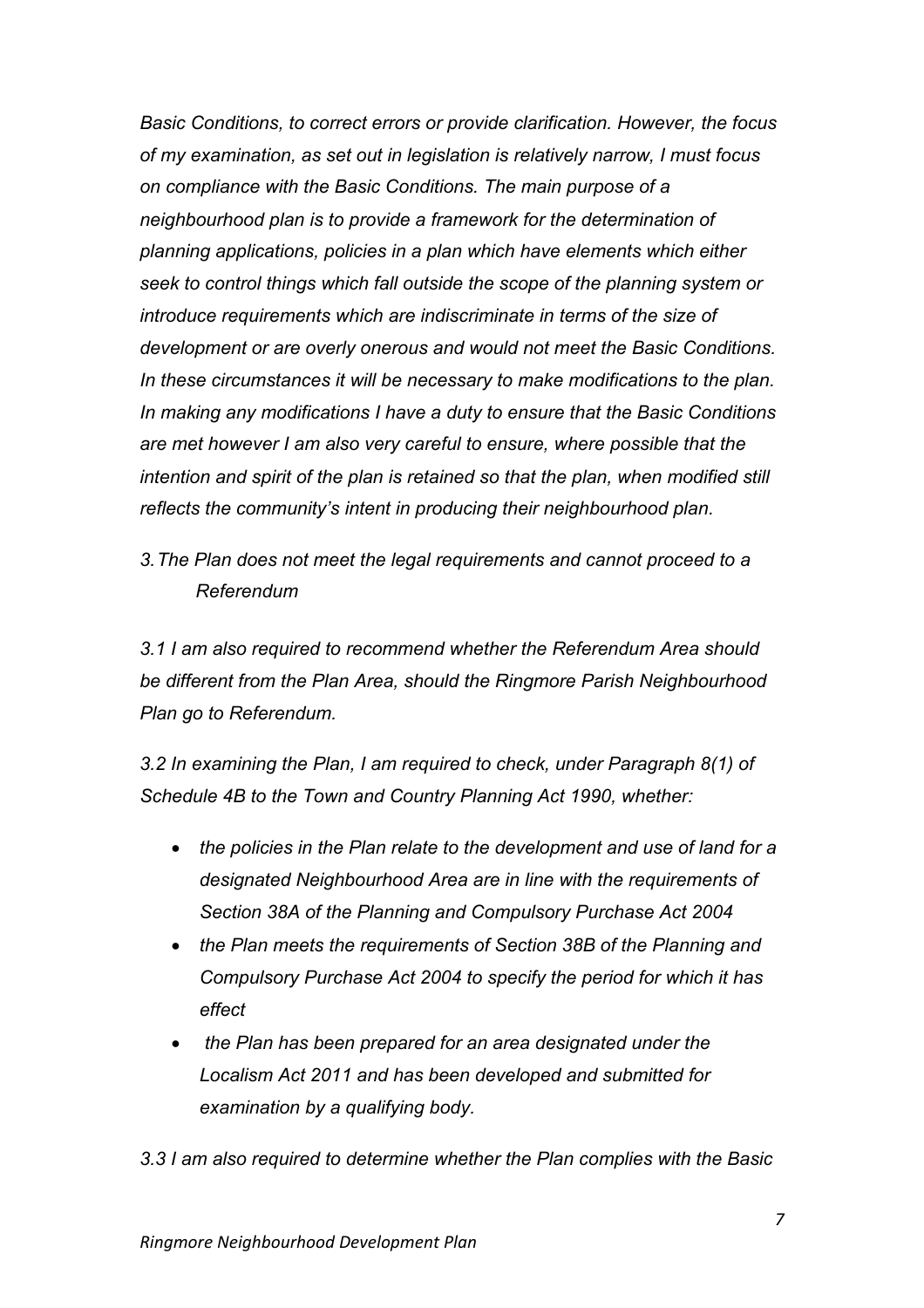*Conditions, which are that the proposed Neighbourhood Plan:*

*- Has regard to national policies and advice contained in guidance issued by the Secretary of State;* 

*- Contributes to the achievement of sustainable development; and* 

*- Is in general conformity with the strategic policies contained in the Development Plan for the area.* 

*There is now an additional Basic Condition to be considered. Since the 28th of December 2018, the Neighbourhood Planning (General) Regulations 2012 Such 2 para 1 has stated:*

*"In relation to the examination of Neighbourhood Plans the following basic condition is prescribed for the purpose of paragraph 8(2)(g) of Schedule 4B to the 1990 Act-*

*The making of the Neighbourhood Plan does not breach the requirements of Chapter 8 of Part 6 of the Conservation of Habitats and Species Regulations 2017."*

*The Plan must also not breach, and otherwise be compatible with EU obligations and Human Rights requirements.*

*South Hams District Council will consider my report and decide whether it is satisfied with my recommendations. The Council will publicise its decision on whether or not the plan will be submitted to a referendum, with or without modifications. If the Neighbourhood Plan is submitted to a referendum, then 28 working days' notice will be given of the referendum procedure and Neighbourhood Plan details. If the referendum results in more than half those voting (i.e. greater than 50%), voting in favour of the plan, then the Council must "make" the Neighbourhood Plan a part of its Development Plan as soon as possible. If approved by a referendum and then "made" by the local planning authority, the Neighbourhood Plan then forms part of the Development Plan.*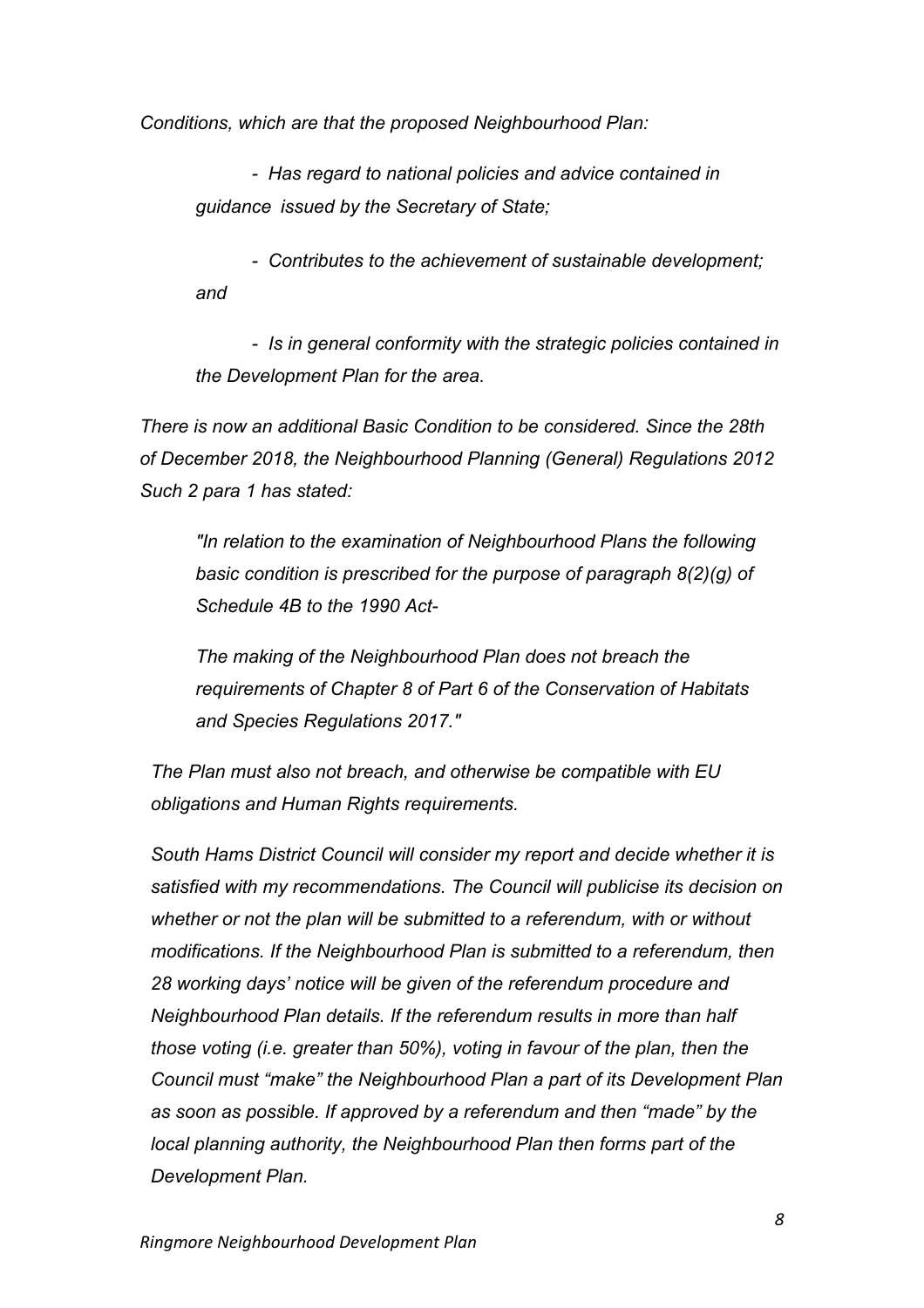## *SECTION 4*

## *The Report*

## *1. Appointment of the Independent examiner*

*South Hams District Council appointed me as the Independent Examiner for the Ringmore Parish Neighbourhood Plan with the agreement of the Ringmore Parish Neighbourhood Plan Steering Group*

## *2.Qualifying body*

*I am satisfied that Ringmore Parish Council is the Qualifying Body.* 

## *3.Neighbourhood Plan Area*

The Ringmore Parish Neighbourhood Plan Area was designated on the 14<sup>th</sup> of May 2017 under the Neighbourhood Planning Regulations 2012 (part 2 S6). The area covers the administrative boundaries of the Parish of Ringmore. The Qualifying Body have confirmed that there are no other neighbourhood plans covering the designated area.

## *4. Plan Period*

The Plan identifies the period to which it relates as 2020 to 2034 a period chosen to tie in with the development plan for the area, the Plymouth and South West Devon Joint Local Plan (the JLP).

## *5.South Hams District Council Regulation 15 Assessment of the Plan.*

*Ringmore Parish Council submitted the plan to South Hams District Council for consideration under Regulation 15 of the Neighbourhood Planning (General) Regulations 2012. The Council has made an initial assessment of the submitted Ringmore Parish Neighbourhood Plan and the supporting documents and is satisfied that these comply with the specified criteria.* 

## *6. The Consultation Process*

*The Ringmore Parish Neighbourhood Plan has been submitted for*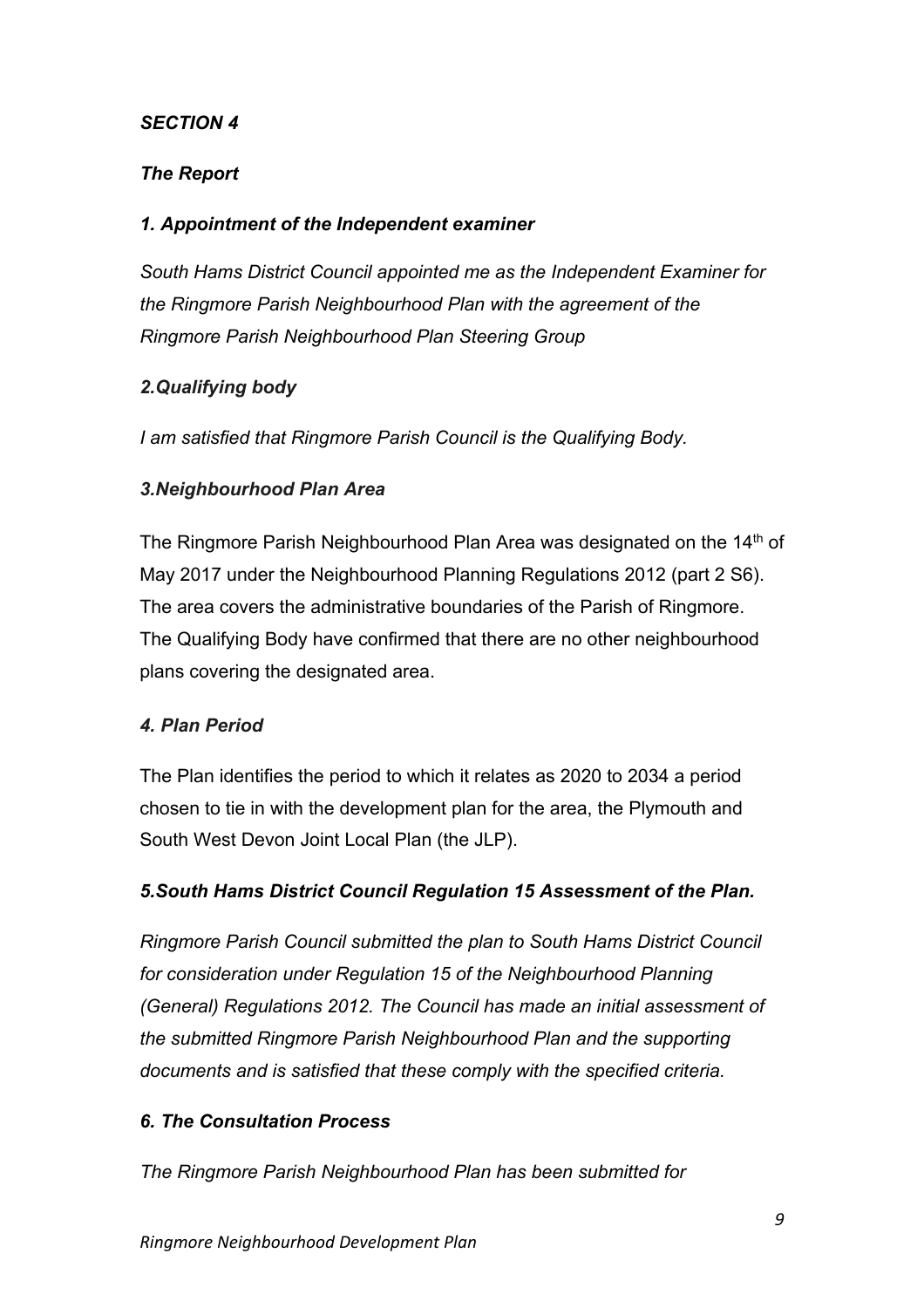*examination with a Consultation Statement which sets out the consultation process that has led to the production of the plan, as set out in the regulations in the Neighbourhood Planning (General) Regulations 2012.*

*The Statement describes the approach to consultation, the stages undertaken and explains how the Plan has been amended in relation to comments received. It is set out according to the requirements in Regulation 15.1.b of the Neighbourhood Planning (General) Regulations 2012):*

*(a) It contains details of the persons and bodies who were consulted about the proposed Neighbourhood Plan;*

*(b) It explains how they were consulted;*

*(c) It summarises the main issues and concerns raised by the persons consulted; and*

*(d) It describes how these issues and concerns were considered and, where relevant, addressed in the proposed Neighbourhood Plan.*

*Having examined the documents and considered the focus of the Neighbourhood Plan I conclude that the consultation process was robust, well conducted and recorded.*

*A list of statutory bodies consulted is included in the Consultation Statement.*

# *7.Regulation 16 consultation by South Hams District Council and record of responses.*

*South Hams District Council placed the Ringmore Parish Neighbourhood Plan out for consultation under Regulation 16 for 6 weeks from Monday 14th of June 2021 to the 26th of July 2021.*

*A number of detailed representations were received during the consultation period and these were supplied by the Council as part of the supporting information for the examination process. I considered the representations, have taken them into account in my examination of the plan and referred to them where appropriate.*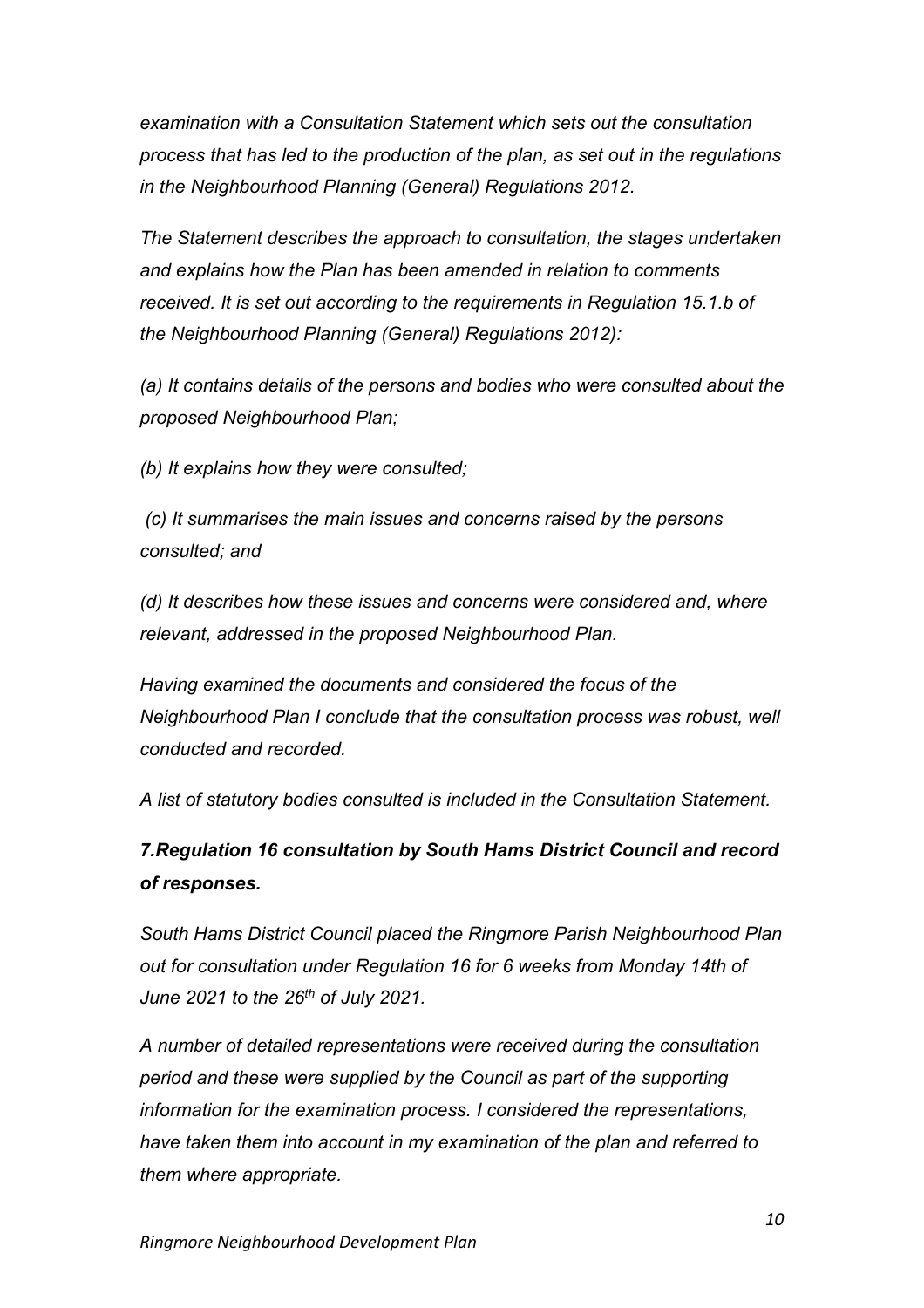## *8.Site Visit*

*I carried out an unaccompanied site visit to familiarise myself with the Neighbourhood Plan Area on the 29th September 2021.*

## *9. Compliance with the Basic Conditions*

*The Qualifying Body have produced a Basic Conditions Statement. The purpose of this statement is to set out in some detail how the Neighbourhood Plan as submitted meets the Basic Conditions. It is the Examiner's Role to take this document into consideration but also take an independent view as to whether or not the assessment as submitted is correct.*

*I have to determine whether the Ringmore Parish Neighbourhood Plan:* 

- *1. Has regard to national policies and advice*
- *2. Contributes to sustainable development*
- *3. Is in general conformity with the strategic policies in the appropriate Development Plan*
- *4. Is not in breach and is otherwise compatible with EU obligations and Human Rights requirements.*
- *5. There is now an additional Basic Condition to be considered. Since the 28th of December 2018, the Neighbourhood Planning (General) Regulations 2012 Such 2 para 1 has stated:*

*"In relation to the examination of neighbourhood development plans the following basic condition is prescribed for the purpose of paragraph 8(2)(g) of Schedule 4B to the 1990 Act—*

*The making of the neighbourhood development plan does not breach the requirements of Chapter 8 of Part 6 of the Conservation of Habitats and Species Regulations 2017." (Prescribed Matters)*

*Documents brought to my attention by the Borough Council for my examination include:*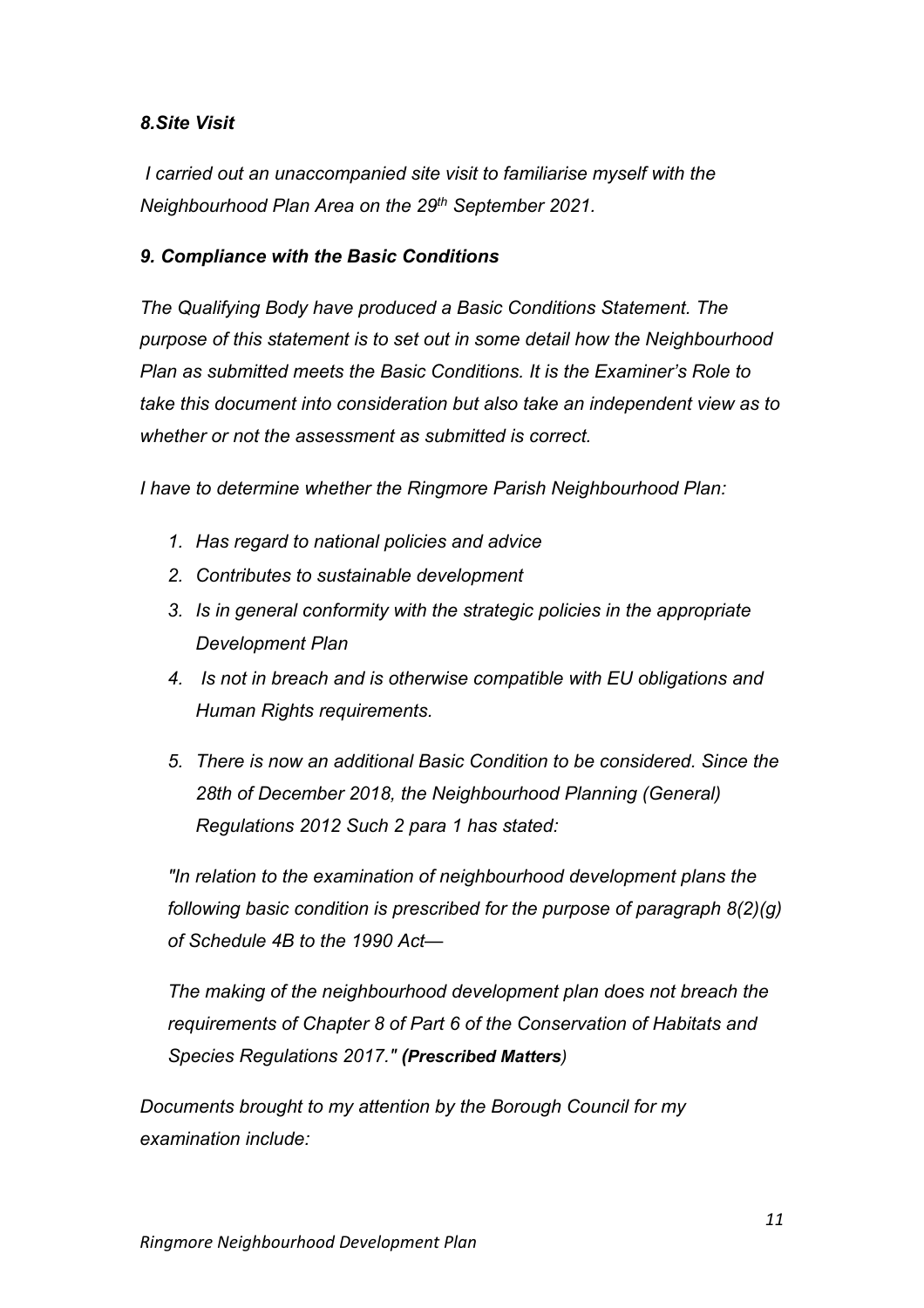- *Ringmore Parish Neighbourhood Plan - the main document which includes policies developed in consultation with the community at various engagement events and workshops.*
- *Basic Conditions Statement - sets out how the plan meets the Basic Conditions*
- *Consultation Statement – sets out how the community, and other stakeholders, have been involved in preparing the Plan.*
- *Strategic Environmental Assessment (SEA) Screening Report*
- *Habitats Regulations Assessment (HRA) screening opinion*

## *Comment on Documents submitted*

*I am satisfied having regard to these documents and other relevant documents, policies and legislation that the Ringmore Parish Neighbourhood Plan does, subject to the recommended modifications, meet the Basic Conditions.*

## *10.Planning Policy*

## *10.1. National Planning Policy*

*National Policy guidance is in the National Planning Policy Framework (NPPF). At the time of the preparation of the Neighbourhood Plan the relevant NPPF was the National Planning Policy Framework (NPPF)February 2021 (as updated).* 

*To meet the Basic Conditions, the Plan must have "regard to national policy and advice". In addition, the NPPF requires that a Neighbourhood Plan "must be in general conformity with the strategic policies of the local plan".* 

## *Paragraph 29 states:*

*"Neighbourhood planning gives communities the power to develop a shared vision for their area. Neighbourhood plans can shape, direct and help to deliver sustainable development, by influencing local planning decisions as part of the statutory development plan. Neighbourhood plans should not promote less development than set out in the strategic policies for the area or*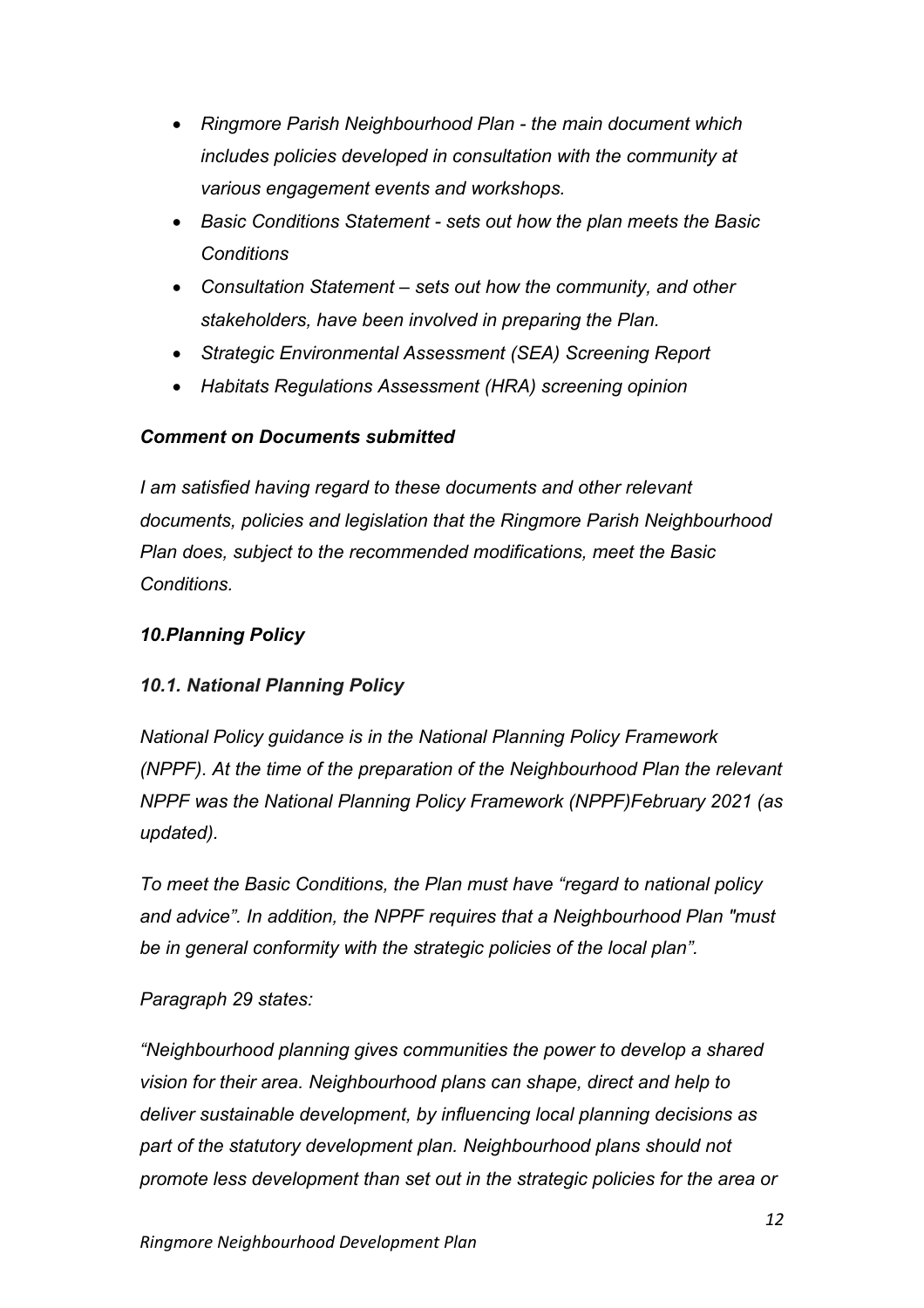*undermine those strategic policies."*

*The Ringmore Parish Neighbourhood Plan does not need to repeat these national policies, but to demonstrate it has taken them into account.*

*I have examined the and consider that, subject to modification, the plan does have "regard for National Policy and Advice" and therefore the Plan, subject to minor modification does meet the Basic Conditions in this respect.*

#### *10.2 Local Planning Policy- The Development Plan*

*The Ringmore Parish Neighbourhood Plan Area is within the area covered by South Hams District Council. At the time of my examination, the Development Plan for the area was the Plymouth and South West Devon Joint Local Plan (the JLP), adopted in March 2019.* 

*To meet the Basic Conditions, the Ringmore Parish Neighbourhood Plan Neighbourhood Plan must be in "general conformity" with the strategic policies of the development plan.* 

*The NPPF 2021 (updated) states:*

*"20. Strategic policies should set out an overall strategy for the pattern, scale and quality of development, and make sufficient provision12 for:*

*a) housing (including affordable housing), employment, retail, leisure and other commercial development;*

*b) infrastructure for transport, telecommunications, security, waste management, water supply, wastewater, flood risk and coastal change management, and the provision of minerals and energy (including heat);*

*c) community facilities (such as health, education and cultural infrastructure); and*

*d) conservation and enhancement of the natural, built and historic environment, including landscapes and green infrastructure, and planning measures to address climate change mitigation and adaptation."*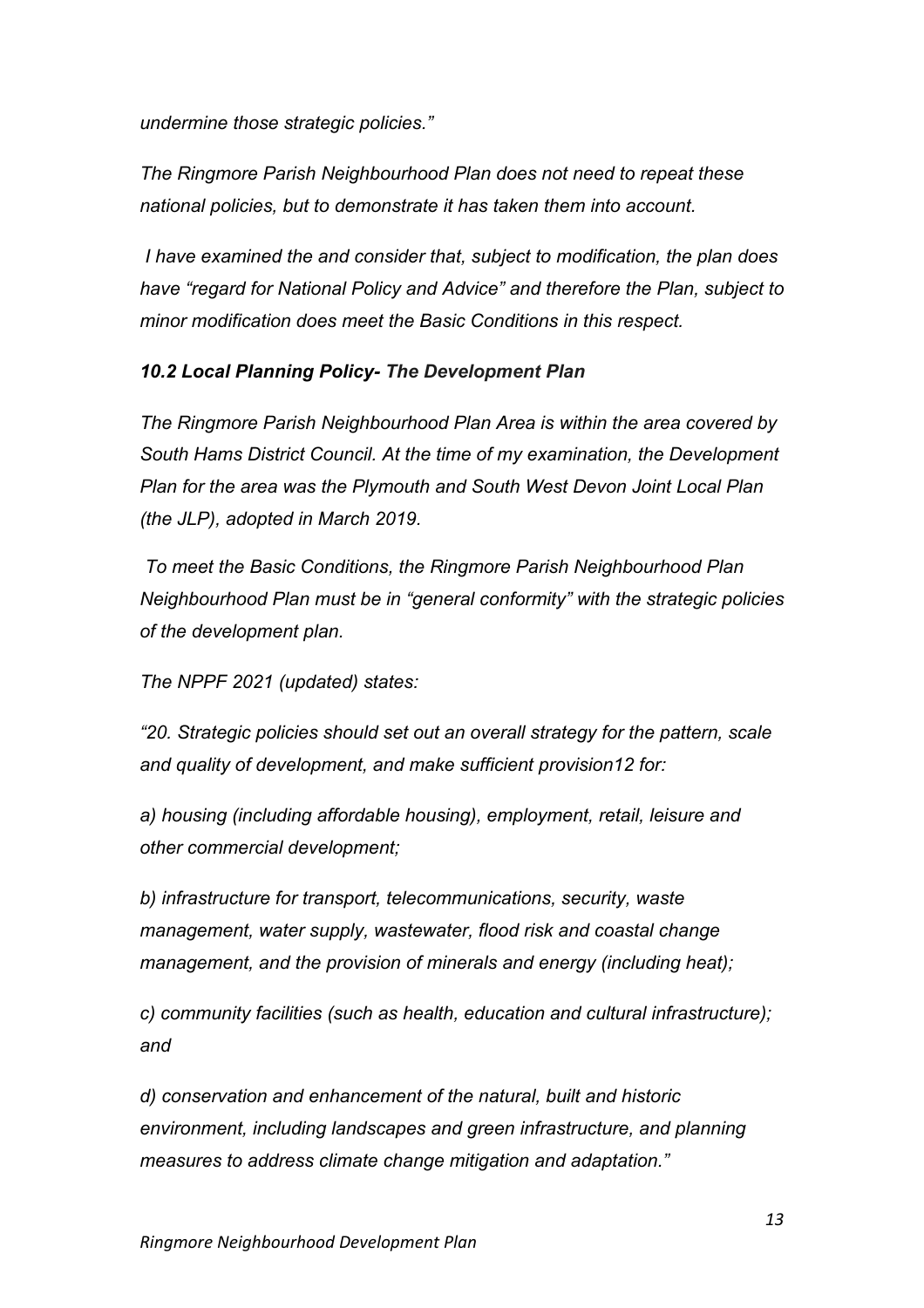*Neighbourhood Plans should only contain non-strategic policies. The NPPF 2021(updated) states:*

#### *"Non-strategic policies*

*28. Non-strategic policies should be used by local planning authorities and communities to set out more detailed policies for specific areas, neighbourhoods or types of development. This can include allocating sites, the provision of infrastructure and community facilities at a local level, establishing design principles, conserving and enhancing the natural and historic environment and setting out other development management policies.*

*29. Neighbourhood planning gives communities the power to develop a shared vision for their area. Neighbourhood plans can shape, direct and help to deliver sustainable development, by influencing local planning decisions as part of the statutory development plan. Neighbourhood plans should not promote less development than set out in the strategic policies for the area or undermine those strategic policies."*

*Should there be a conflict between a policy in a neighbourhood plan and a policy in a Local Plan, section 38(5) of the Planning and Compulsory Purchase Act 2004 requires that the conflict must be resolved in favour of the policy, which is contained in the last document to become part of the development plan.*

*The distinction between strategic and non-strategic policies is important because of the relationship with Neighbourhood Plans. Neighbourhood Plans only have to be in general conformity with the strategic policies of the development plan (Localism Act 2011, Schedule 4B, s7 (2)(e)) When made, neighbourhood plan policies take precedence over existing non-strategic policies in the local plan, where they are in conflict.*

*Planning Policy Guidance paragraph 41-076-20140306 sets out that:* 

*"Strategic policies will be different in each local planning authority area. When reaching a view on whether a policy is a strategic policy the following are*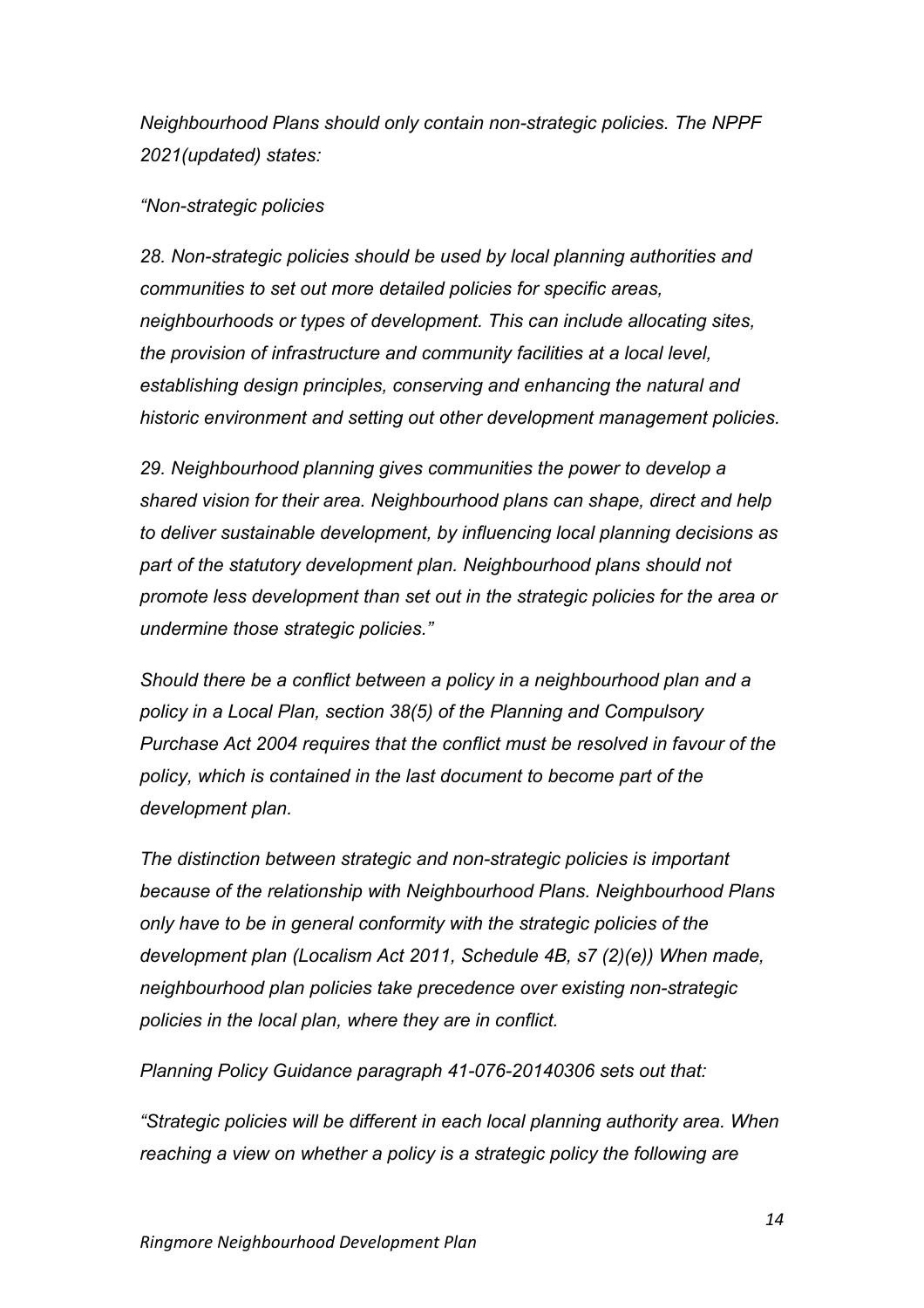*useful considerations:*

*•whether the policy sets out an overarching direction or objective*

*•whether the policy seeks to shape the broad characteristics of development*

*•the scale at which the policy is intended to operate*

*•whether the policy sets a framework for decisions on how competing priorities should be balanced*

*•whether the policy sets a standard or other requirement that is essential to achieving the wider vision and aspirations in the Local Plan*

*•in the case of site allocations, whether bringing the site forward is central to achieving the vision and aspirations of the Local Plan*

*•whether the Local Plan identifies the policy as being strategic"*

*I have examined the Ringmore Parish Neighbourhood Plan and consider that, subject to modification, the plan is in general conformity with the Strategic Policies of the Development Plan and does meet the Basic Conditions in this respect.*

## *11. Other Relevant Policy Considerations*

# *11.1 European Convention on Human Rights (ECMR) and other European Union Obligations*

*As a 'local plan', the Neighbourhood Plan is required to take cognisance of the EU Strategic Environmental Assessment (SEA) Directive 2001/42/EC.* 

South Hams District Council carried out a Strategic Environmental Assessment (SEA) screening exercise (March 2020) in consultation with relevant statutory bodies Natural England, Environment Agency and Historic England. The conclusion of the screening was:

"Having taken all of the relevant policies of the draft Ringmore Neighbourhood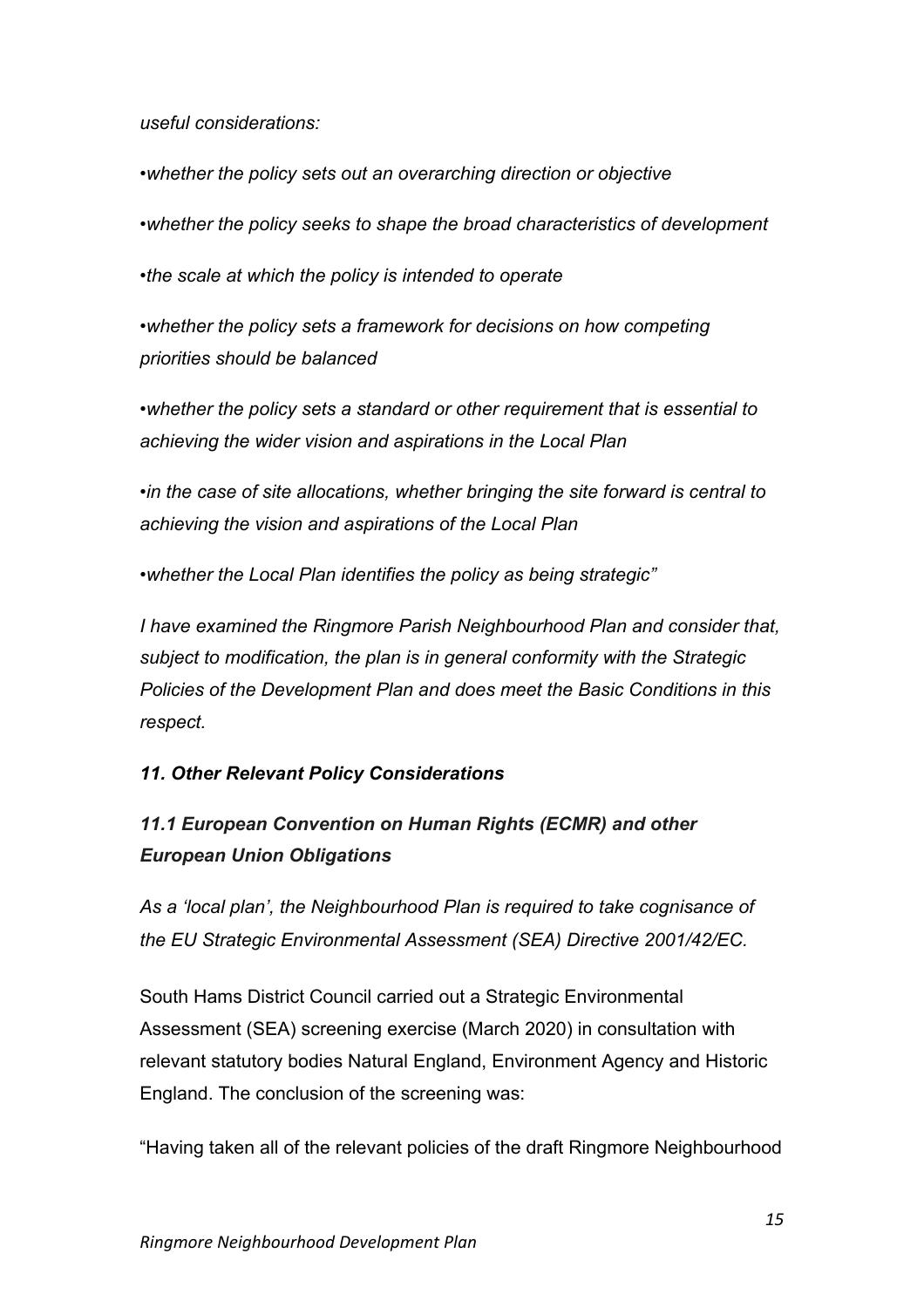Plan (Regulation 14 Version submitted to the Council on 4th November 2020) into account and assessed the potential environmental impact on designated sites and landscapes, it is the Council's opinion that a full SEA is not required for the Neighbourhood Plan since no development proposals are included in the Plan."

The relevant statutory bodies agreed with this conclusion.

## *Habitats Regulations Assessment (HRA)*

*South Hams District Council as the competent authority also carried out screening for the need for HRA to comply with Regulation 105 of the Habitats Regulations 2017. Under these Regulations, a competent authority must consider whether a relevant plan is likely to have a significant effect on any European sites before deciding to give any consent, permission or other authorisation.* 

*The conclusion of the screening was:*

*"Ringmore lies adjacent to the Start Point to Plymouth Sound and Eddystone SAC which comprises a reef off the coast of Devon and Cornwall. The Plan does not allocate any development sites. In the light of this Council consider the Ringmore Neighbourhood Plan will not have a significant effect on a European Site and therefore further assessment under the Habitat Regulations is not required."*

*Natural England were consulted and agreed with this conclusion.* 

## *Prescribed Matters*

*Regulation 32 of the Neighbourhood Planning (General) Regulations 2012 (as amended) set out a further basic condition for a Neighbourhood Development Plan in addition to those set out in the primary legislation. Being that:*

*• the making of the neighbourhood plan is not likely to have a significant effect on a European site (as defined in the Conservation of Habitats and Species Regulations 2012) or a European offshore marine site (as defined in the*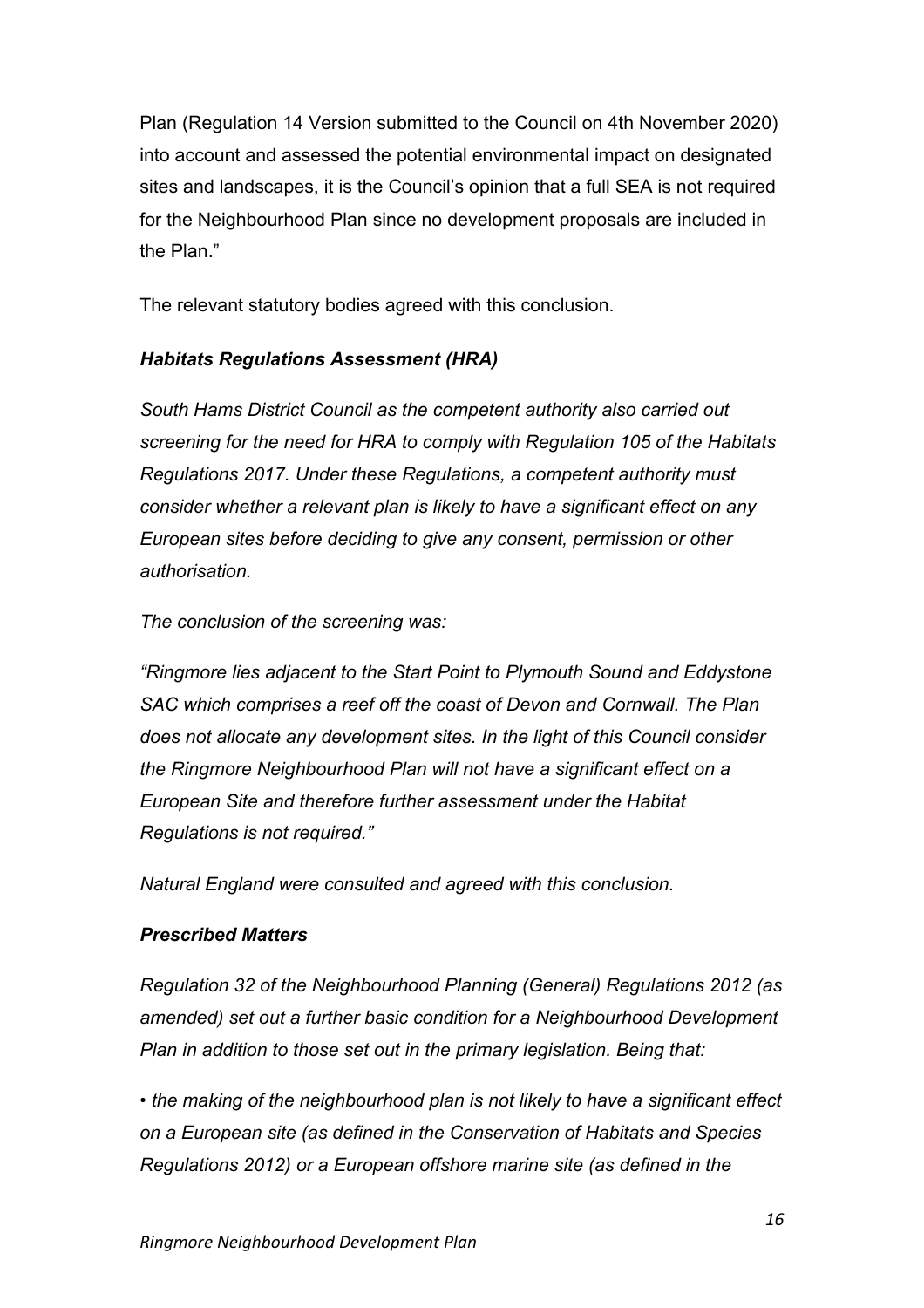*Offshore Marine Conservation (Natural Habitats, &c.) Regulations 2007) (either alone or in combination with other plans or projects). (See Schedule 2 to the Neighbourhood Planning (General) Regulations 2012 (as amended) in relation to the examination of neighbourhood development plans.)*

*The Basic Conditions Statement states that "there are no relevant prescribed matters that this Plan needs to take into account."*

*I am satisfied with this conclusion.*

## *11.2 Sustainable development*

Paragraphs 7 to 14 of the NPPF 2021 (as updated) identify the components of sustainable development, and how planning applications and local plans can meet these requirements.

The Basic Conditions Statement sets out how the neighbourhood plan addresses the requirement to achieve sustainable development.

*My conclusion is that the principles of Sustainable Development required in the NPPF have been taken into account in the development of the plan and its policies and where issues have been identified they were addressed by revisions to the document prior to submission. I am satisfied that the Ringmore Parish Neighbourhood Plan subject to the recommended modifications addresses the sustainability issues adequately.*

*The Neighbourhood Plan is required to take cognisance of the European Convention of Human Rights and to comply with the Human Rights Act 1998.* 

*I am satisfied that the Ringmore Parish Neighbourhood Plan has done so.*

*I am therefore satisfied that the Ringmore Parish Neighbourhood Plan meets the basic conditions on EU obligations.* 

## *11.3 Excluded development*

*I am satisfied that the Ringmore Parish Neighbourhood Plan does not cover County matters (mineral extraction and waste development), nationally*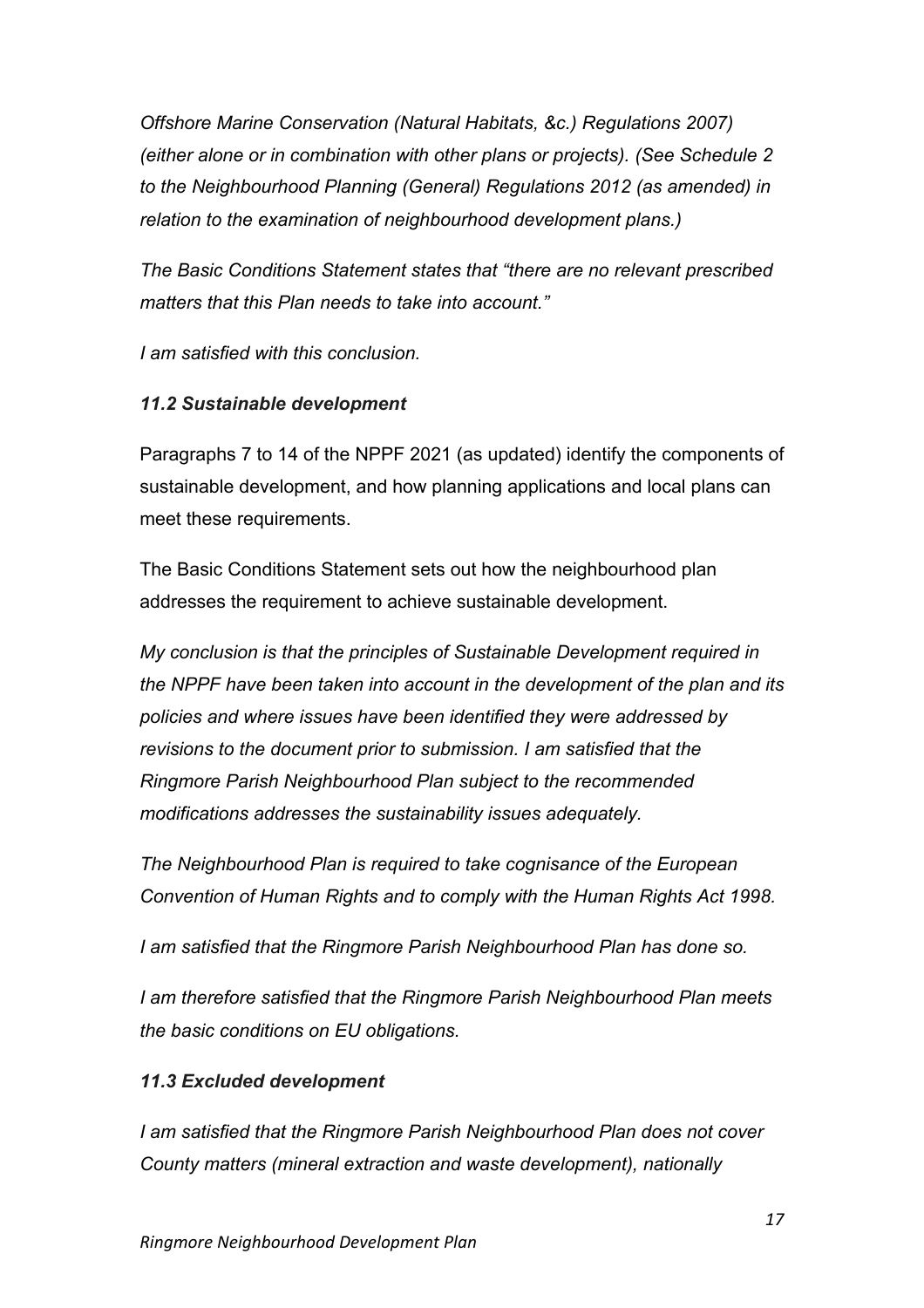*significant infrastructure such as highways and railways or other matters set out in Section 61K of the Town and Country Planning Act 1990.*

#### *11.4 Development and use of land*

*I am satisfied that the Ringmore Parish Neighbourhood Plan, subject to modification covers development and land use matters.*

#### *General Comments*

*Planning Guidance on preparing neighbourhood plans and policies is clear, it states:*

*"A policy in a neighbourhood plan should be clear and unambiguous. It should be drafted with sufficient clarity that a decision maker can apply it consistently and with confidence when determining planning applications. It should be concise, precise and supported by appropriate evidence. It should be distinct to reflect and respond to the unique characteristics and planning context of the specific neighbourhood area for which it has been prepared.*

*Neighbourhood planning can inspire local people and businesses to consider other ways to improve their neighbourhood than through the development and use of land. They may identify specific action or policies to deliver these improvements. Wider community aspirations than those relating to development and use of land can be included in a neighbourhood plan, but actions dealing with non-land use matters should be clearly identifiable. For example, set out in a companion document or annex."*

*In order to provide clarity and to ensure that the policies in the Ringmore Parish Neighbourhood Plan meet the Basic Conditions it has been necessary for me to make modifications to a number of policies. This includes modifications where policies have sought to introduce controls outside the scope of the planning system or where existing policy already sets out the scope of control.* 

*As I have found it necessary to modify a number of policies it may also be necessary to modify the supporting text within the plan to align with the*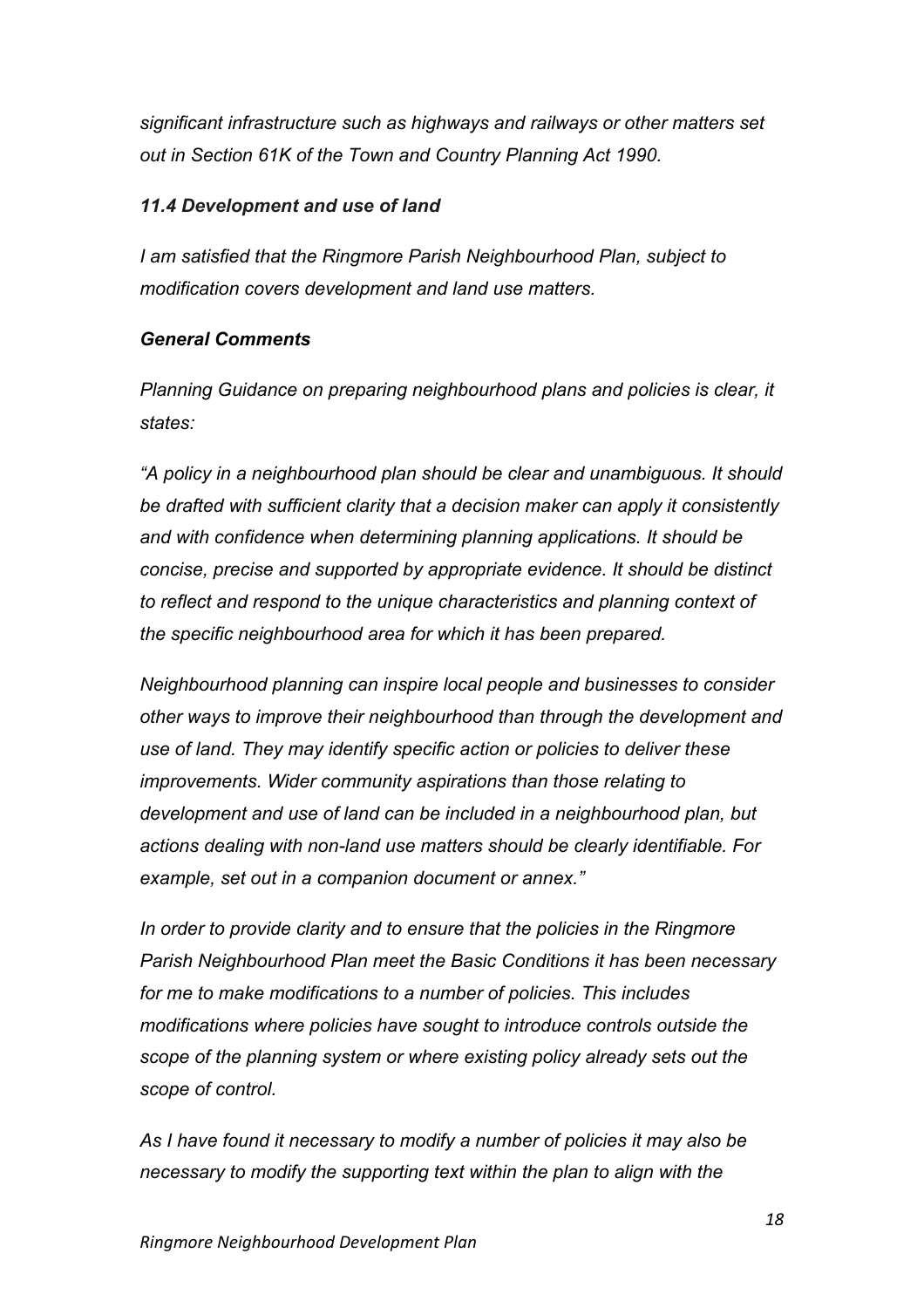*modified policies, where this is necessary. The details of these modifications are set out within my comments on the related policies. My comments on policies are in blue with the modified policies in red.*

## *12.The Neighbourhood Plan Vision, Strategic Aims and Policies*

## *12.1 VISION Statement*

*That the Parish continues to meet the needs and aspirations of local people by protecting and conserving the culture, heritage, biodiversity, and aesthetic qualities that make our environment unique. At the same time the economic prosperity needs to be supported and sustained so that the wellbeing of the parish is maintained, and it remains a thriving community in which to live, work, visit and play.*

## *COMMENT*

*I am satisfied that the Ringmore NDP vision and objectives were developed from the consultation process and that the policies within the plan reflect the vision and objectives.*

## *12.2 RINGMORE PARISH NEIGHBOURHOOD PLAN POLICIES*

## *Housing*

## *Policy RNP1 - Development within the Settlement Area*

New development will be supported within the Settlement Boundary, where justification of local need is proven, and proposals are in line with: -

1. The development is contained within the Settlement Boundary shown in Figure 10 and the priority requirement for development will be for affordable local housing needs and the need for such development is clearly demonstrated.

2. The development meets the requirements of other relevant policies of the NP.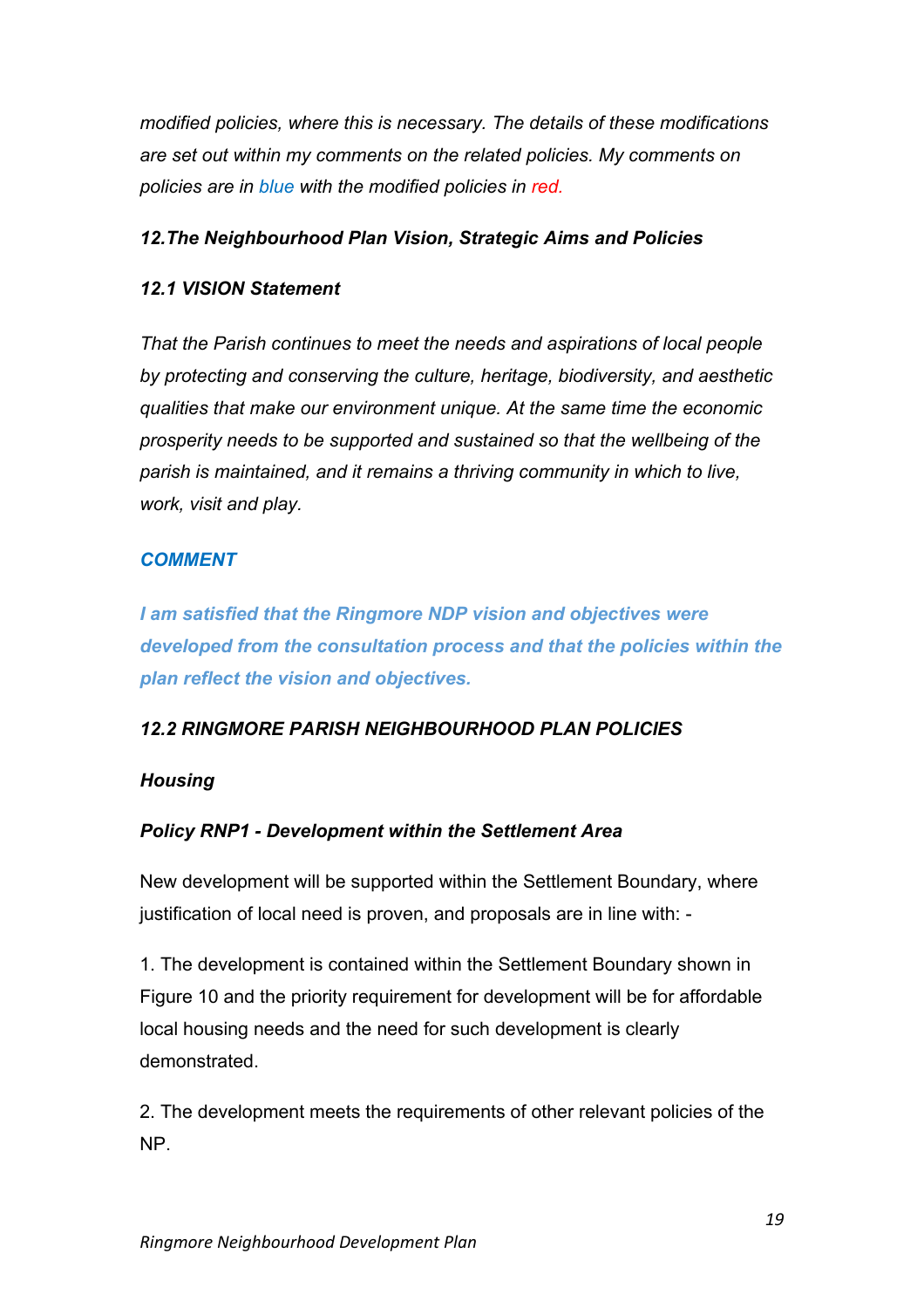#### *COMMENT*

*This policy establishes a settlement boundary for the main settlement of Ringmore within the parish and then sets out the type of development which will be supported within that boundary.* 

*Once a settlement boundary has been established there is a presumption in favour of sustainable development within the boundary, balanced against other policies within the development plan (including policies within a neighbourhood plan once Made). The policy as currently worded is overly onerous and would not reflect the NPPF or JLP policies in this regard. The delivery of affordable housing within the settlement boundary will be subject to Policy DEV8 of the JLP which states:*

*"2. Within rural areas with special designations, as defined in section 157 of the Housing Act 1985, all residential developments of 6 to 10 dwellings will provide an off-site commuted sum to deliver affordable housing to the equivalent of at least 30 per cent of the total number of dwellings in the scheme.*

*3.Within the whole policy area a minimum of at least 30 per cent on-site affordable housing will be sought for all schemes of 11 or more dwellings. Off-site provision or commuted payments in lieu of on-site provision will only be allowed where robustly justified."*

*The implication of this policy is that residential developments of 5 or fewer dwellings are not required to deliver any affordable housing. This will have implications for the delivery of affordable housing within the settlement boundary and the affordable housing needs of the parish may need to be addressed through a Rural Exception site.*

*I am satisfied that the reason the settlement boundary, as drawn, omits development which would normally be included within a settlement boundary is to reflect the boundary of the Undeveloped Coast designation.*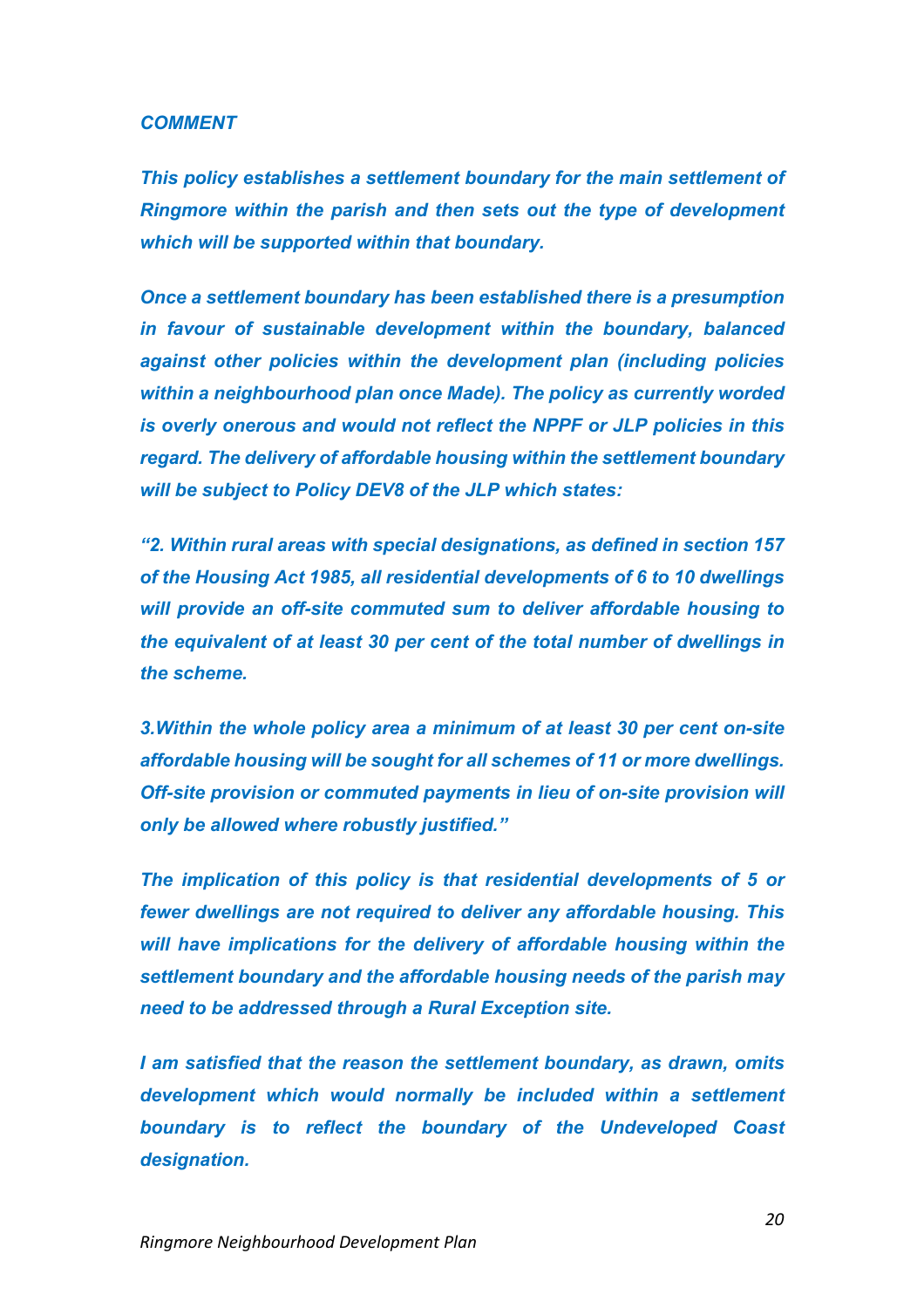*Basic Conditions, Figure 10 accompanying this policy should show the settlement boundary as drawn for the proposed JLP policy and the Undeveloped Coast should be shown correctly, and the policy should be modified as follows:*

#### *Policy RNP1 - Development within the Settlement Boundary*

*Fig. 10 shows the settlement boundary for Ringmore village. New proposals for sustainable development within the settlement boundary, will be supported subject to other policies within the development plan. The priority is for affordable housing to meet demonstrable local need.* 

#### *Policy RNP2 - General Design Principles for New Development*

New housing development will only be supported where it can be demonstrated that: -

1. The design is of good quality and sympathetic with the character of the surrounding built and non-built environment.

2. The character of the parish is not negatively affected for example current "Dark Skies" status is not affected.

3. Listed buildings and heritage assets are not adversely affected.

4. "Off Road" only parking is provided in line with the standards required by South Hams District Council.

5. New roof heights are not to be higher than existing attached buildings and no higher than the general height of buildings in the local area. The development should not impinge upon the outlook or obstruct protected public views as demonstrated in the Proposal Maps 2 and 3 on pages 42/43 and in Section 15 Proposal Maps.

6. Any new development satisfies the latest septic tank regulations (Jan 1st, 2020) and/ or complies to the existing South West Water Notice of Modification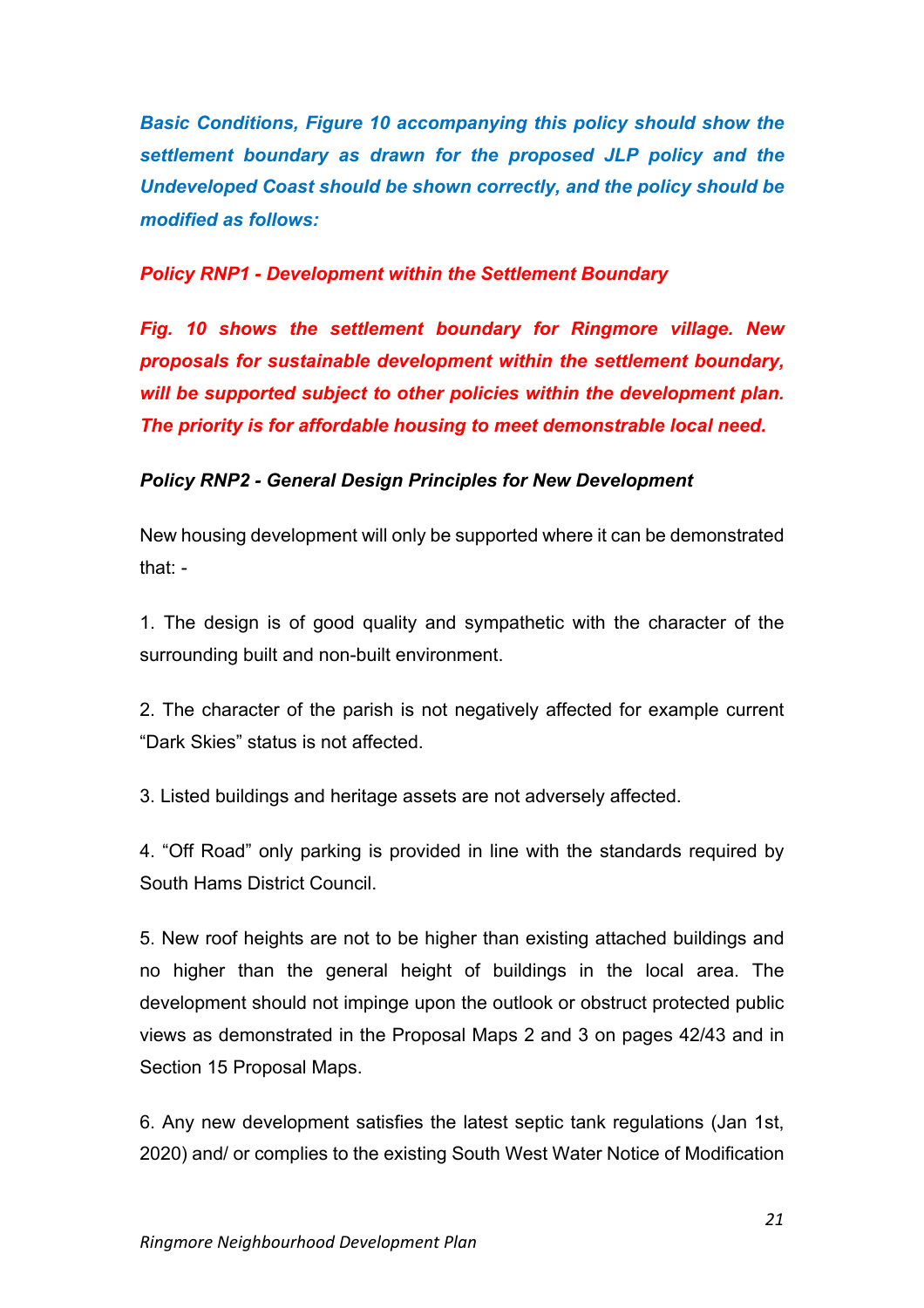of Consent to Discharge ref NRA-SW-5244 & NRA-SW-5245.

7. The development meets the requirements of all other relevant policies of the Plan.

#### *COMMENT*

*Point 6 of this policy deals with the treatment of wastewater which is dealt with by the Environment Agency. For clarity and to meet the Basic Conditions the point 6. should be modified as follows:*

*6.Proposals for new development must satisfy current requirements for the disposal of wastewater.*

# *Policy RNP3 - Development on "Rural Exceptional Sites" through CLT or other Private Self Build initiatives*

Proposals for small scale community led schemes or private self-build developments will be supported on rural exception sites (defined as land adjoining or very near to an existing settlement, which would not otherwise be released for residential purposes) where the developments can achieve affordable housing to meet proven local needs subject to the following: -

1. The design meets the requirements in Policy RPN 2.

2. It meets a proven need for affordable housing for local people as defined in the NPPF and the JLP SPD 2020 (paras 11.65 and 11.66) and management of any such scheme will ensure that the dwellings continue to be occupied by local people in perpetuity.

## *COMMENT*

*There is potential for confusion with the wording of this policy that rural exception sites will only be supported if for Community Land Trusts or for self-build which would not have regard for national policy or be in general conformity with JLP policy TTV27. For clarity the policy should*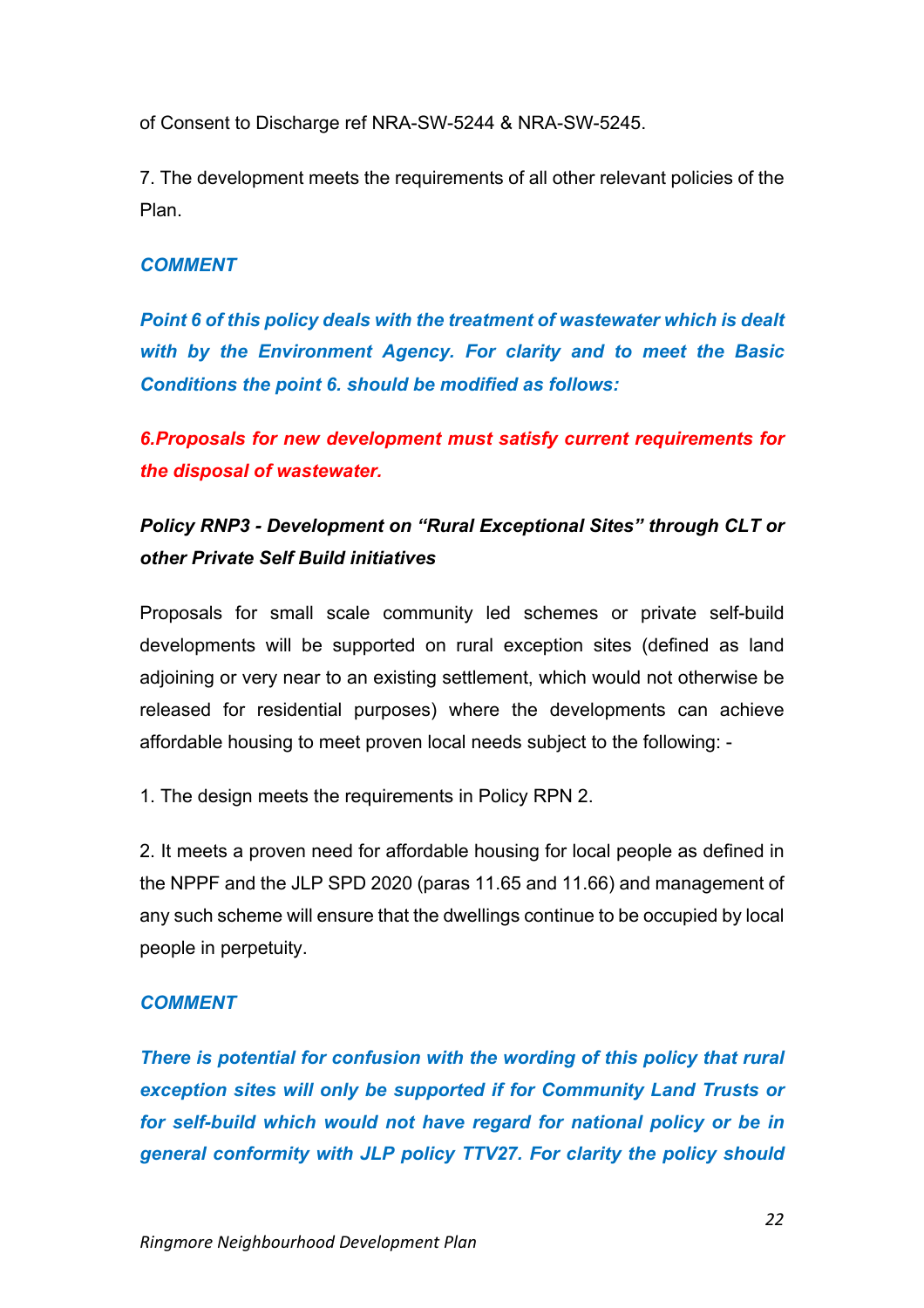*be modified as follows:*

#### *Policy RNP3 - Development on Rural Exceptional Sites*

*Proposals for small scale affordable housing sites to meet demonstrable local need in accordance with JLP policy TTV27 including community led schemes or private self-build developments will be supported on rural exception sites (defined as land adjoining or very near to an existing settlement, which would not otherwise be released for residential purposes) subject to the following: -*

*1. The design meets the requirements in Policy RNP 2.*

*2. It meets a proven need for affordable housing for local people as defined in the NPPF and the JLP SPD 2020 (paras 11.65 and 11.66) and management of any such scheme will ensure that the dwellings continue to be occupied by local people in perpetuity.*

#### *Policy RNP4 – Principal Residence Housing and Holiday Lets*

Any proposals for new housing development within the settlement boundary, will be supported if the proposal satisfies the following criteria: -

1. It is only to meet identifiable local housing need and first and future occupation is restricted in perpetuity to ensure that each new dwelling is occupied only as a Principal Residence.

2. The restriction will be secured prior to the grant of planning permission through appropriate Planning Obligations created and enforceable under section 106 of the Town and Country Planning act 1990, or subsequent legislation.

3. The development is in keeping with all other requirements set within the housing policy section and meets all other relevant policies of the Plan.

#### *COMMENT*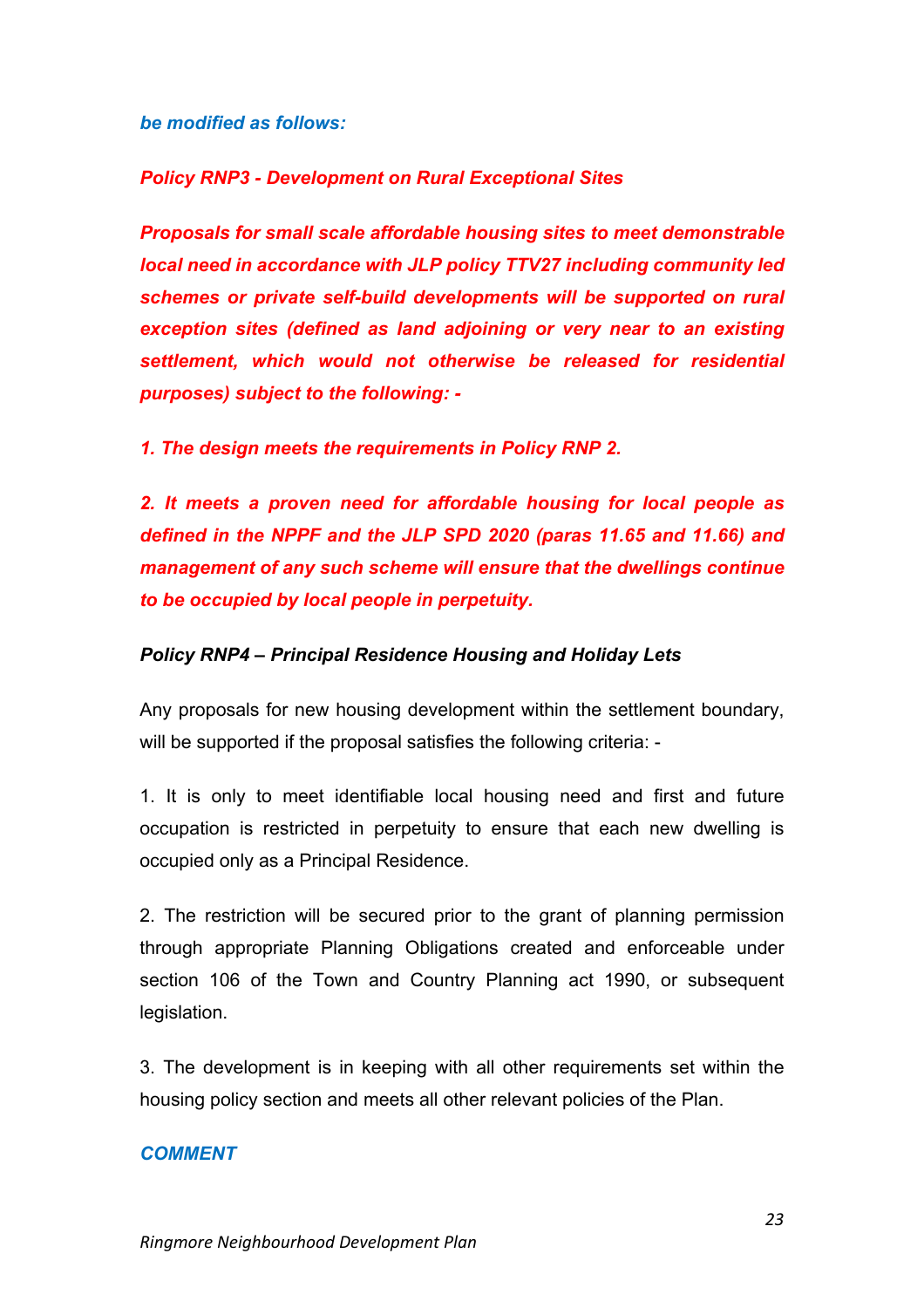*Evidence to support this policy has been produced both in the Neighbourhood Development Plan itself and the supporting evidence base available to view in full on the South Hams District Council website.*

*I accept that it is not easy to provide the information and statistics relating to ownership/ occupation of houses within any parish area however the imposition of a Principal Residence policy has serious implications and it is necessary to ensure that there is strong evidence to support the imposition of such a restriction.*

*The evidence I have been provided with states that currently 27.5% of the housing stock is in use as a second home out of a housing stock of 126. I accept that this is significant.* 

*I have given very serious consideration as to whether or not I can find that this policy meets the Basic Conditions. My concerns relate to how the policy can meet the Basic Conditions particularly having regard to the NPPF – "delivering a wide choice of quality homes" and "delivering sustainable development" together with how the policy meets the requirements of the Human Rights Act 1988 and other European Legislation.* 

*I have also considered in detail Mr. Justice (now Lord Justice) Hickinbottom's judgment in R (RLT Environment Ltd) v Cornwall Council in relation to Policy H2 of the St. Ives Neighbourhood Development Plan. He concluded:*

*"that Policy H2 is in pursuit of legitimate public interests identified in article 8(2), namely the interests of the economic well-being of the country, and for the protection of the rights and freedoms of others."*

*I have considered carefully the potential for unintended consequences on the local housing market and the future delivery of affordable housing.*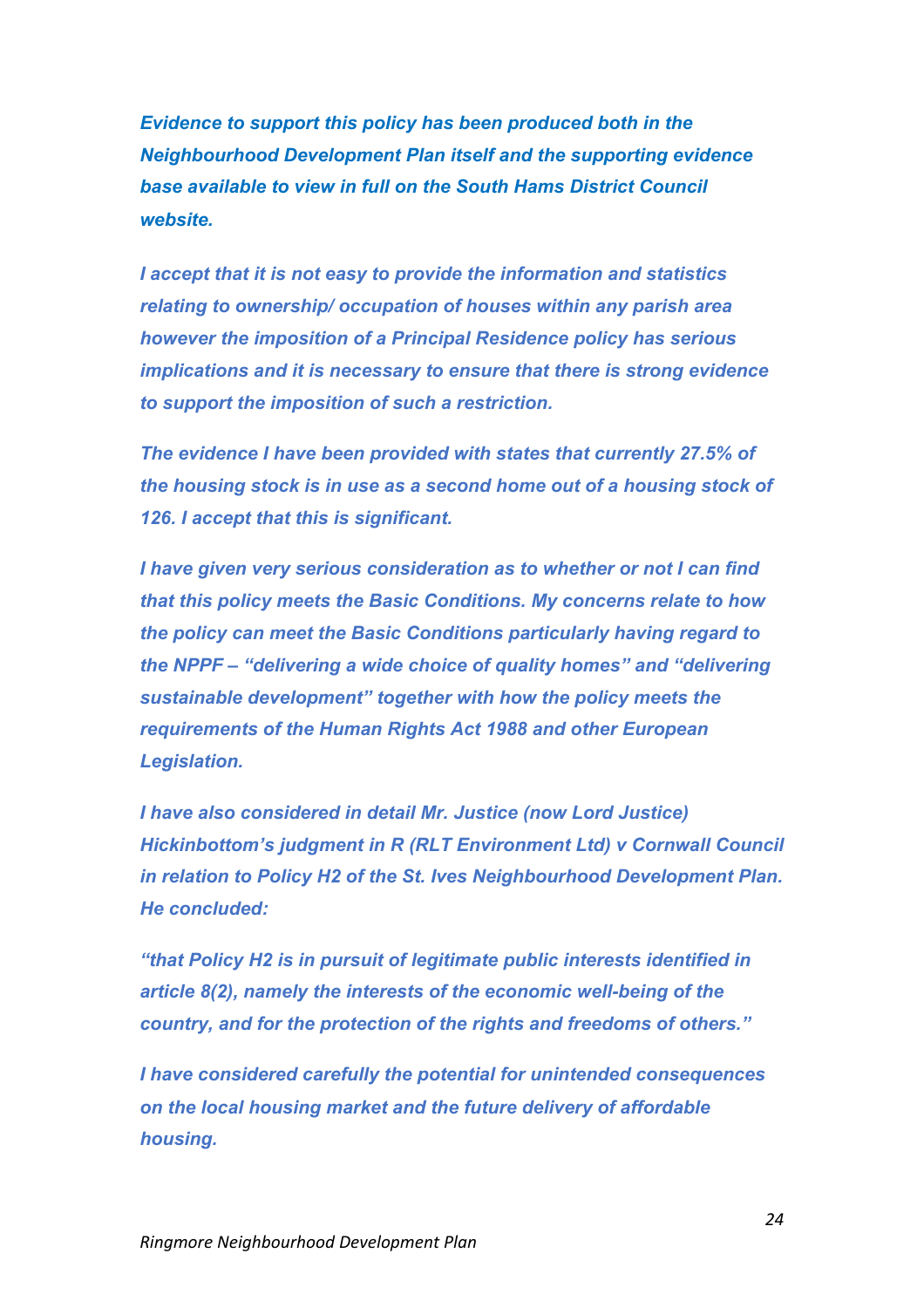*My decision is one of planning balance and I conclude that in this instance I consider that I have been provided with adequate evidence to satisfy me that the imposition of a principal residency condition would meet the Basic Conditions.*

# *Policy RNP4 – Principal\* Residence Housing Restriction and Holiday Lets*

*Due to the impact upon the local housing market of the uncontrolled growth of dwellings used for holiday accommodation (as second or holiday homes) new open market housing, excluding replacement dwellings, will only be supported where there is a restriction to ensure its occupancy as a principal residence. Sufficient guarantee must be provided of such occupancy restriction through the imposition of a planning condition or legal agreement under section 106 of the Town and Country Planning act 1990, or subsequent legislation. The condition or obligation on new open market homes will require that they are occupied only as the primary residence of those persons entitled to occupy them. Occupiers of homes with a principal residence condition will be required to keep proof that they are meeting the obligation or condition and be obliged to provide this proof if/when South Hams District Council requests this information. Proof of principal residence is via verifiable evidence which could include, for example (but not limited to) residents being registered on the local electoral register and being registered for and attending local services (such as healthcare, schools etc.).* 

*\*Principal residences are defined as those occupied as the resident's sole or main residence, where the residents spend the majority of their time when not working away from home.* 

*New unrestricted second homes will not be supported at any time.*

*Policy RNP5 - Other development, subdivision of existing plots for building or extension to existing buildings*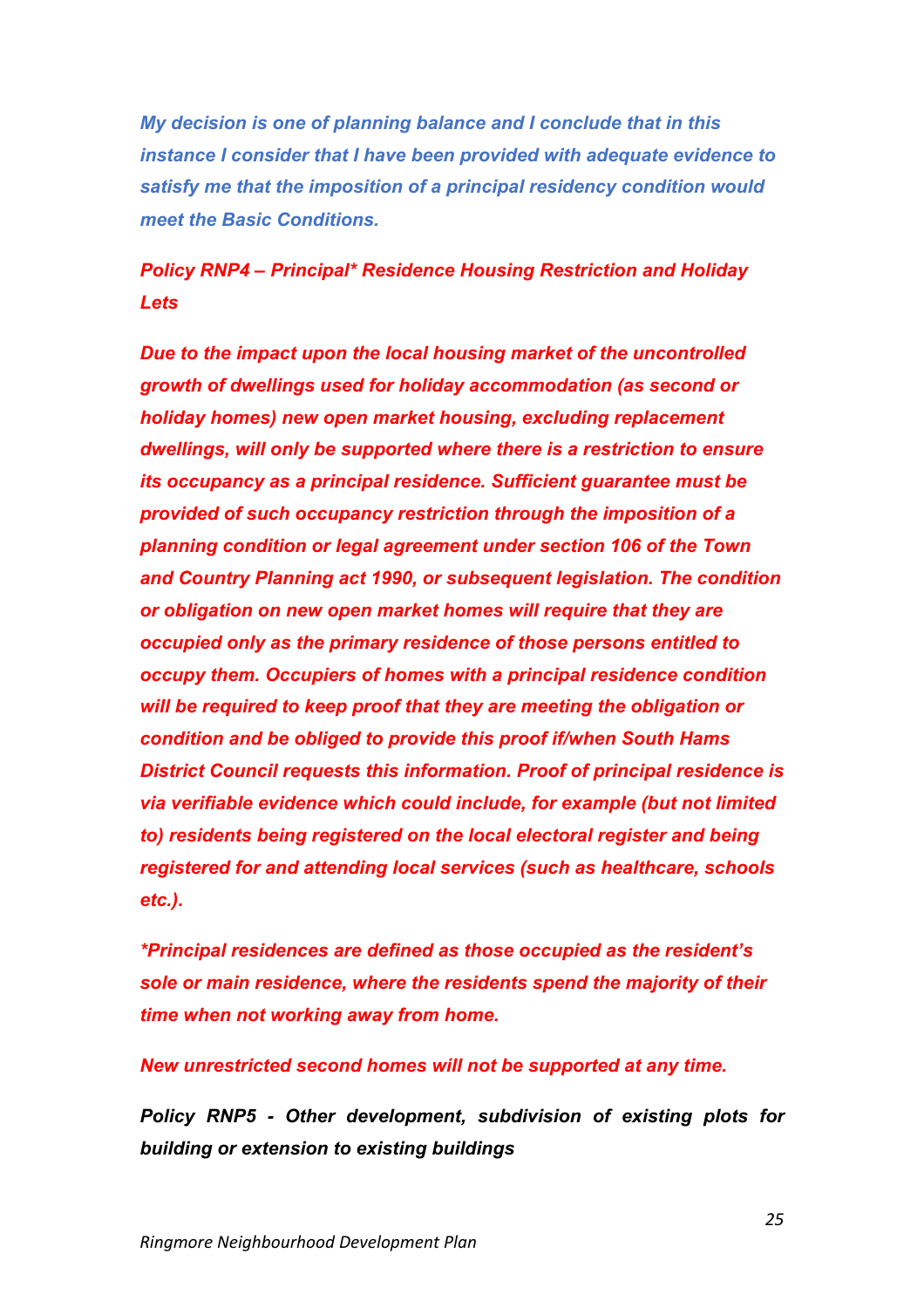Development such as extensions, replacement houses, building on subdivided plots will be supported if it is demonstrated that: -

1. There is no loss to the character or environmental quality of the surroundings.

2. The site is adequately serviced by suitable existing highways allowing safe access and egress to the property.

3. The development respects the amenity of adjoining properties.

4. The development is in keeping with all other requirements set within the housing policy section and meets all other relevant policies of the Plan.

## *COMMENT*

## *I have no comment on this policy.*

## *Tourism*

## *Policy RNP6 - New Tourism Developments*

Support will be given to new tourism developments which are primarily aimed at high turnover, short occupancy forms of holiday.

Development proposals related to tourism must demonstrate economic and social benefit to the local community, and this will be weighed against any potential loss of amenity for permanent residents of the parish. Where it is evident that economic and social gain for the local community will not significantly outstrip loss of amenity, the proposed development will not be supported.

Particular attention must be given to the siting, scale, and form of proposals for new tourism development, and it is vital that any such development does not compromise the distinctive landscape character and preservation of both the South Devon AONB and the Undeveloped Coast.

Proposals for new tourism development in Ringmore Parish are unlikely to be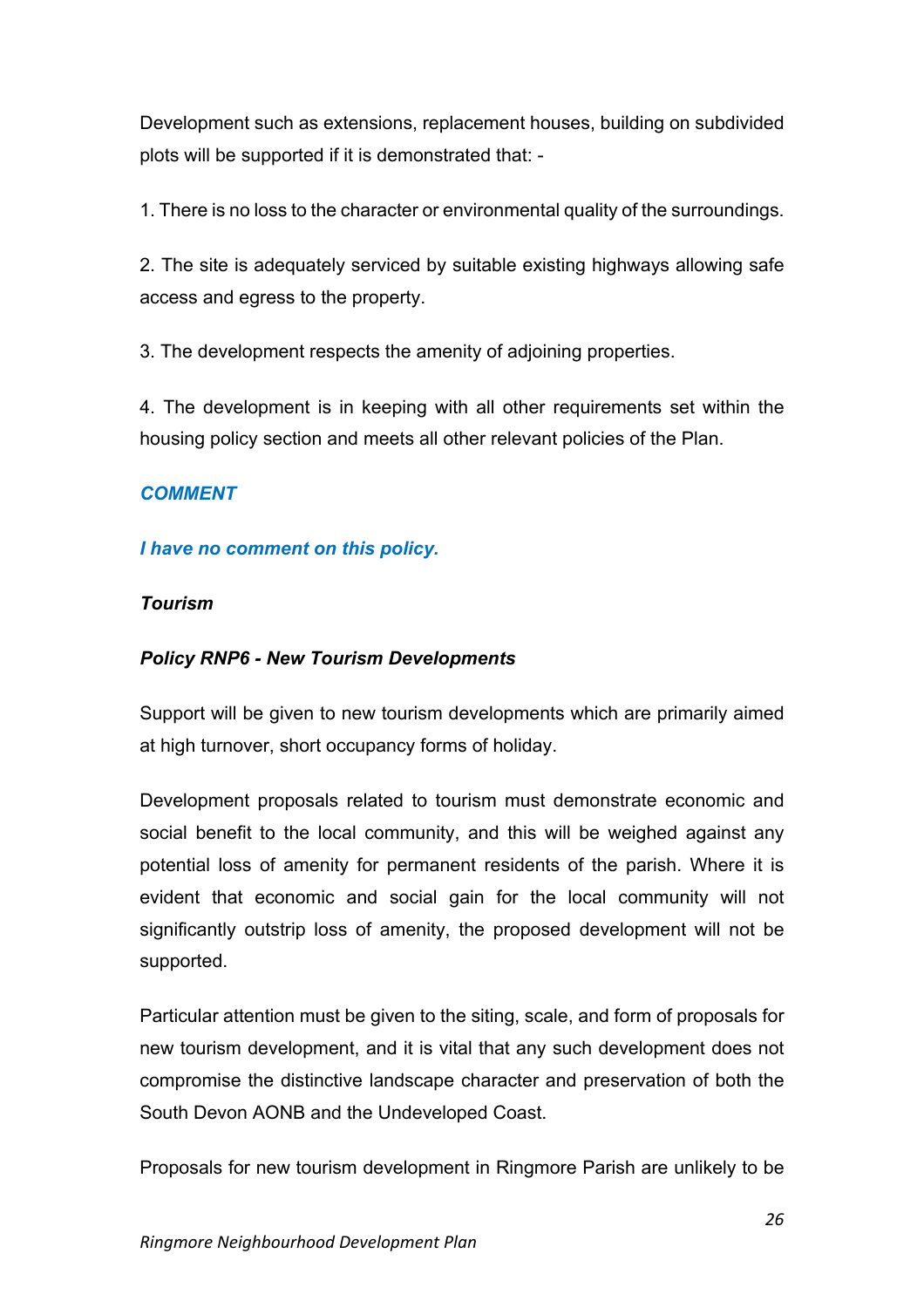supported unless it can be demonstrated that:

1. demand for the proposed development is measurable.

2. undue pressure will not be imposed upon the local road network and other aspects of infrastructure, including water supply, sewerage, and communications systems.

3. the safety of the rural road network will not be compromised.

4. the development will not contribute to light pollution.

5. the natural environment will not be threatened and there will be no loss of habitats.

6. the development will be screened to reduce visual impact, by landform, trees, or hedgerows.

7. the requirements of all other relevant policies in this Plan have been met.

Only holiday development proposals that are accompanied with practical measures to ensure that they will remain as holiday accommodation in perpetuity will be supported.

#### *COMMENT*

*Some of the criteria for this policy would be difficult to apply in the determination of a planning application. For clarity and to meet the Basic Conditions the policy should be modified as follows:*

*Policy RNP6 - New Tourism Developments*

*Support will be given to new tourism developments which are primarily aimed at high turnover, short occupancy forms of holiday.*

*Development proposals related to tourism should be accompanied by adequate information to enable the impact and potential benefits of the*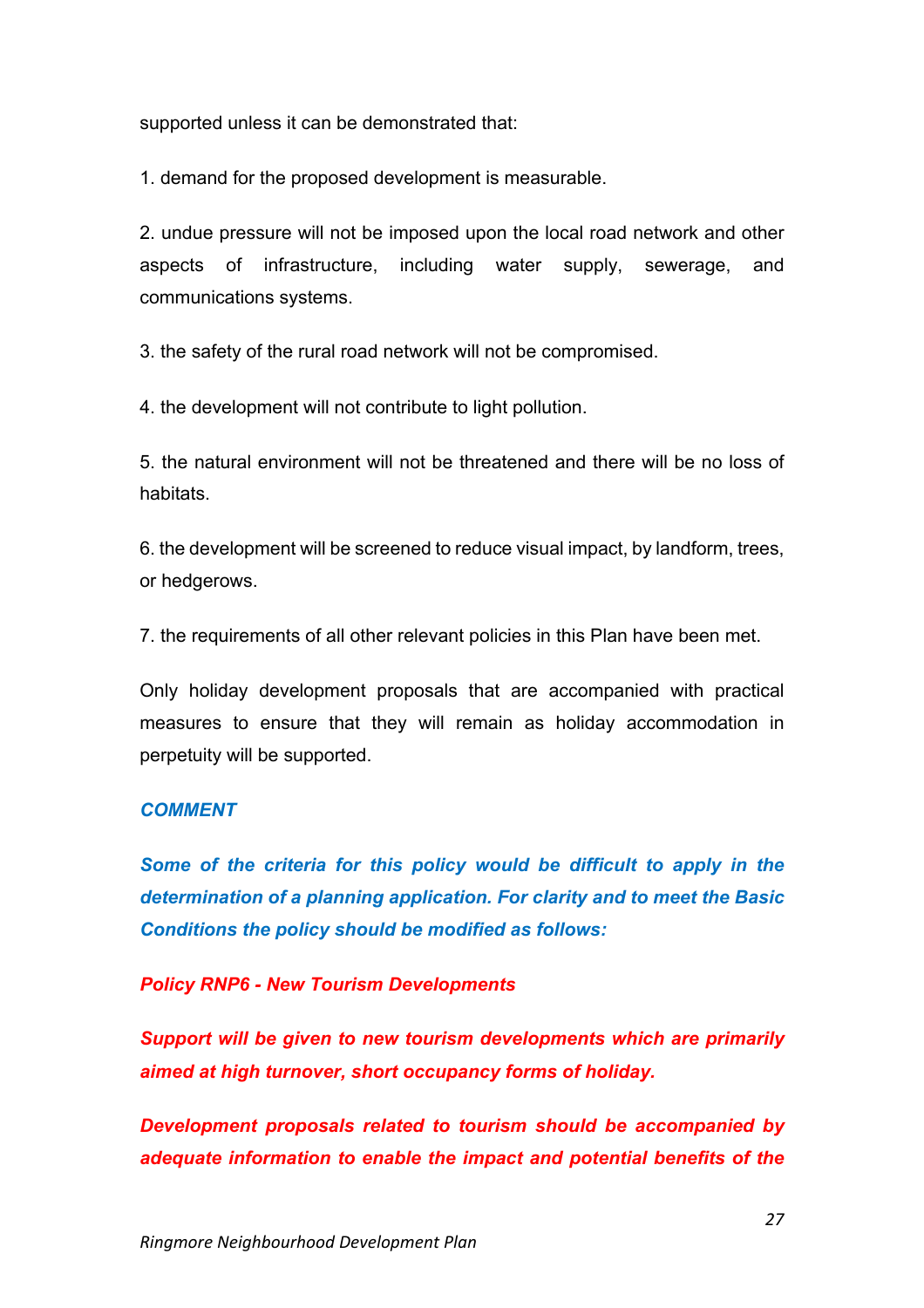*proposal on the local community to be properly assessed. Support will be given where there is a positive economic and social benefit to the local community and any potential loss of amenity for permanent residents of the parish is mitigated.* 

*Particular attention must be given to the siting, scale, and form of proposals for new tourism development, and it is vital that any such development conserves and enhances the distinctive landscape character of the South Devon AONB and the Undeveloped Coast.*

*Proposals for new tourism development in Ringmore Parish will be supported where it can be demonstrated that:*

*1.There is demand for the proposed development.*

*2. Undue pressure will not be imposed upon the local road network and other aspects of infrastructure, including water supply, sewerage, and communications systems.*

*3. The safety of the rural road network will not be compromised.*

*4. The development will not contribute to light pollution.*

*5. The natural environment will not be threatened and there will be no loss of habitats.*

*6.The development will be sited to reduce visual impact, by landform, trees, or hedgerows appropriate to its location.*

*7. The requirements of all other relevant policies in this Plan have been met.*

*Only holiday development proposals that are accompanied with practical measures to ensure that they will remain as holiday accommodation in perpetuity will be supported.*

*Policy RNP7 - Expansion and Intensification of Static Holiday Caravan*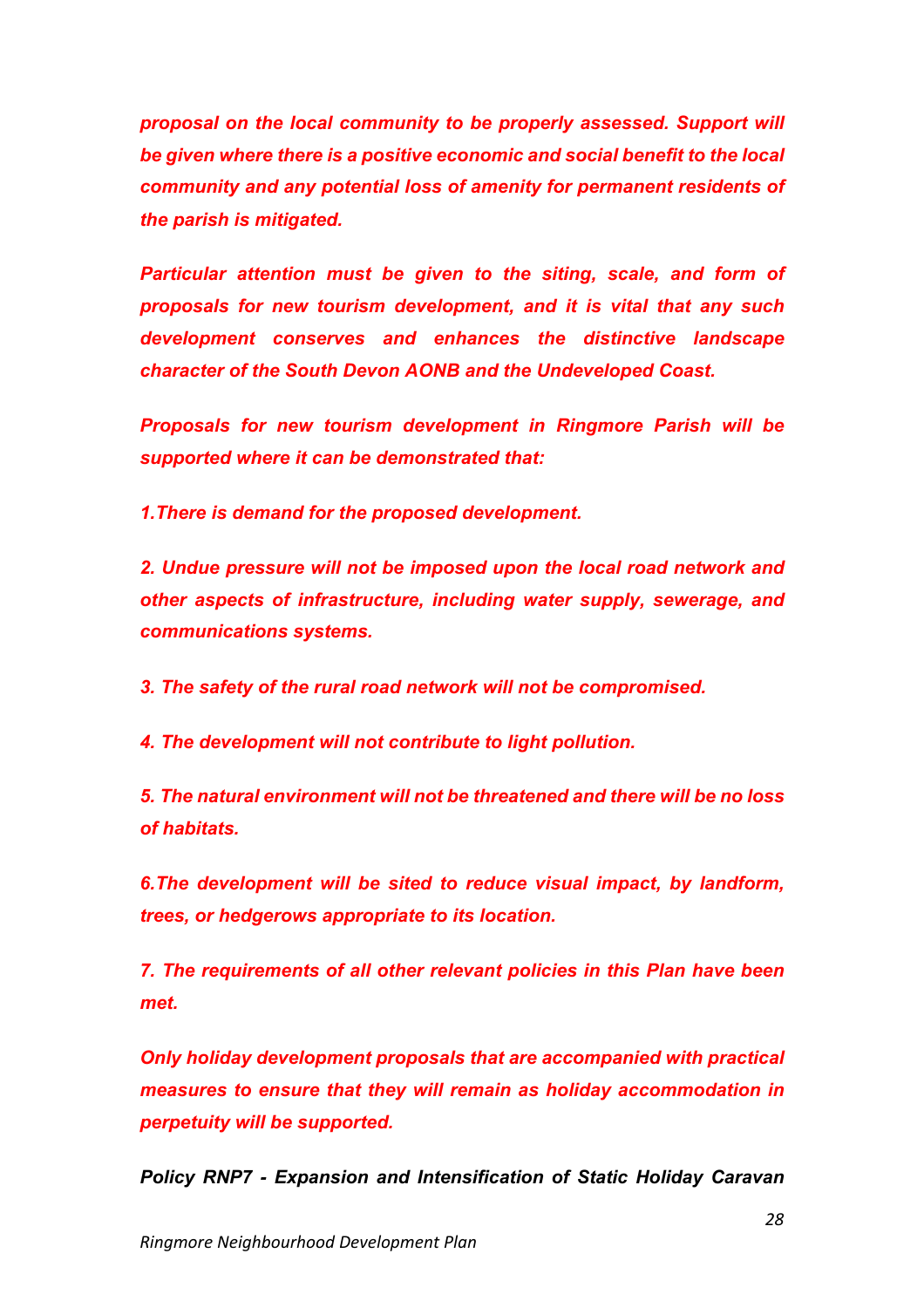## *Provision*

Proposals for expanding or intensifying static caravan park provision in Ringmore Parish are unlikely to be supported unless it can be demonstrated that:

1. demand for the proposed expansion or intensification is measurable and cannot possibly be met in any other way.

2. no alternative location exists for the proposed development.

3. the development will not exert adverse visual impact upon the local landscape.

4. undue additional pressure will not be imposed upon the local road network and other aspects of infrastructure, including water supply, sewerage, and communications systems.

5. the safety of the rural road network will not be compromised.

6. the development will not contribute to light pollution.

7. the natural environment will not be threatened and there will be no loss of habitats.

8. the development will be screened on a permanent basis by landform, trees, and hedgerows.

9. the development will contribute to the local economy through creation of employment for local people and generation of income for local businesses.

10. all other policies in this Plan have been addressed.

For clarity, expansion and intensification are deemed to include the repurposing of existing holiday park facilities such as car parks, boat parks, dogrun areas, and waste storage areas to accommodate more static caravans or "lodges".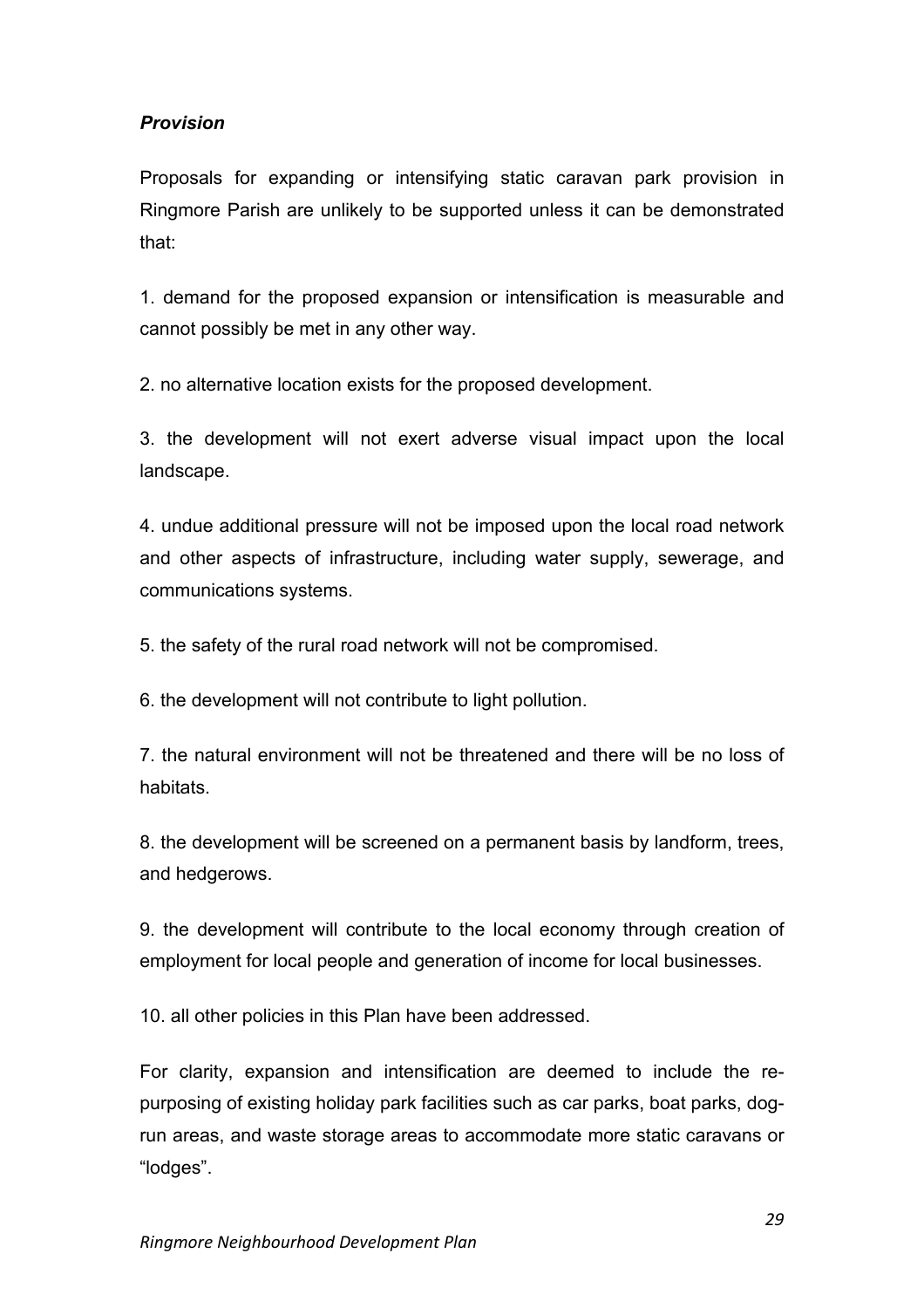#### *COMMENT*

*It is not possible to ensure that any new development will provide employment for local people through the imposition of planning policy. In addition, other elements of the policy are overly onerous. For clarity and to meet the Basic Conditions the policy should be modified as follows:*

*Policy RNP7 - Expansion and Intensification of Static Holiday Caravan Provision*

*Proposals for expanding or intensifying static caravan park provision in Ringmore Parish will only be supported where it can be demonstrated that:*

*1. There is demand for the proposed expansion or intensification is measurable and cannot possibly be met in any other way.*

*2. It can be demonstrated that there is no alternative location for the proposed development.*

*3.The development conserves and enhances the distinctive landscape character of the South Devon AONB and the Undeveloped Coast.*

*4. It can be demonstrated that undue additional pressure will not be imposed upon the local road network and other aspects of infrastructure, including water supply, sewerage, and communications systems.*

*5. The safety of the rural road network will not be compromised.*

*6. The development will not contribute to light pollution.*

*7. The natural environment will not be threatened and there will be no loss of habitats.*

*8. The development will be appropriately screened on a permanent basis by landform, trees, and hedgerows.*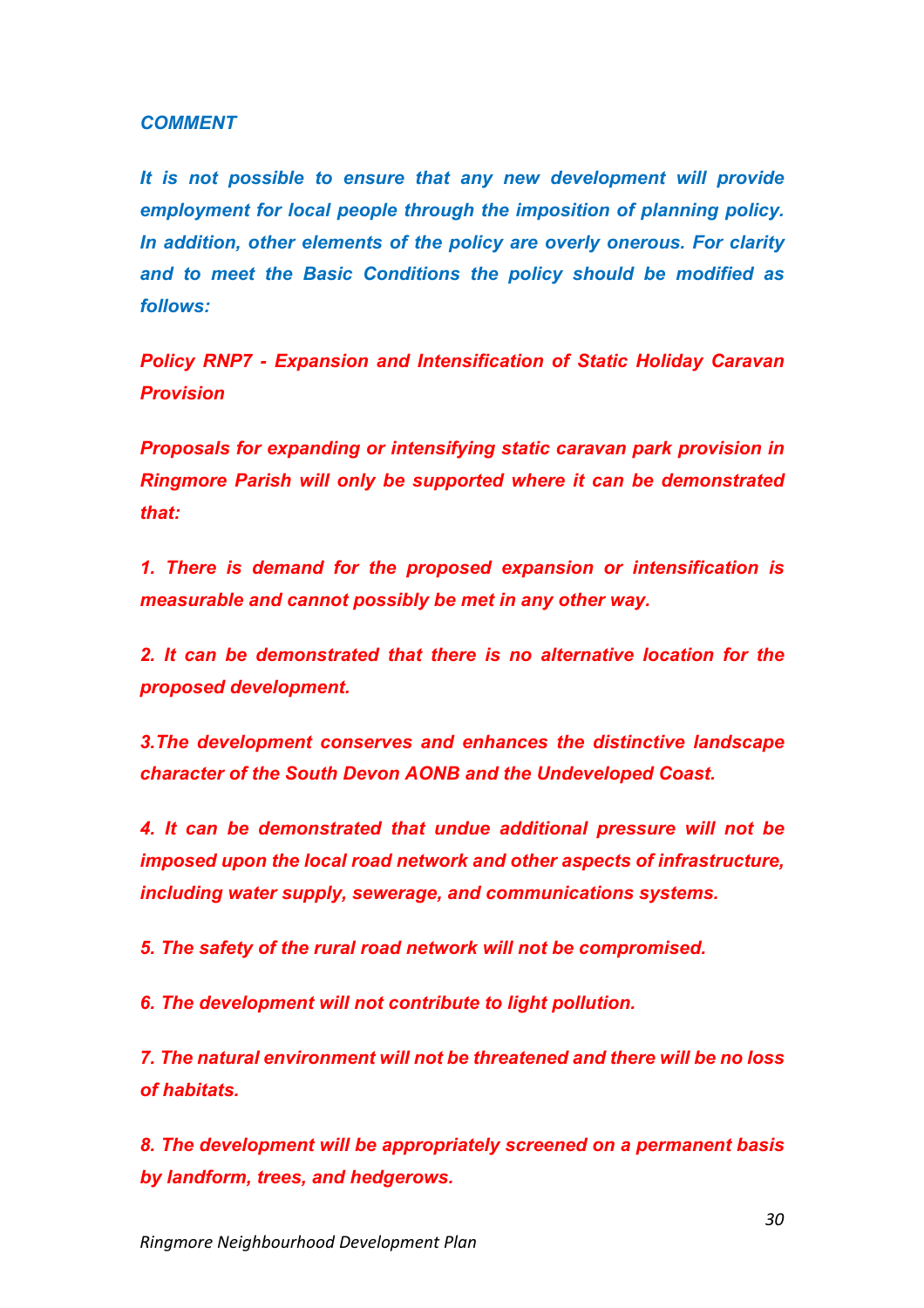*9. The development will support the local economy through the promotion of local employment and the generation of income for local businesses.*

*10. All other policies in this Plan have been addressed.*

*For clarity, expansion and intensification are deemed to include the repurposing of existing holiday park facilities such as car parks, boat parks, dog-run areas, and waste storage areas to accommodate more static caravans or "lodges".*

## *Policy RNP8 - Enhancement and Updating of Existing Tourism Facilities*

Proposals for enhancement and updating of existing tourism facilities, including holiday caravan parks, will be supported, provided that the development will:

1. avoid adverse visual impact upon the local landscape and employ screening by landform, trees and hedgerows as may be necessary to achieve this.

2. offer measurable reductions in levels of light pollution and noise.

Any proposal to return all or any part of existing holiday provision, including the seafront and car parks, to a natural state will be supported.

Proposals for enhancement and updating of tourism facilities must meet the requirements of all other relevant policies in this Plan.

## *COMMENT*

#### *I have no comment on this policy.*

#### **EMPLOYMENT AND BUSINESS**

# **Policy RNP9 - Employment and Business: providing employment opportunities**

This Plan supports proposals for expansion of employment opportunities in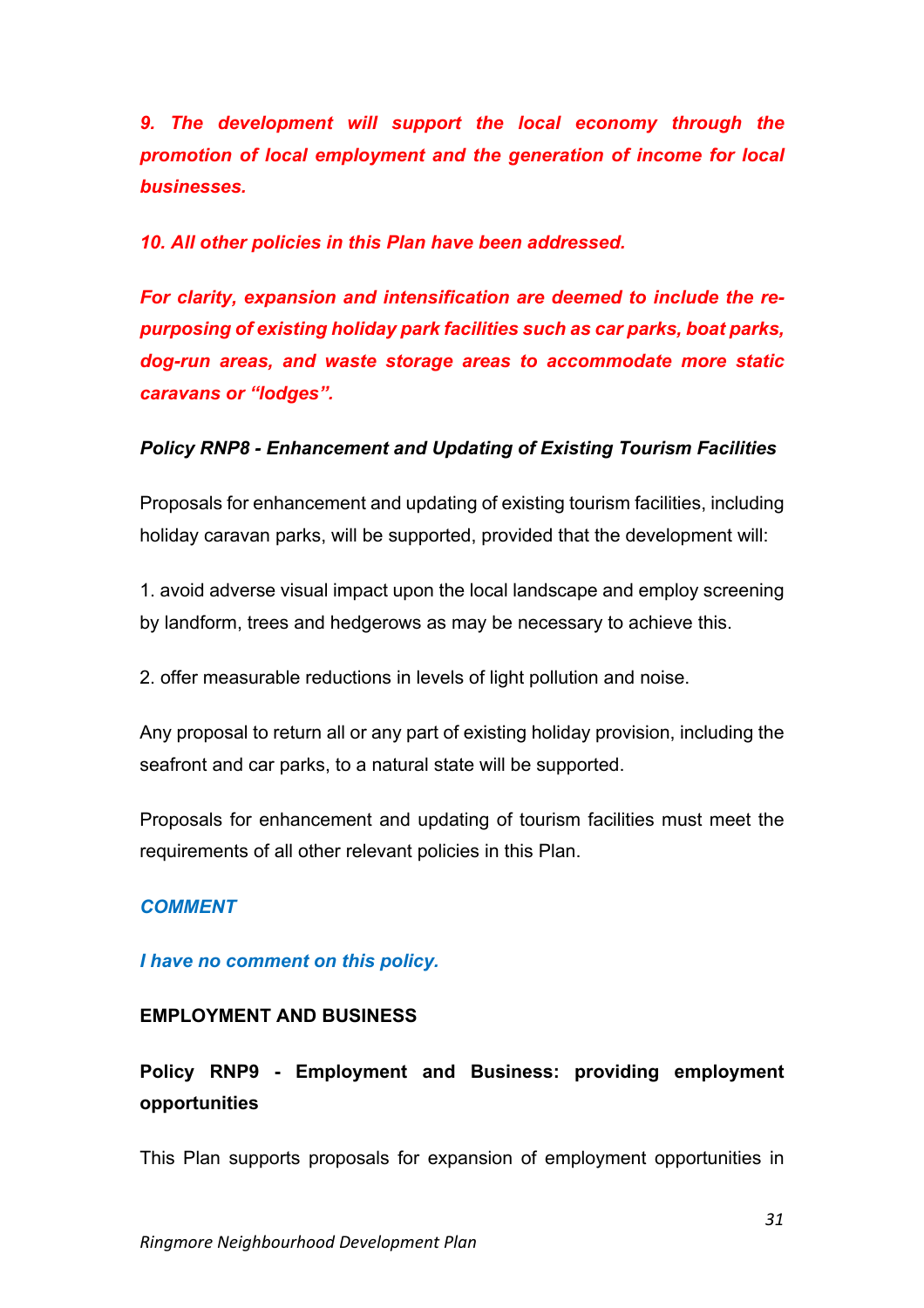Ringmore Parish, in particular opportunities for home-working, where: -

1. The privacy and amenity of residents in the parish are not adversely affected due to noise, inappropriate or excessive vehicle parking and any other type of disturbance.

2. The privacy and amenity of immediate neighbours are not compromised.

3. The peaceful and tranquil atmosphere of the parish is not unduly compromised.

4. Appropriate proposals for screening and landscaping are included where necessary to preserve the parish aesthetic.

5. Any proposed new buildings are sensitive to their surroundings and comply with other policies in this plan.

## *COMMENT*

#### *I have no comment on this policy.*

# *RNP 10 - Employment & Business: agricultural development and farm diversification*

Proposals for repurposing agricultural land and buildings will be supported where:

1. the development will not exert adverse visual impact upon the local landscape.

2. the development will not impose additional pressure upon the local road network and other aspects of infrastructure, including water supply, sewerage, and communications systems.

3. the safety of the rural road network will not be compromised.

4. the development will not contribute to light pollution.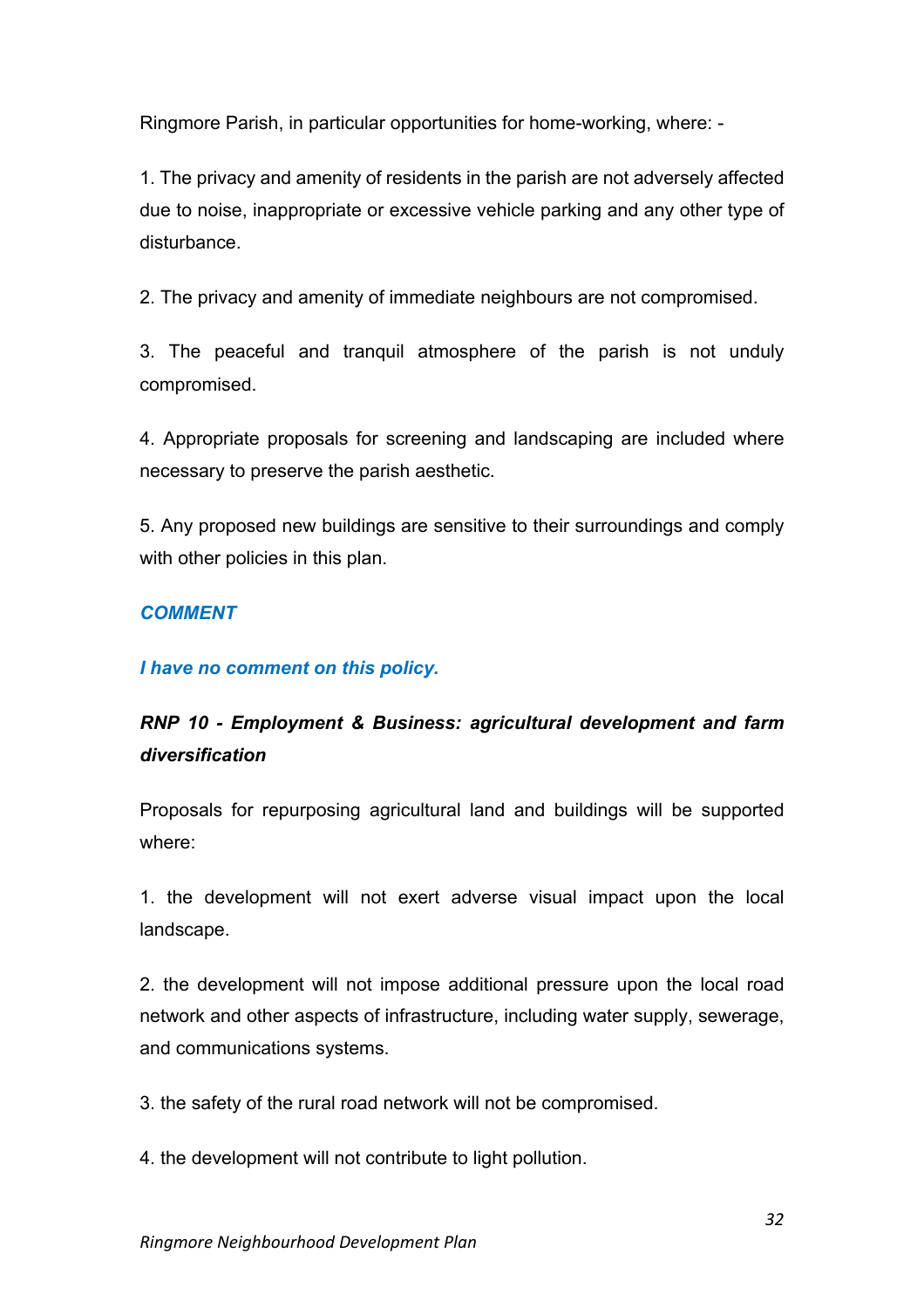5. the natural environment will not be threatened and there will be no loss of habitats.

6. the development will be appropriately screened by landform, trees, or hedgerows.

7. the requirements of all other relevant policies in this Plan are met.

## *COMMENT*

*I am unclear as to what is meant by "repurposing agricultural land and buildings", I presume that this relates to a change of use. The inclusion of agricultural land in this policy has the potential to open up the application of this policy which could be in conflict with a number of different policies not only within the neighbourhood plan but also the development plan.*

*For clarity and to meet the Basic Conditions, the introduction and point 1. Of this policy should be modified as follows:* 

*RNP 10 - Employment & Business: agricultural development and farm diversification*

*Proposals for the change of use of agricultural buildings and farm diversification will be supported where:*

*1. The development conserves and enhances the distinctive landscape character of the South Devon AONB and the Undeveloped Coast.*

*2. The development will not impose additional pressure upon the local road network and other aspects of infrastructure, including water supply, sewerage, and communications systems.*

*3. The safety of the rural road network will not be compromised.*

*4. The development will not contribute to light pollution.*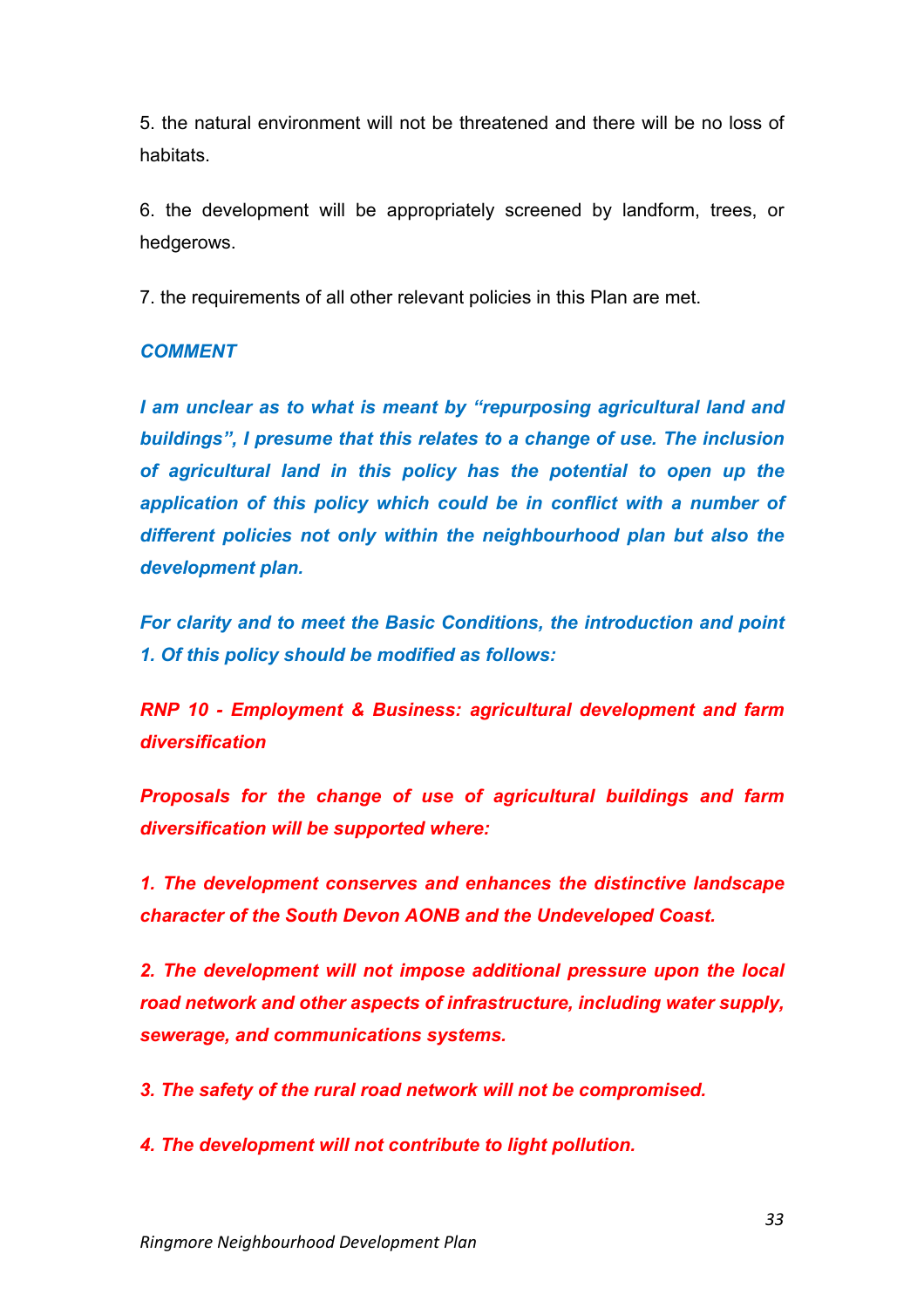*5. The natural environment will not be threatened and there will be no loss of habitats.*

*6.The development will be appropriately screened by landform, trees, or hedgerows.*

*7. the requirements of all other relevant policies in this Plan are met.*

## **COMMUNITY ASSETS**

## **Policy RNP11 - Maintain or develop community assets**

Proposals which seek to maintain or improve the community assets as viable business and important community hubs will be supported so long as they meet the following criteria: -

1. "The Journeys End Inn" as a parish asset is maintained such that if a change of use is required for any reason it is still maintained as some form of community space which adds to the social life of the parish and does not diminish its sustainability.

2. All Hallows Church is maintained to continue to provide pastoral care and act as a community hub and thereby continues to support the sustainability of the parish.

3. The facilities of the Parish Room are maintained and/or improved as a social space for the benefit of all to promote the sustainability of the parish.

4. The Women's Institute Hall and grounds are maintained and/or improved as a social space for the benefit of all and continues to play an important part in the sustainability of the parish.

5. If any change of use, for any of the above mentioned Community assets is required, it should be supported by a four year marketing plan and consultation with all Stakeholders including residents of the parish.

## *COMMENT*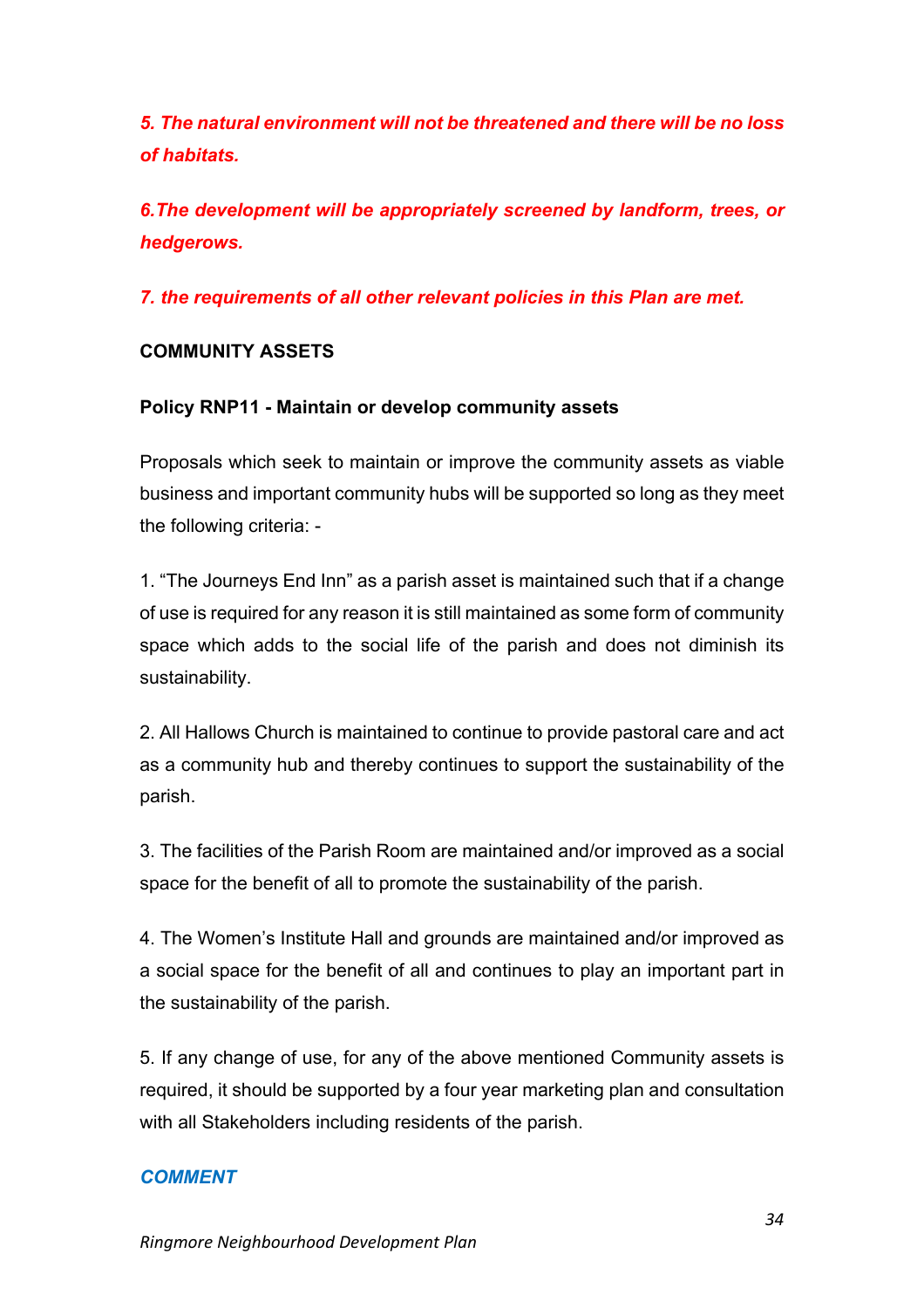*Policy DEV18 of the JLP Protecting local shops and services states:*

*"6. The change of use to other uses of facilities of local community importance, such as local convenience shops, post offices, public houses, cafes, restaurants and community facilities, will only be supported where there is no significant harm to the level of service locally and where there is no reasonable prospect of the business or community use continuing."*

*There is no reference in this policy to a timescale for proof that the facility is no longer needed or viable and I have not been provided with evidence to support the inclusion of a requirement to provide a 4 year marketing plan which I consider overly onerous. For clarity and to meet the Basic Conditions, the policy should be modified as follows:*

*Policy RNP11 - Maintain or develop community assets*

*The following are identified as important community assets:*

- *i. "The Journeys End Inn"*
- *ii. All Hallows Church*
- *iii. The Parish Room*
- *iv. The Women's Institute Hall*

*These assets are essential to the sustainability of the community and proposals which seek to maintain or improve these community assets as viable business and important community hubs will be supported.*

*Any proposals for the change of use for any of the above mentioned community assets will only be supported where there is no significant harm to the level of service locally and where there is no reasonable prospect of the business or community use continuing, evidence that a new business owner or community use cannot be found should be provided through appropriate marketing for a period of 9 months. Applicants are encouraged to consult with all Stakeholders including residents of the parish prior to bringing forward any proposals.*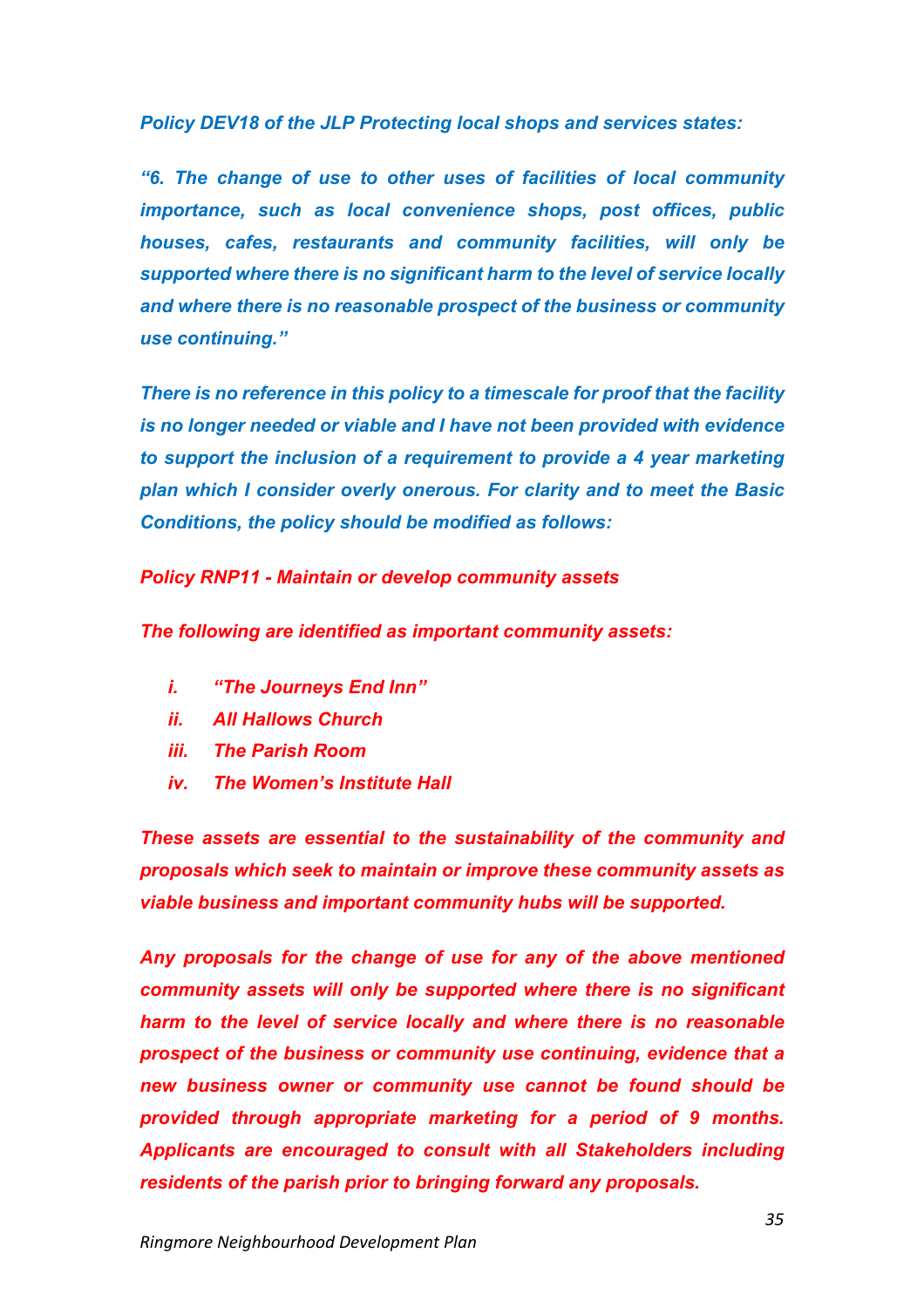## *HEALTH AND WELLBEING*

#### *Policy RNP12 – Improvement to health and wellbeing facilities*

Support will be given to any proposal, which contributes towards the health and wellbeing of residents, provided it does not contravene other policies in the Plan.

#### *COMMENT*

#### *I have no comment on this policy*

#### *Natural Environment views and open space*

#### *Policy RNP13 – Area of Outstanding Natural Beauty*

Proposals which retain and enhance the Natural Beauty of the Parish, which sits wholly within the South West AONB, will be supported provided that: -

1. The proposals do not cause harm to the appearance and character of the AONB or result in harm to significant views on the approach and across the parish. These public views can be found in appendix iv and Proposal Maps 3 and 4 on the previous two pages.

2. Developments which result in the loss or deterioration of irreplaceable habitats will be refused unless there are wholly exceptional reasons and provision of a suitable mitigation strategy.

3. Development proposals that demonstrate that there are no adverse impacts on the natural environment (landscape and biodiversity) or that satisfactorily mitigate these impacts and enhance the natural environment where there is the opportunity to do so, will be supported.

4. Where mitigating measures are unavoidably required for development to be acceptable within its landscape setting, appropriate landscaping should be employed to mitigate the impact of the development, and such measures should include the use of native species of trees and hedges where planting is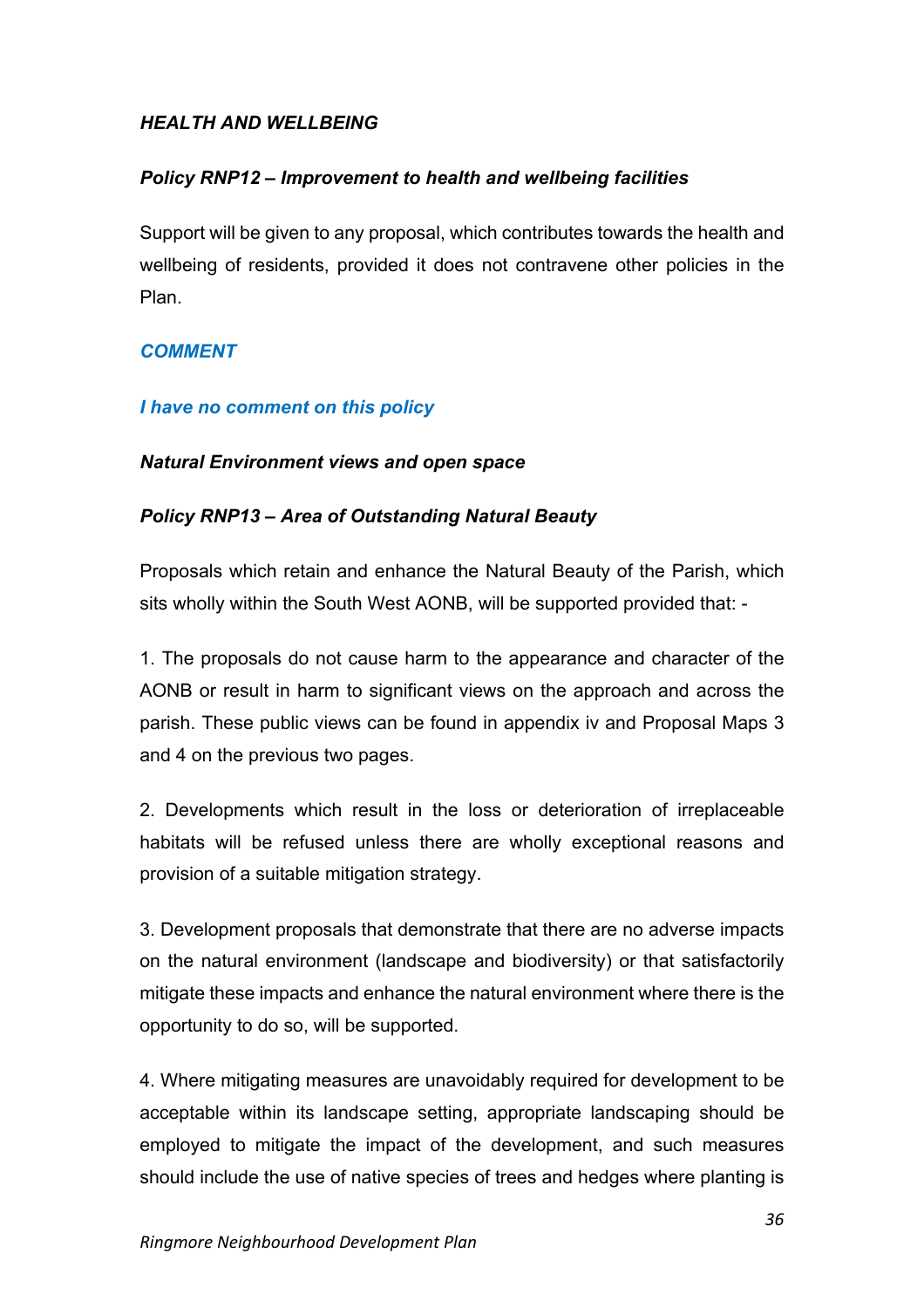required.

## *COMMENT*

#### *I have no comment on this policy.*

#### *Policy RPN14 – Biodiversity*

Proposals which support, protect, and enhance the biodiversity of the parish and maintain the Devon Banks and public access via public footpaths, permissive paths, and the coastal path will be supported provided that: -

1. Proposals that adversely affect wildlife sites and habitats are avoided. Sites for the Cirl Bunting and Horseshoe and other varieties of bats exist in the parish and enjoy special protection which must be respected.

2. If it is possible to satisfactorily mitigate any adverse effects on the wildlife and biodiversity of the parish this must form part of the planning application at its inception.

3. All new developments should include measures to enhance the biodiversity of the area.

4. Any wildlife survey must be carried out at an appropriate season of the year and must not be conducted immediately after farming methods which would clear the area of species thus masking the true richness of its diversity. E.g. Grass cutting, hay making etc.

#### *COMMENT*

*Elements of this policy are overly prescriptive. Whilst I understand the community's concern regarding the unscrupulous behaviour of some applicants who may wish to deliberately reduce the wildlife value of a site the timing of wildlife surveys etc. is already prescribed in appropriate legislation. This legislation prescribes the timings of such survey work to ensure that they are carried out at the optimum time to capture the*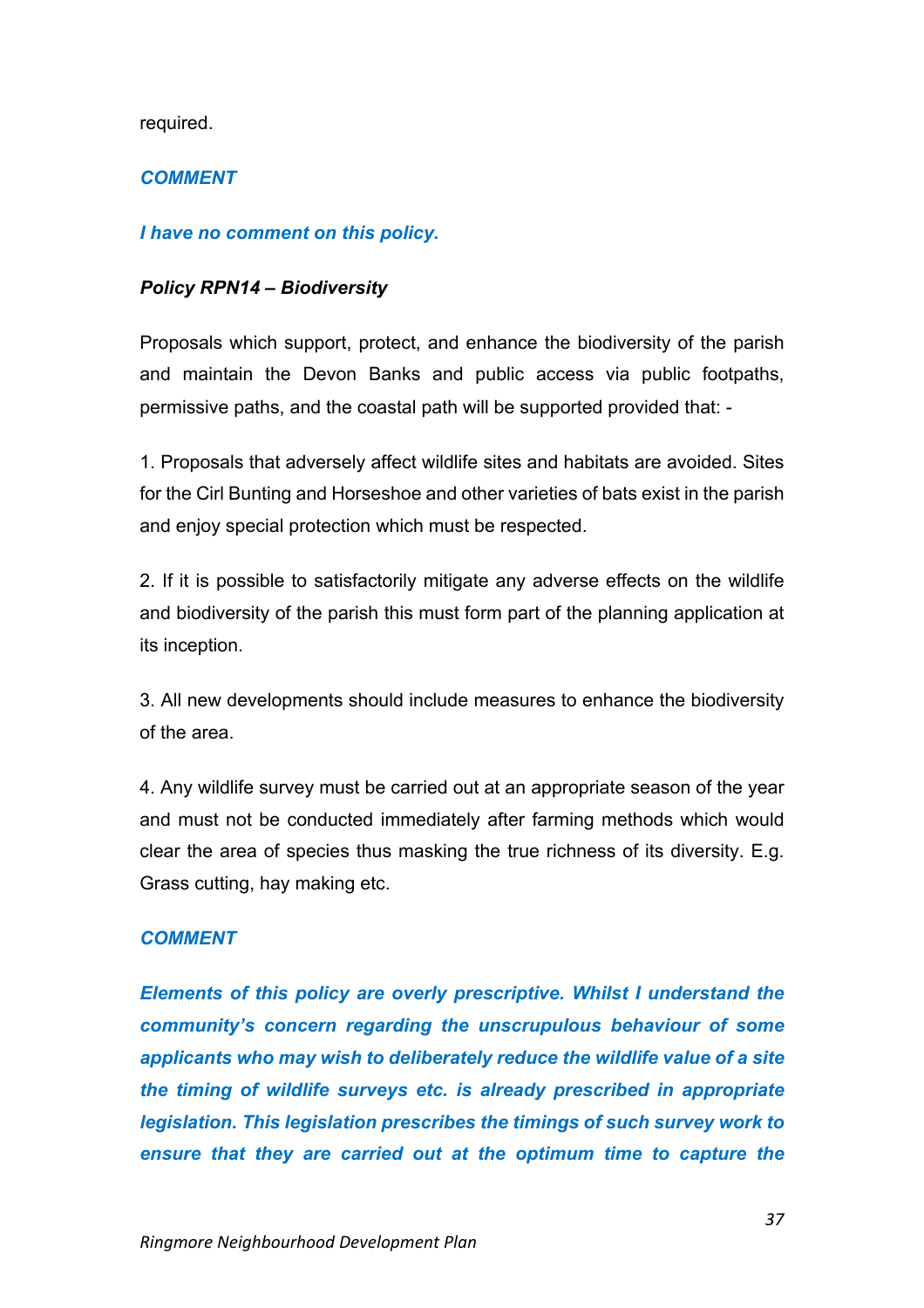*necessary information. Activities which are undertaken with the intent to reduce the biodiversity of a site may be subject to sanction under other legislation. For clarity and to meet the Basic Conditions, the policy should be modified as follows:*

#### *Policy RPN14 – Biodiversity*

*Proposals which support, protect, and enhance the biodiversity of the parish and maintain the Devon Banks and public access via public footpaths, permissive paths, and the coastal path will be supported where: -*

*1. Adverse effects on wildlife sites and habitats are avoided. Sites for the Cirl Bunting and Horseshoe and other varieties of bats exist in the parish and enjoy special protection which must be respected.*

*2. Any unavoidable adverse impacts on the wildlife and biodiversity of the parish can be satisfactorily mitigated.*

*3. Measures are included to ensure a biodiversity net gain in line with current government policy.*

*Proposals must be supported with all appropriate ecology surveys.* 

*Policy RPN15 – To protect the tranquility of the environment and maintain the dark skies.*

Any appropriate development should meet the E1 standard for any outside lighting, including security lighting, as detailed in Guidance Note 01/2020, Guidance notes for the reduction of obtrusive light, issued by the Institution of Lighting Professionals.

#### *COMMENT*

*To avoid confusion over the status of Guidance Note 01/2020 for the planning system, the policy should be modified as follows:*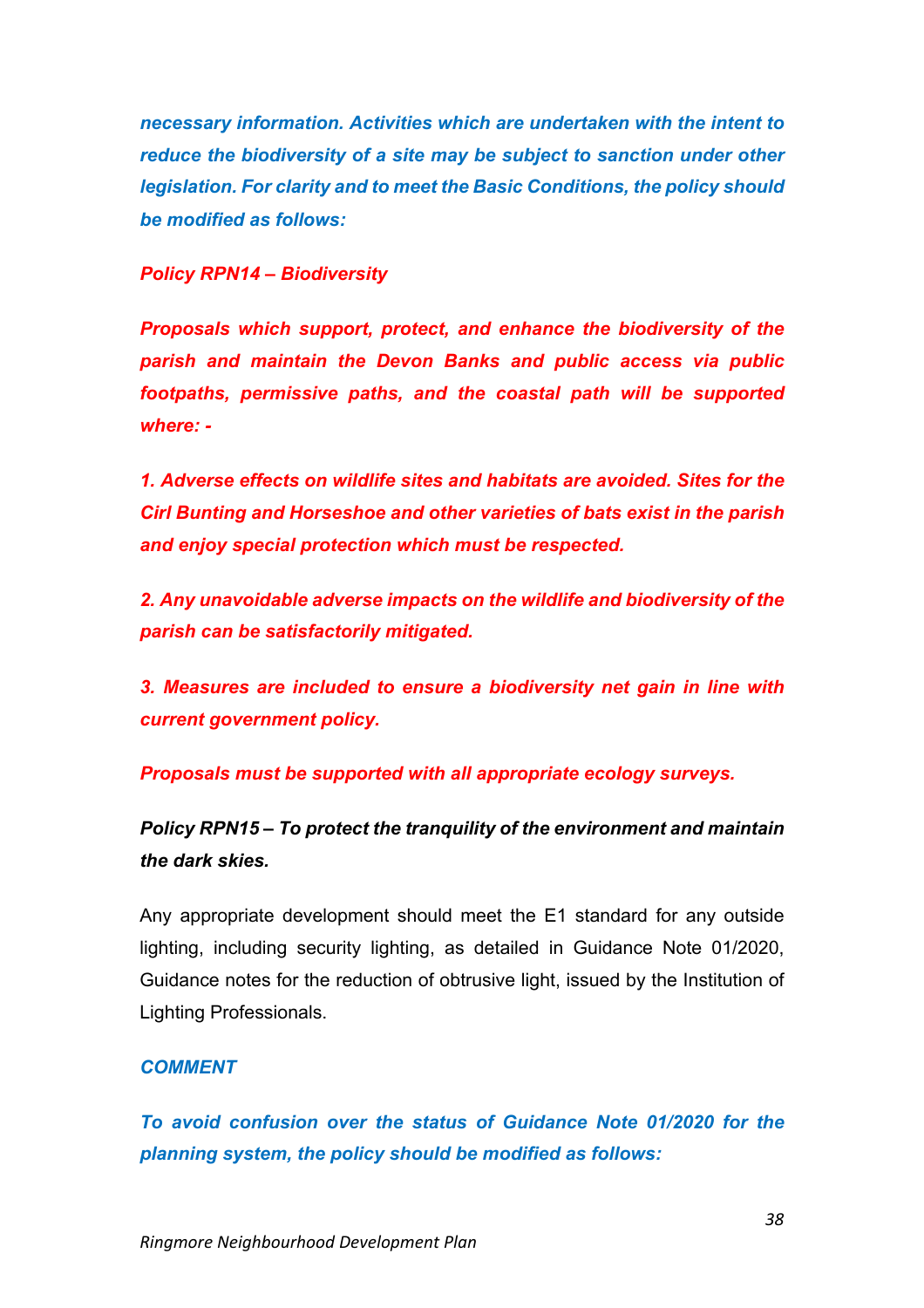**Policy RPN15 – To protect the tranquility of the environment and maintain the dark skies.**

**Development proposals should only include external lighting where necessary for safety and security.** 

**Where security lighting is considered essential it should be designed to minimise the potential for light pollution, following for example the guidance included in Guidance Note 01/2020, Guidance notes for the reduction of obtrusive light, issued by the Institution of Lighting Professionals and controlled by an intruder switch, and not on constantly.** 

#### **HERITAGE**

## **Policy RNP16 – Maintaining the Visual Appearance of the Heritage Character of the Parish**

All planning applications should avoid a negative visual impact on any Heritage Asset listed in appendices i and ii or in its proximity, especially those that contribute to our 'sense of place' and those that are valued or relevant to our local community. The latter has, in this respect, the similar weight as Grade II Listing.

#### *COMMENT*

*The NPPF 2021 (as updated) sets out the policy protection for both Designated (Listed)and Non-Designated Heritage Assests in paragraphs 189-208. The framework sets protection for assets based on their significance and the requirements for applications with impacts on such assets. For clarity and to meet the Basic Conditions the list of* 

**Policy RNP16 – Protecting the Heritage Character of the Parish**

**To protect the distinctive character and "sense of place" of the parish development proposals affecting Designated and Non-Designated**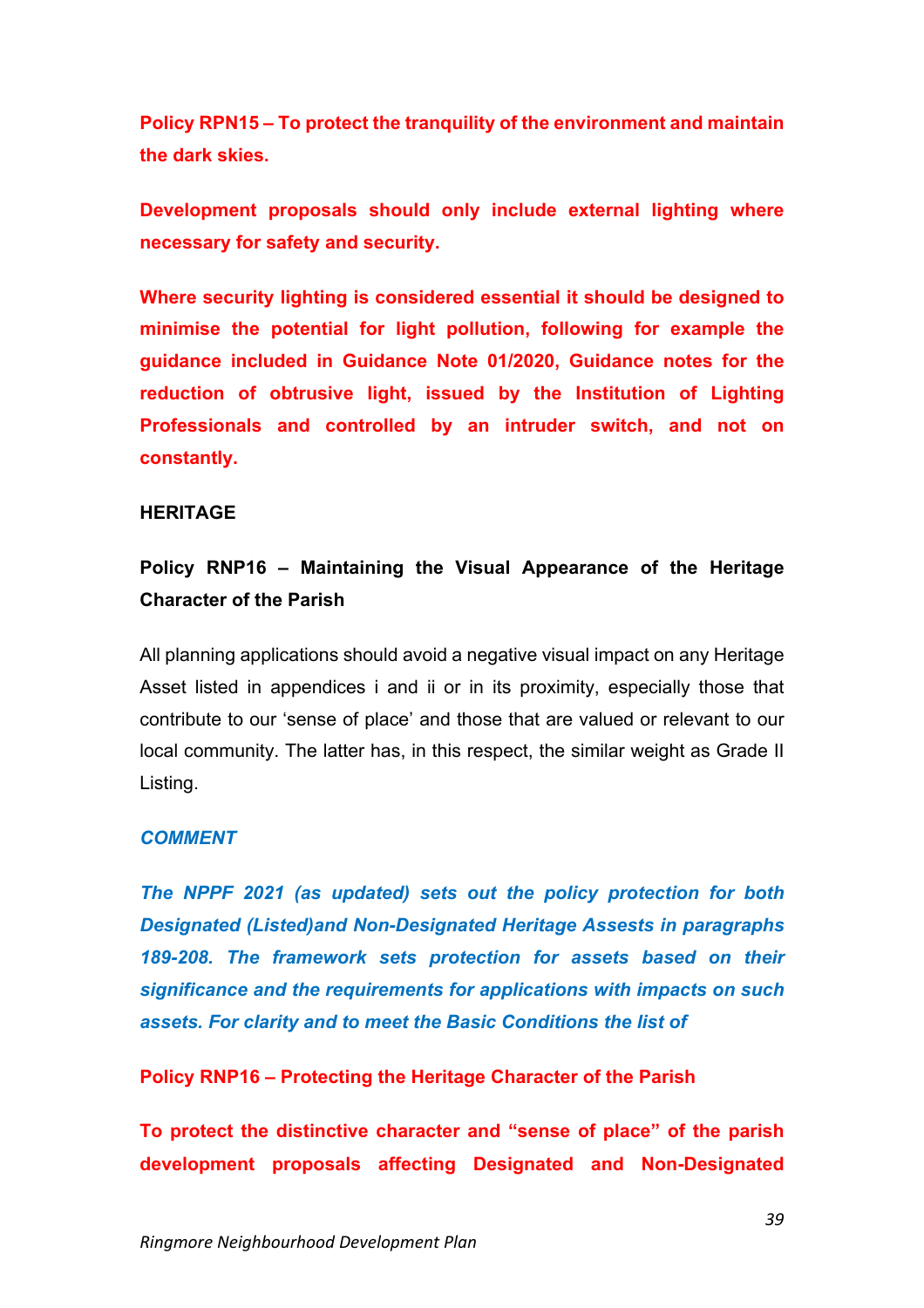**Heritage Assets and their settings must comply fully with relevant national policy and the development plan avoiding any negative impact upon their significance and setting. The Non-Designated Heritage assets listed in Appendix ii have been identified by the community as making a particular contribution to the heritage character of the parish.**

#### **Local Green Spaces**

#### **Policy RNP17 – Local Green Spaces**

All planning applications should avoid a negative visual impact and should not infringe on the area of any Green space listed or in its proximity.

Proposals for development on these sites will not be supported except in very special circumstances, unless they are related to the enhancement or enjoyment of the Local Green Space:

- The Town Well site at SX 65085 45879 the Well Head is Grade II listed.
- The Bowling Green a 1/2 acre strip of land centred at SX 65107 45711.
- The Bus Shelter Green at SX 65262 45963.
- The Challaborough Boat Green at SX 64759 44954.

#### **COMMENT**

**Local Green Space designation is a "restrictive and significant policy designation" equivalent to Green Belt designation. It is essential that, when allocating Local Green Space, plan-makers can clearly demonstrate that the requirements for its allocation are met in full.**

#### **The NPPF 2021 states:**

**"101. The designation of land as Local Green Space through local and neighbourhood plans allows communities to identify and protect green areas of particular importance to them. Designating land as Local Green**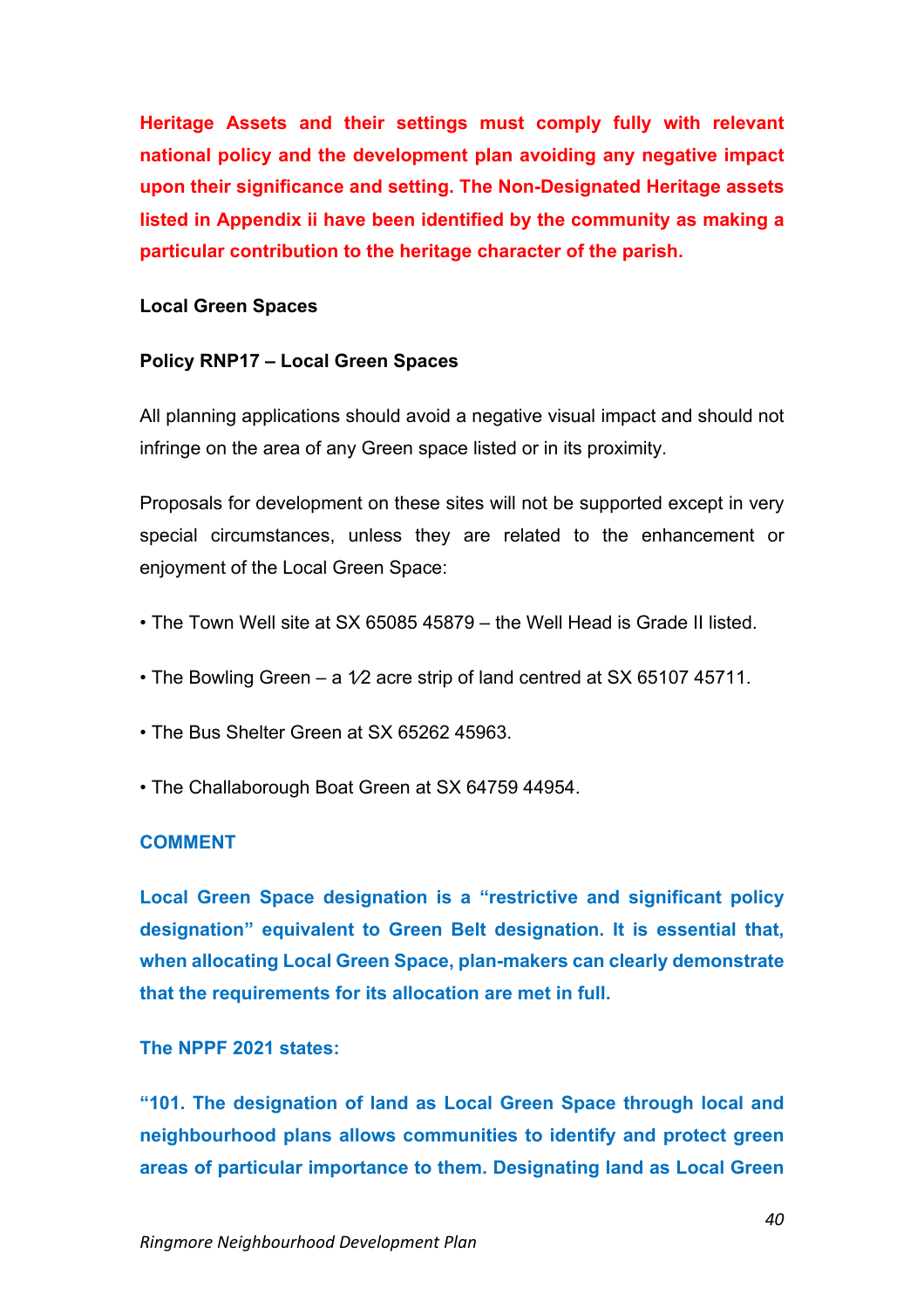**Space should be consistent with the local planning of sustainable development and complement investment in sufficient homes, jobs and other essential services. Local Green Spaces should only be designated when a plan is prepared or updated and be capable of enduring beyond the end of the plan period.**

**102. The Local Green Space designation should only be used where the green space is:**

**a) in reasonably close proximity to the community it serves;**

**b) demonstrably special to a local community and holds a particular local significance, for example because of its beauty, historic significance, recreational value (including as a playing field), tranquility or richness of its wildlife; and**

**c) local in character and is not an extensive tract of land.**

**103. Policies for managing development within a Local Green Space should be consistent with those for Green Belts."**

**Given that the Framework is not ambiguous in stating that a Local Green Space designation is not (my emphasis) appropriate for most green areas or open space, it is entirely reasonable to expect compelling evidence to demonstrate that any such allocation meets national policy requirements.**

**I have carefully considered the evidence put before me for the designation proposed and I am satisfied that the proposed Local Green Spaces do meet the NPPF requirements. Paragraph 103 of the NPPF states that the policies for managing development within a Local Green Space should be consistent with those for Green Belts. Paragraphs 147-149 detail the policy framework for development affecting the Green Belt. Paragraph 147, in particular states;**

**"Inappropriate development is, by definition, harmful to the Green Belt and should not be approved except in very special circumstances."**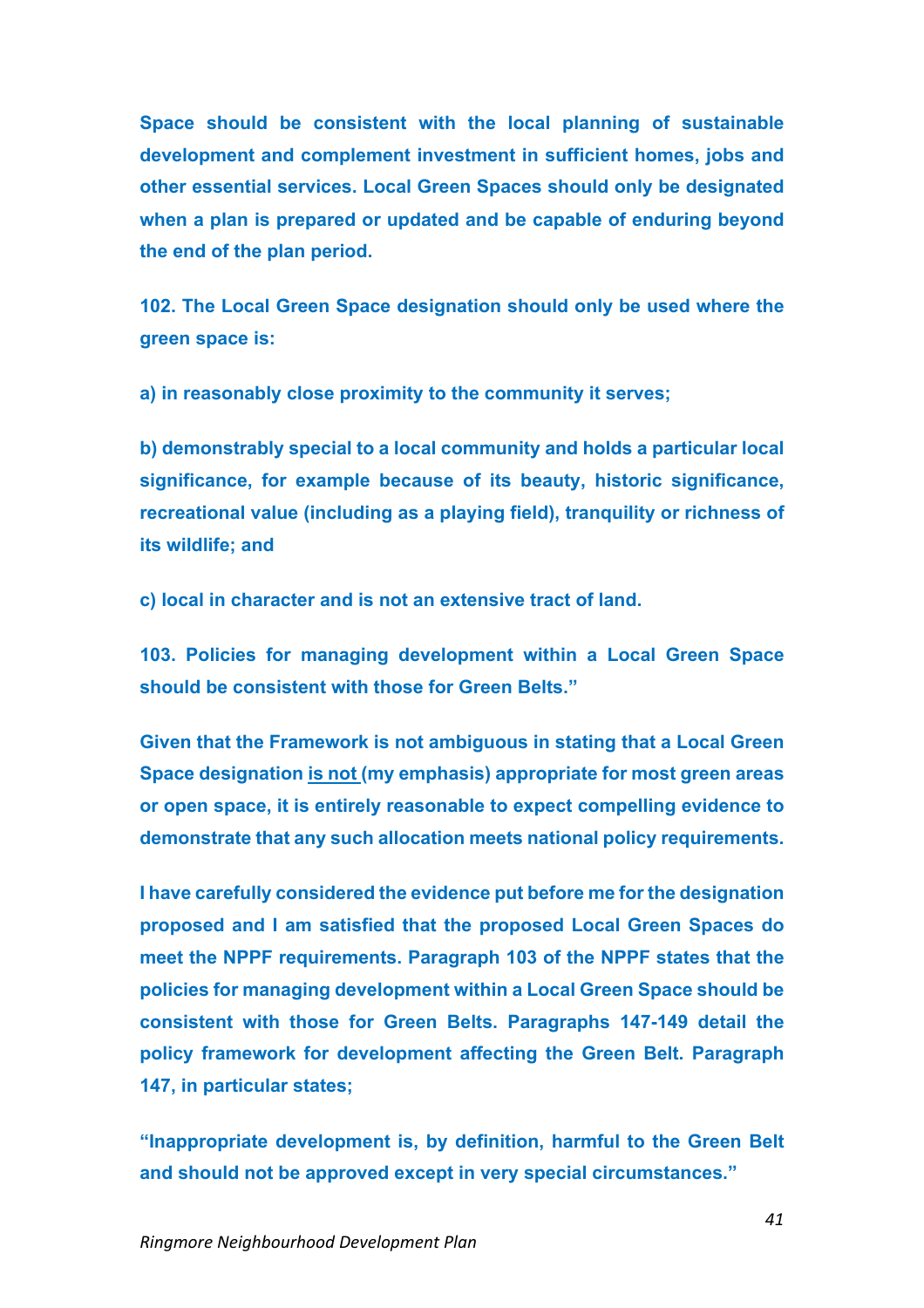**For clarity and to meet the Basic Conditions, the policy should be modified to reflect the requirements of the NPPF 2021 and recent caselaw ( see Court of Appeal Judgement in the case of The Queen (On The Application Of Lochailort Investments Limited) and Mendip District Council Norton St Philip Parish Council 2nd October 2020) which clearly states that Local Green Space polices in neighbourhood plans should not deviate from the policy requirements of the NPPF:**

**Policy RNP17 – Local Green Spaces**

**The following areas are designated as Local Green Spaces:**

- **The Town Well site at SX 65085 45879 – the Well Head is Grade II listed.**
- **The Bowling Green – a 1⁄2 acre strip of land centred at SX 65107 45711.**
- **The Bus Shelter Green at SX 65262 45963.**
- **The Challaborough Boat Green at SX 64759 44954.**

**Inappropriate development on these sites will only be supported in very special circumstances.**

## **TRANSPORT**

# **Policy RNP18 - Maintenance or Improvement to Transport infrastructure delivering safety improvements for all road users.**

New developments which deliver improvements to safe access to and within the Parish will be supported if: -

1. Any proposed road scheme does not damage the existing network of traditional Devon Banks. Any loss of Devon Bank due to road schemes is to be restored like for like such that the rural character of the parish is not negatively affected.

2. Consultation with all "Stakeholders" is exercised prior to any road scheme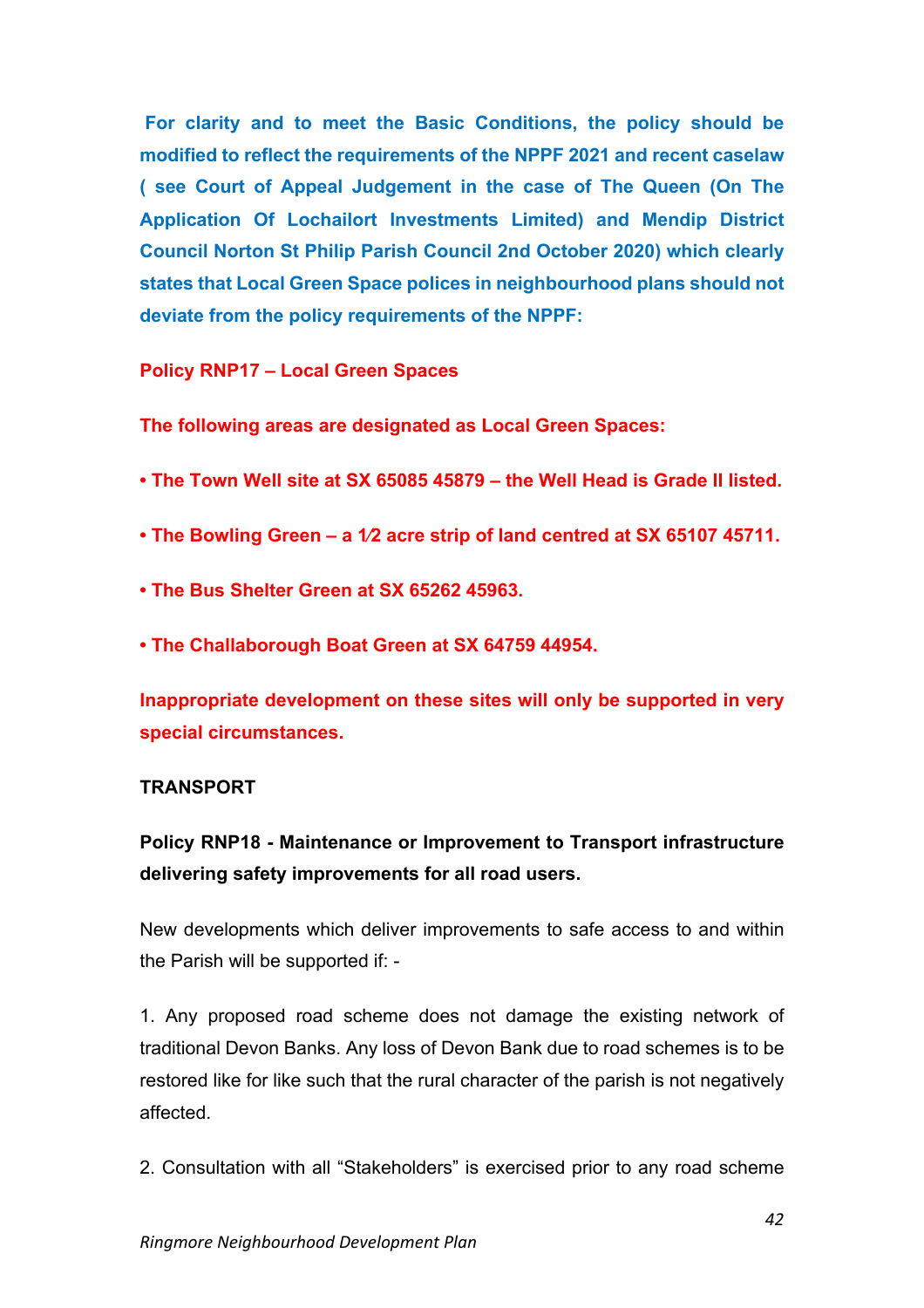proposal within the Parish.

3. Existing footpaths, cycle ways and bridleways are maintained or improved.

4. Separation of non-motorised vehicle users from motorised vehicles is improved.

5. To protect the dark Skies of Ringmore Parish, new street lighting should be avoided.

## *COMMENT*

#### *I have no comment on this policy.*

#### **INFRASTRUCTURE AND RESOURCES**

#### **Policy RNP19 - Connectivity Infrastructure.**

Proposals which seek to improve connectivity for either business or private use will be supported, so long as they meet the following criteria: -

1. The scale of any such development is sympathetic to the surrounding environment with transmitters/ receivers or other equipment placed such that there is no loss of amenity or damage to Heritage buildings or sites.

2. Any such equipment is sensitivity sighted, screened, or camouflaged such that it does not detract from or diminish the essential qualities of the AONB.

3. Any tower or structure erected to improve connectivity will not negatively impact locally important views, skylines, and vistas.

4. In respect of development proposals for communications infrastructure, applicants must demonstrate that they have fully explored opportunities to erect apparatus on existing buildings, masts or other structures and ensure that the number of radio and telecommunication masts are kept to a minimum consistent with the efficient operation of the network.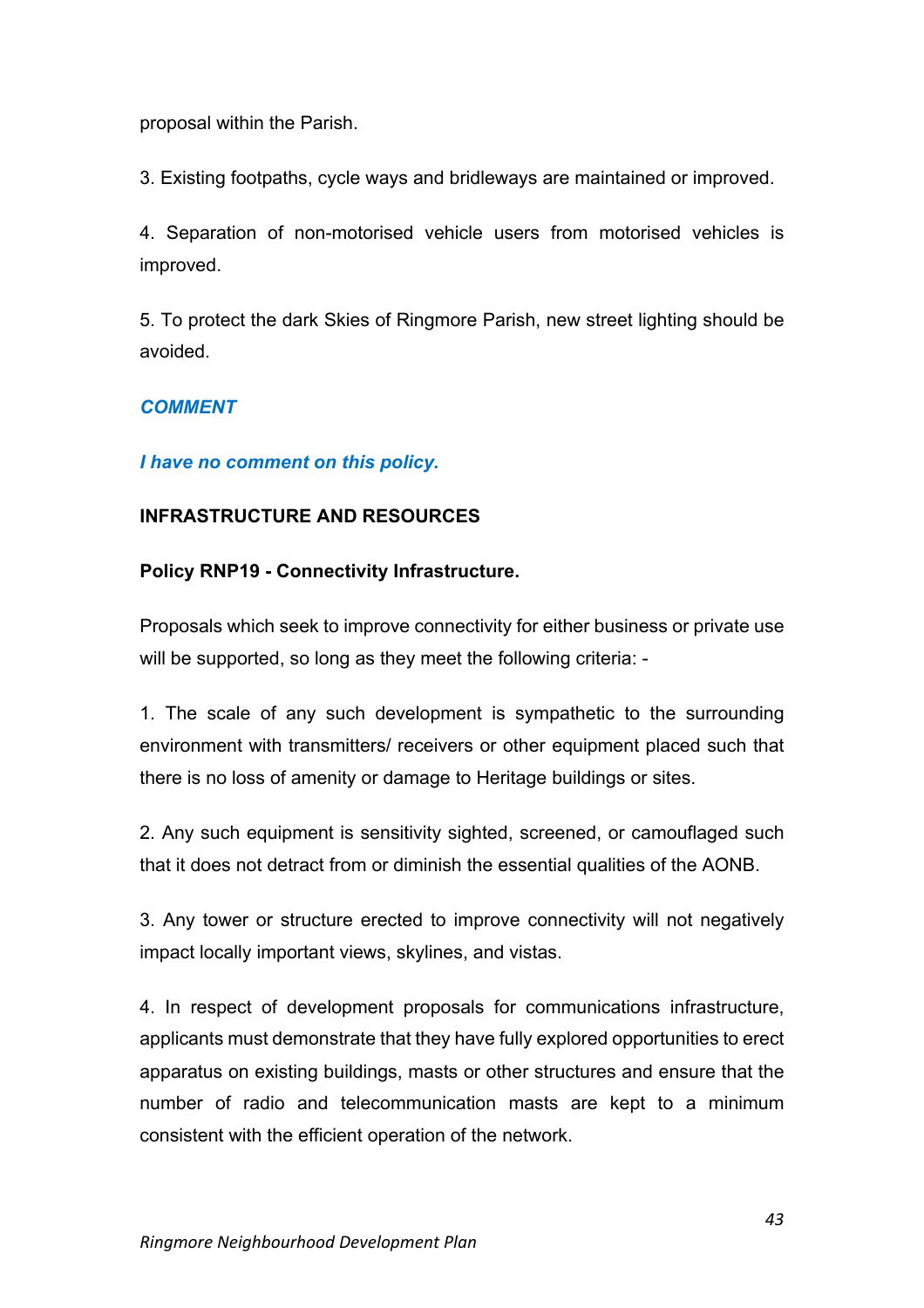5. Wherever possible, provision should be made for suitable ducting to enable more than one service provider to provide connections to individual properties from connection cabinets located on the public highway, or some alternative point available to different service providers.

#### *COMMENT*

*To ensure consistency with existing national policy and other policies within the Ringmore NDP paragraph 2. Of the policy should eb modified as follows:*

*2. Any such equipment is sensitivity sighted, screened, or camouflaged to conserve and enhance the AONB.*

#### **CLIMATE CHANGE**

**Policy RNP20 - Development of low carbon energy production within the Parish.**

Schemes which are small in scale, unobtrusive and deliver improvements to low carbon or renewable energy creation within the Parish will be supported if: -

1. The scale of any such development is sympathetic to the surrounding environment.

2. Any such scheme is sensitively sighted and screened such that it does not detract from or diminish the essential qualities of the AONB.

3. Proposals for the change of land use to accommodate the installation of renewable energy equipment, such as solar panels or wind turbines, will be supported only where the visual impact does not affect the amenity of residents or the general parish aesthetic.

#### *COMMENT*

*National and local policy already exists to control development,*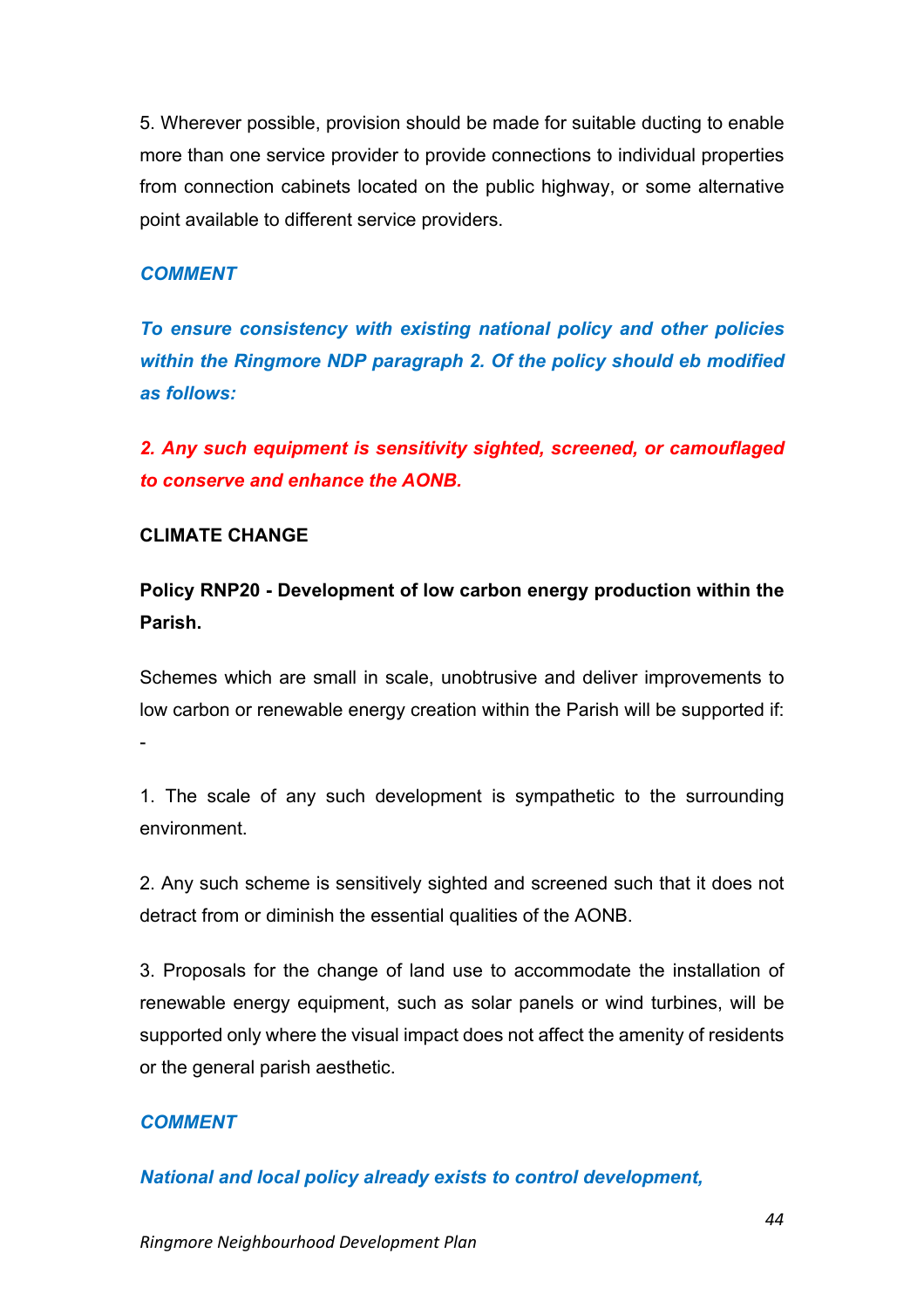*including wind turbines and solar arrays within designated landscapes, effecting designated and non-designated heritage assets and conservation areas. Any proposals for wind turbines or solar arrays would have to comply with existing policy. The policy as currently worded seeks to extend that control and therefore does not meet the Basic Conditions.* 

*With regard to the references in the policy to wind turbines, the written Ministerial Statement of the 18th June 2015 set out that that when considering a planning application for wind turbines in their area, councils should only grant permission if:*

*"the site is in an area identified as suitable for wind energy as part of a Local or Neighbourhood Plan". In addition, foot note 54 of the NPPF 2021 states:*

*" Except for applications for the repowering of existing wind turbines, a proposed wind energy development involving one or more turbines should not be considered acceptable unless it is in an area identified as suitable for wind energy development in the development plan; and, following consultation, it can be demonstrated that the planning impacts identified by the affected local community have been fully addressed and the proposal has their backing."*

*The Ringmore NDP has not identified an area suitable for wind energy development therefore proposals for wind turbine development within the neighbourhood plan area would not be acceptable. I consider it confusing to include reference to wind turbine development within the policy when such development would not be permissible.*

*Paragraph 158 of the NPPF 2021 states:*

*"When determining planning applications for renewable and low carbon development, local planning authorities should:*

*a) not require applicants to demonstrate the overall need for renewable*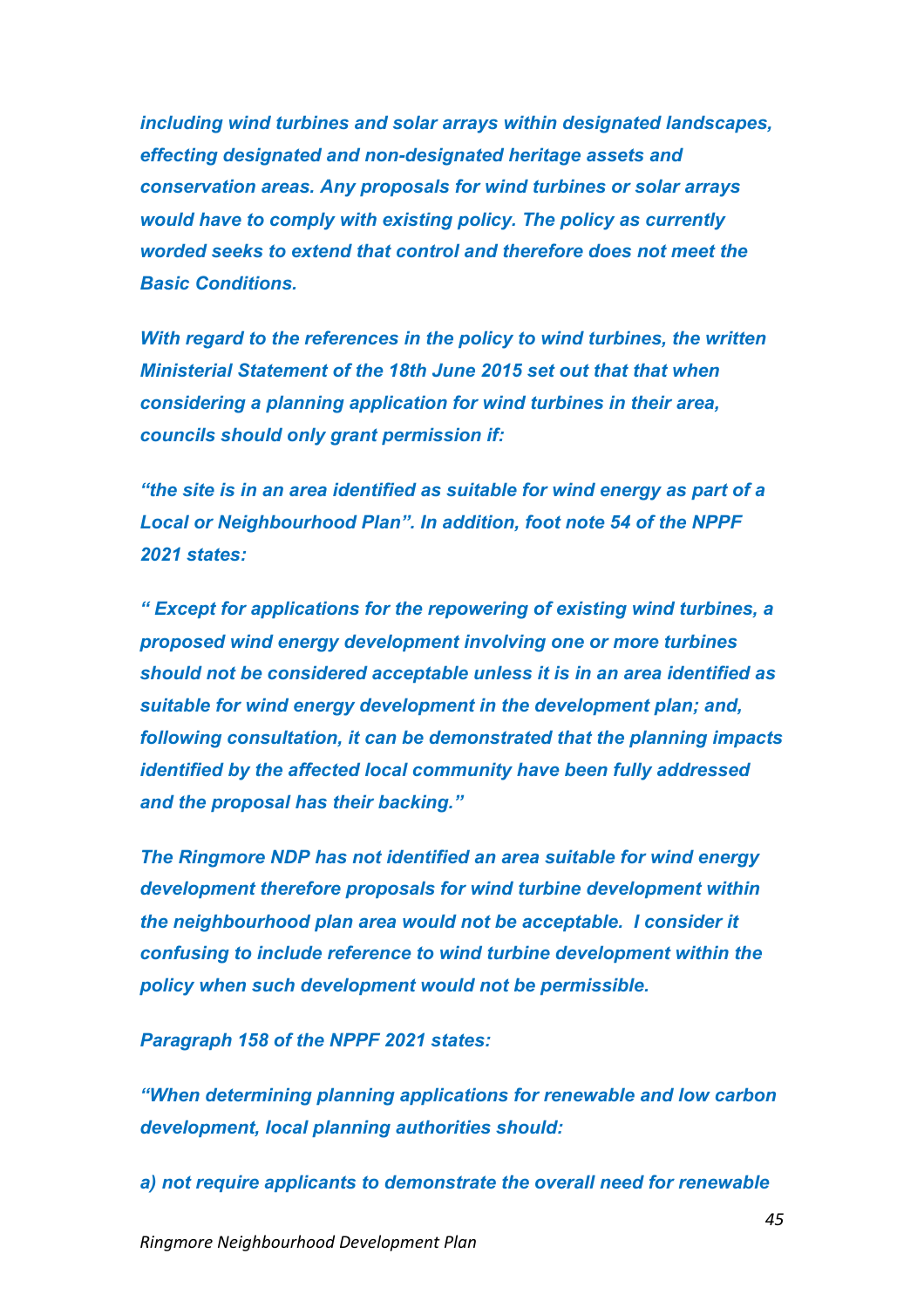*or low carbon energy, and recognise that even small-scale projects provide a valuable contribution to cutting greenhouse gas emissions; and*

*b) approve the application if its impacts are (or can be made) acceptable. Once suitable areas for renewable and low carbon energy have been identified in plans, local planning authorities should expect subsequent applications for commercial scale projects outside these areas to demonstrate that the proposed location meets the criteria used in identifying suitable areas."*

*Policy DEV 33 of the JLP states:*

*Renewable and low carbon energy (including heat)*

*To increase the use and production of renewable and low carbon energy to contribute to national targets, renewable energy development will be supported where:*

*1. The impacts arising from the construction, operation and decommissioning of installations (both individually and cumulatively) are or can be made acceptable.*

*2. The proposal has been robustly assessed and shown to be acceptable, both individually and cumulatively, in terms of its likely impact on landscape sensitivity and capacity, and on the natural environment and heritage assets. It should also be demonstrated that the proposal does not compromise the purposes of nationally designated landscapes.*

*3. There are appropriate plans in place for the removal of the technology on cessation of generation, and restoration of the site to an acceptable alternative use.*

*4. Any farmland that is used is retained in some form of agricultural or biodiversity use, proportionate to the scale of the proposal.*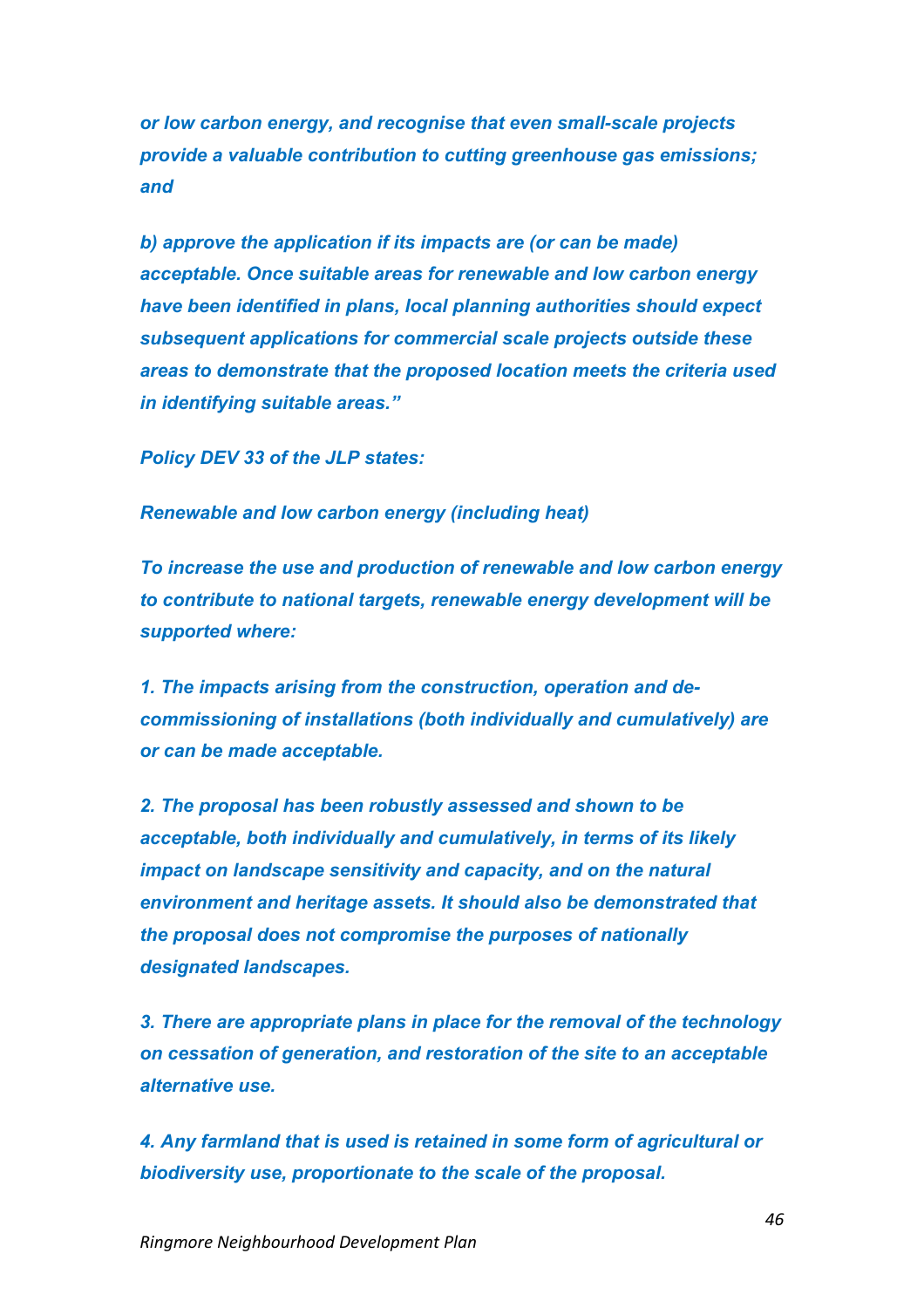*5. There has been early consultation with the local communities affected by the development, the planning application demonstrates how the proposal has been informed by the outcome of the consultation, and the development contains proposals for shared ownership between the developer/operator and the community or justification as to why this is not appropriate.*

*6. Where the development is to meet a business need, the proposed generation is proportionate to the business use.*

*7. For wind turbine proposals, the site has been allocated for that use within a neighbourhood plan.*

*8. For renewable or low carbon energy generating proposals (including energy from waste), where appropriate, the development should provide for the efficient distribution of heat off site, for the co-location of energy producers with users, and for the maximisation of energy recovery or efficiency of generation.*

*9. The proposals do not lead to unsustainable, isolated development in the countryside."*

*For clarity and to meet the Basic Conditions the policy should be modified as follows:*

*Policy RNP20 - Development of low carbon energy production within the Parish.*

*Schemes which are small in scale, unobtrusive and deliver improvements to low carbon or renewable energy creation within the Parish in accordance with relevant policies within the development plan will be supported if: -*

*1. The scale of any such development is sympathetic to the surrounding environment.*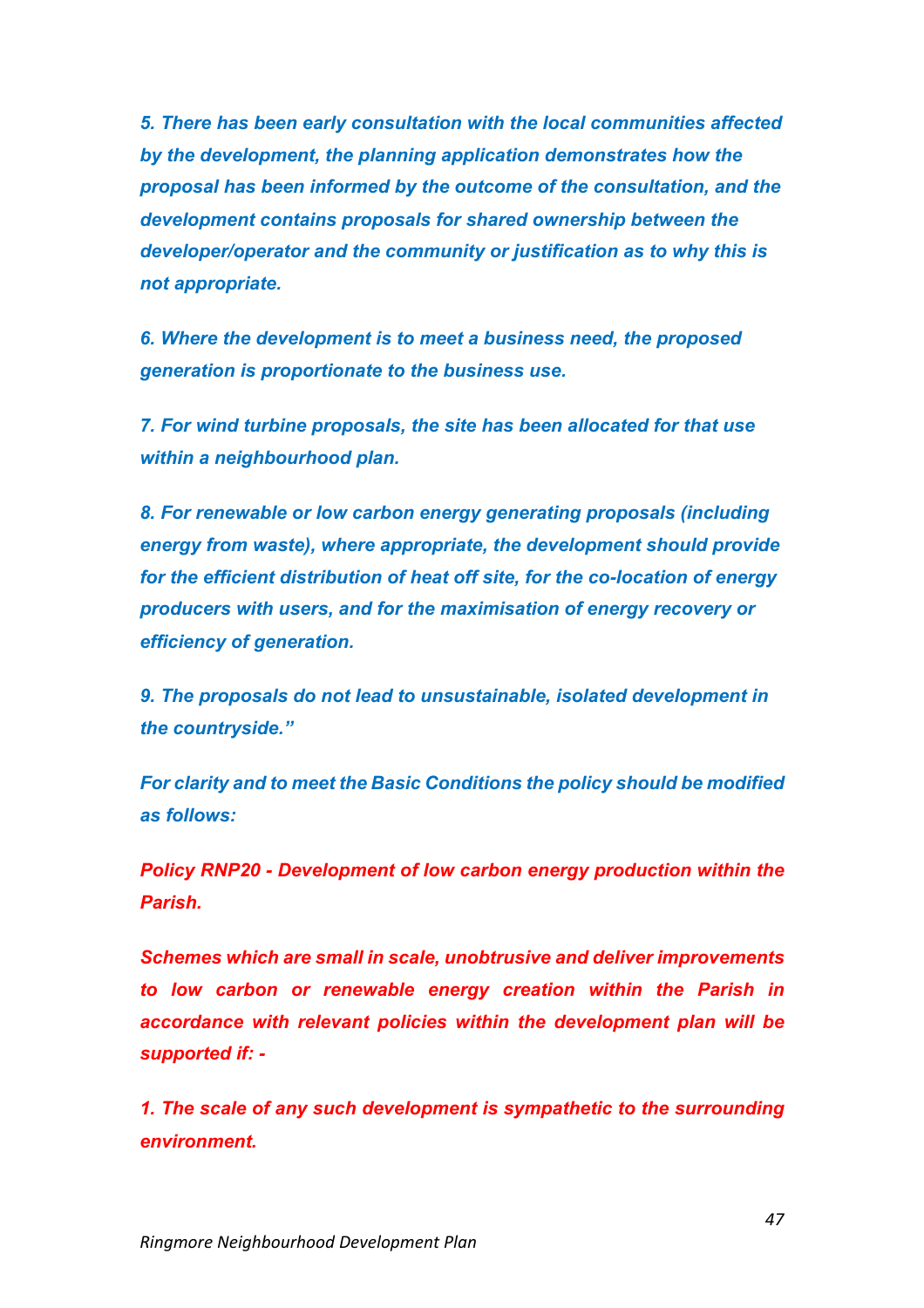*2. Any such scheme is sensitively sighted to conserve and enhance the landscape character of the South Devon AONB.*

*3. Proposals for the change of land use to accommodate the installation of renewable energy equipment, such as solar panels, will be supported only where the visual impact does not affect the amenity of residents or the general parish aesthetic.*